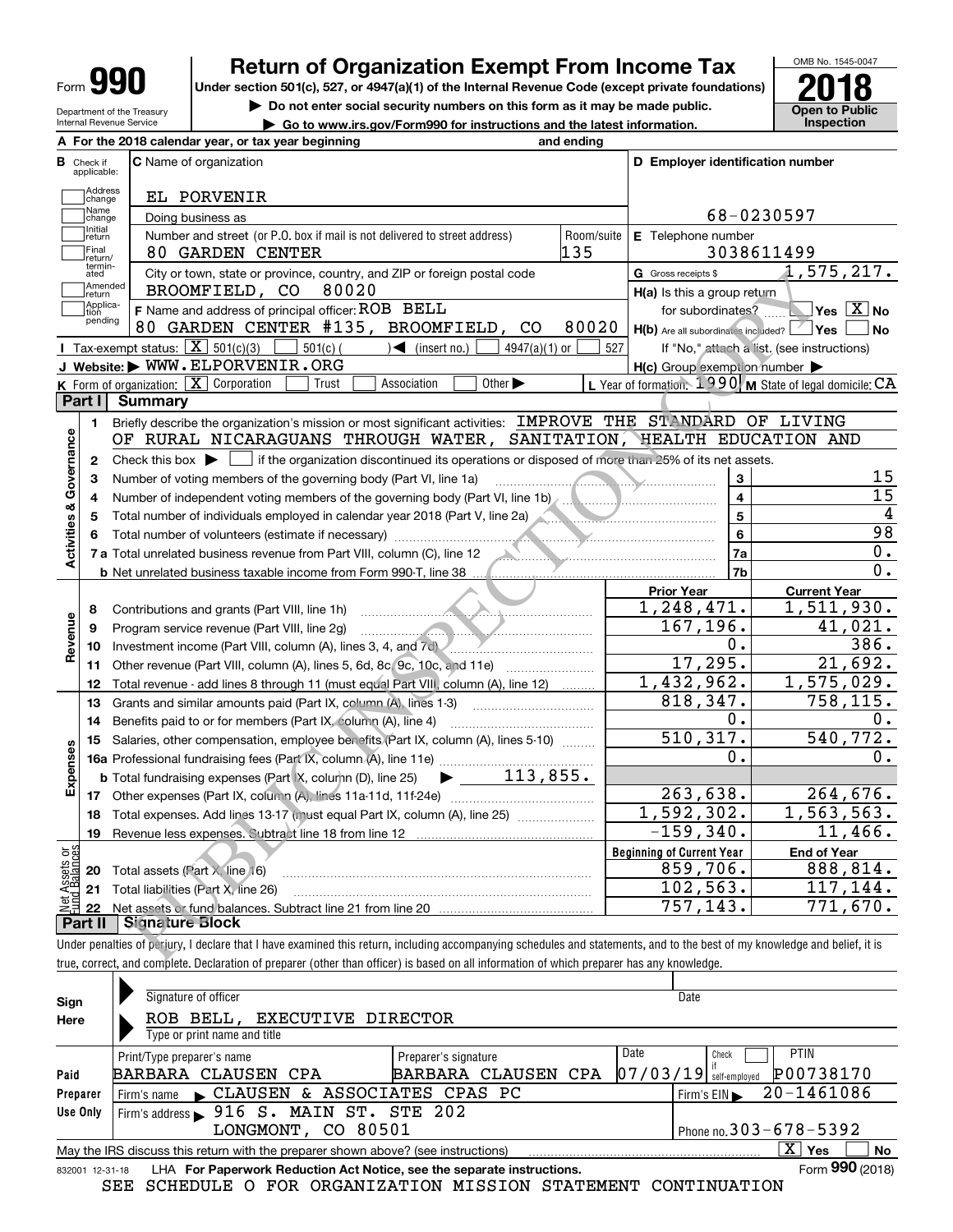|              | 68-0230597<br>EL PORVENIR<br>Form 990 (2018)<br>Page 2                                                                                                                                                                                                                                                                                                                                       |
|--------------|----------------------------------------------------------------------------------------------------------------------------------------------------------------------------------------------------------------------------------------------------------------------------------------------------------------------------------------------------------------------------------------------|
|              | <b>Statement of Program Service Accomplishments</b><br>Part III                                                                                                                                                                                                                                                                                                                              |
|              |                                                                                                                                                                                                                                                                                                                                                                                              |
| 1            |                                                                                                                                                                                                                                                                                                                                                                                              |
|              | Briefly describe the organization's mission:                                                                                                                                                                                                                                                                                                                                                 |
|              | IMPROVE THE STANDARD OF LIVING OF RURAL NICARAGUANS THROUGH WATER,                                                                                                                                                                                                                                                                                                                           |
|              | SANITATION, HEALTH EDUCATION AND WATERSHED MANAGEMENT PROJECTS.                                                                                                                                                                                                                                                                                                                              |
|              |                                                                                                                                                                                                                                                                                                                                                                                              |
|              |                                                                                                                                                                                                                                                                                                                                                                                              |
| $\mathbf{2}$ | Did the organization undertake any significant program services during the year which were not listed on the                                                                                                                                                                                                                                                                                 |
|              | $\sqrt{}$ Yes $\sqrt{}$ X $\sqrt{}$ No                                                                                                                                                                                                                                                                                                                                                       |
|              |                                                                                                                                                                                                                                                                                                                                                                                              |
|              | If "Yes," describe these new services on Schedule O.                                                                                                                                                                                                                                                                                                                                         |
| 3            |                                                                                                                                                                                                                                                                                                                                                                                              |
|              | If "Yes," describe these changes on Schedule O.                                                                                                                                                                                                                                                                                                                                              |
| 4            | Describe the organization's program service accomplishments for each of its three largest program services, as measured by expenses.                                                                                                                                                                                                                                                         |
|              | Section 501(c)(3) and 501(c)(4) organizations are required to report the amount of grants and allocations to others, the total expenses, and                                                                                                                                                                                                                                                 |
|              | revenue, if any, for each program service reported.                                                                                                                                                                                                                                                                                                                                          |
|              | 758, 115. ) (Revenue \$<br>$1,268,590$ and including grants of \$<br>41,021.                                                                                                                                                                                                                                                                                                                 |
| 4a           | ) (Expenses \$<br>(Code:                                                                                                                                                                                                                                                                                                                                                                     |
|              | DURING 2018, EL PORVENIR HELPED 19,658 RURAL NICARAGUANS BUILD 18 WATER                                                                                                                                                                                                                                                                                                                      |
|              | PROJECTS, 14 SCHOOL HAND-WASHING FACILITIES, 679 LATRINES AND 86 FUEL                                                                                                                                                                                                                                                                                                                        |
|              | EFFICIENT STOVES. IN ADDITION, 832 COMMUNITY TRAINING SESSIONS WERE                                                                                                                                                                                                                                                                                                                          |
|              | CONDUCTED TO EDUCATE RURAL NICARAGUANS ABOUT THE CONNECTION BETWEEN                                                                                                                                                                                                                                                                                                                          |
|              | HYGIENE, WATER, SANITATION AND DISEASE. EL PORVENIR ALSO ASSISTED                                                                                                                                                                                                                                                                                                                            |
|              | COMMUNITY MEMBERS TO PLANT 84,380 TREES THROUGH ITS WATERSHED                                                                                                                                                                                                                                                                                                                                |
|              | PROTECTION PROGRAM.                                                                                                                                                                                                                                                                                                                                                                          |
|              |                                                                                                                                                                                                                                                                                                                                                                                              |
|              |                                                                                                                                                                                                                                                                                                                                                                                              |
|              |                                                                                                                                                                                                                                                                                                                                                                                              |
|              |                                                                                                                                                                                                                                                                                                                                                                                              |
|              |                                                                                                                                                                                                                                                                                                                                                                                              |
|              |                                                                                                                                                                                                                                                                                                                                                                                              |
| 4b           | $\begin{picture}(180,10) \put(0,0){\vector(1,0){100}} \put(15,0){\vector(1,0){100}} \put(15,0){\vector(1,0){100}} \put(15,0){\vector(1,0){100}} \put(15,0){\vector(1,0){100}} \put(15,0){\vector(1,0){100}} \put(15,0){\vector(1,0){100}} \put(15,0){\vector(1,0){100}} \put(15,0){\vector(1,0){100}} \put(15,0){\vector(1,0){100}} \put(15,0){\vector(1,0){100}}$<br>including grants of \$ |
|              |                                                                                                                                                                                                                                                                                                                                                                                              |
|              |                                                                                                                                                                                                                                                                                                                                                                                              |
|              |                                                                                                                                                                                                                                                                                                                                                                                              |
|              |                                                                                                                                                                                                                                                                                                                                                                                              |
|              |                                                                                                                                                                                                                                                                                                                                                                                              |
|              |                                                                                                                                                                                                                                                                                                                                                                                              |
|              |                                                                                                                                                                                                                                                                                                                                                                                              |
|              |                                                                                                                                                                                                                                                                                                                                                                                              |
|              |                                                                                                                                                                                                                                                                                                                                                                                              |
|              |                                                                                                                                                                                                                                                                                                                                                                                              |
|              |                                                                                                                                                                                                                                                                                                                                                                                              |
|              |                                                                                                                                                                                                                                                                                                                                                                                              |
|              |                                                                                                                                                                                                                                                                                                                                                                                              |
|              |                                                                                                                                                                                                                                                                                                                                                                                              |
| 4с           | $\left(\text{Code:}\right)$ $\left(\text{Expenses}\right)$<br>$\sqrt{$ (Revenue \$<br>including grants of $$$                                                                                                                                                                                                                                                                                |
|              |                                                                                                                                                                                                                                                                                                                                                                                              |
|              |                                                                                                                                                                                                                                                                                                                                                                                              |
|              |                                                                                                                                                                                                                                                                                                                                                                                              |
|              |                                                                                                                                                                                                                                                                                                                                                                                              |
|              |                                                                                                                                                                                                                                                                                                                                                                                              |
|              |                                                                                                                                                                                                                                                                                                                                                                                              |
|              |                                                                                                                                                                                                                                                                                                                                                                                              |
|              |                                                                                                                                                                                                                                                                                                                                                                                              |
|              |                                                                                                                                                                                                                                                                                                                                                                                              |
|              |                                                                                                                                                                                                                                                                                                                                                                                              |
|              |                                                                                                                                                                                                                                                                                                                                                                                              |
|              |                                                                                                                                                                                                                                                                                                                                                                                              |
|              |                                                                                                                                                                                                                                                                                                                                                                                              |
|              |                                                                                                                                                                                                                                                                                                                                                                                              |
| 4d -         | Other program services (Describe in Schedule O.)                                                                                                                                                                                                                                                                                                                                             |
|              | (Expenses \$<br>) (Revenue \$<br>including grants of \$                                                                                                                                                                                                                                                                                                                                      |
|              | 1, 268, 590.<br>4e Total program service expenses >                                                                                                                                                                                                                                                                                                                                          |
|              | nnn.                                                                                                                                                                                                                                                                                                                                                                                         |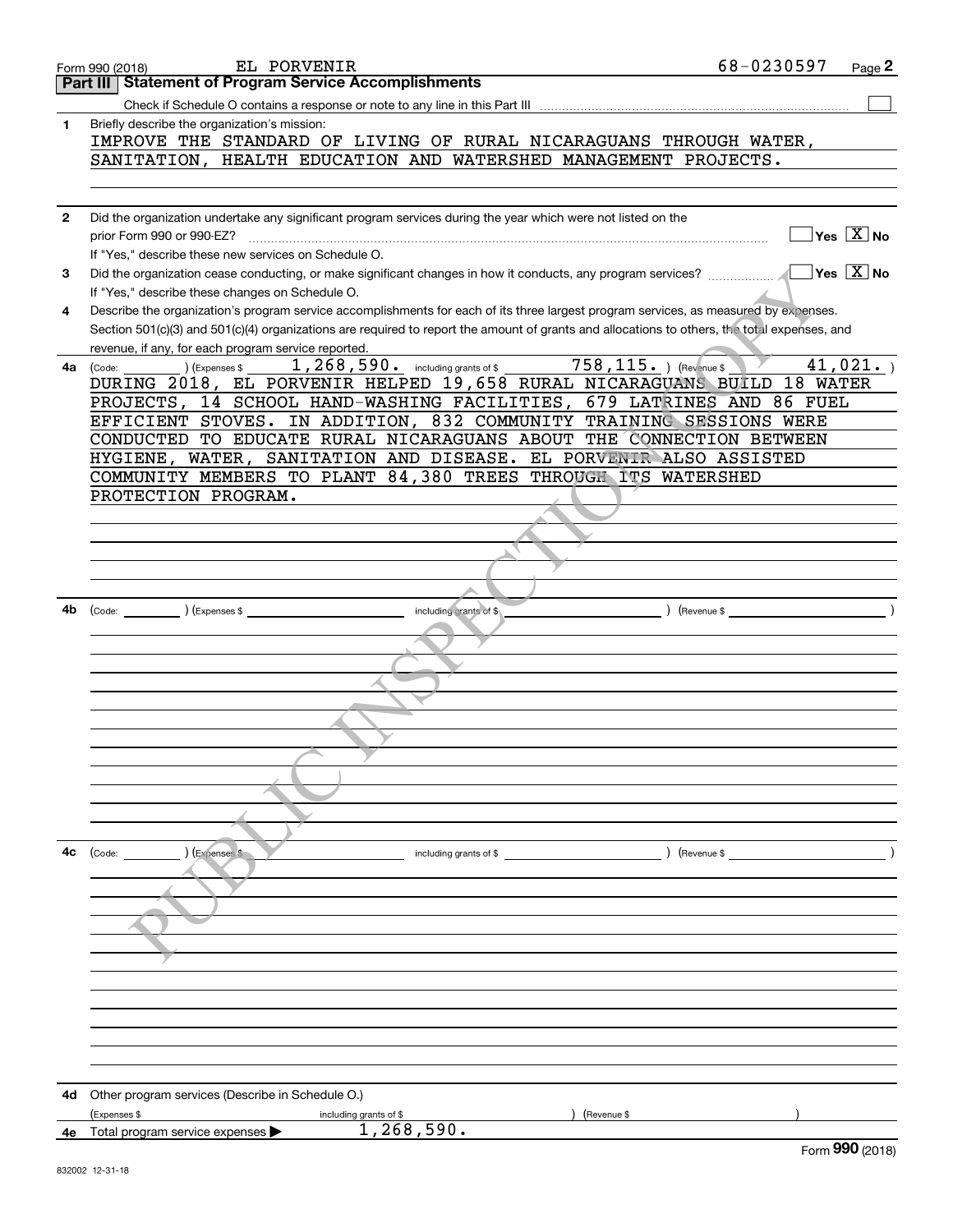| Form 990 (2018) |                                                  | ЕL | PORVENIR | 68-0230597 | $P$ age $\ddot{\bullet}$ |
|-----------------|--------------------------------------------------|----|----------|------------|--------------------------|
|                 | <b>Part IV   Checklist of Required Schedules</b> |    |          |            |                          |

|     |                                                                                                                                                                                                                                                       |                 | <b>Yes</b> | No     |
|-----|-------------------------------------------------------------------------------------------------------------------------------------------------------------------------------------------------------------------------------------------------------|-----------------|------------|--------|
| 1   | Is the organization described in section $501(c)(3)$ or $4947(a)(1)$ (other than a private foundation)?                                                                                                                                               |                 |            |        |
|     |                                                                                                                                                                                                                                                       | 1               | X          |        |
| 2   |                                                                                                                                                                                                                                                       | $\mathbf{2}$    | X          |        |
| 3   | Did the organization engage in direct or indirect political campaign activities on behalf of or in opposition to candidates for                                                                                                                       |                 |            |        |
|     |                                                                                                                                                                                                                                                       | 3               |            | x      |
| 4   | Section 501(c)(3) organizations. Did the organization engage in lobbying activities, or have a section 501(h) election in effect                                                                                                                      |                 |            |        |
|     |                                                                                                                                                                                                                                                       | 4               |            | x      |
| 5   | Is the organization a section 501(c)(4), 501(c)(5), or 501(c)(6) organization that receives membership dues, assessments, or                                                                                                                          |                 |            |        |
|     |                                                                                                                                                                                                                                                       | 5               |            | х      |
| 6   | Did the organization maintain any donor advised funds or any similar funds or accounts for which donors have the right to                                                                                                                             |                 |            |        |
|     | provide advice on the distribution or investment of amounts in such funds or accounts? If "Yes," complete Schedule D. Part I                                                                                                                          | 6               |            | x      |
| 7   | Did the organization receive or hold a conservation easement, including easements to preserve open space,                                                                                                                                             |                 |            |        |
|     |                                                                                                                                                                                                                                                       | 7               |            | х      |
| 8   | Did the organization maintain collections of works of art, historical treasures, or other similar assets? If "Yes," complete                                                                                                                          |                 |            |        |
|     |                                                                                                                                                                                                                                                       | 8               |            | x      |
| 9   | Did the organization report an amount in Part X, line 21, for escrow or custodial account liability, serve as a custodian for                                                                                                                         |                 |            |        |
|     | amounts not listed in Part X; or provide credit counseling, debt management, credit repair, or debt negotiation services?                                                                                                                             |                 |            |        |
|     | If "Yes," complete Schedule D, Part IV                                                                                                                                                                                                                | 9               |            | х      |
| 10  | Did the organization, directly or through a related organization, hold assets in temporarily restricted endowments, permanent                                                                                                                         |                 |            |        |
|     |                                                                                                                                                                                                                                                       | 10              |            | x      |
| 11  | If the organization's answer to any of the following questions is "Yes," then complete Schedule D, Parts VI, VII, VIII, IX, or X                                                                                                                      |                 |            |        |
|     | as applicable.                                                                                                                                                                                                                                        |                 |            |        |
|     | a Did the organization report an amount for land, buildings, and equipment in Part X, line 10? If "Yes," complete Schedule D,                                                                                                                         |                 |            |        |
|     |                                                                                                                                                                                                                                                       | 11a             | X          |        |
|     | <b>b</b> Did the organization report an amount for investments - other securities in Part X, line 12 that is 5% or more of its total                                                                                                                  |                 |            |        |
|     |                                                                                                                                                                                                                                                       | 11 <sub>b</sub> |            | x      |
|     | c Did the organization report an amount for investments - program related in Part X, line 13 that is 5% or more of its total                                                                                                                          |                 |            |        |
|     |                                                                                                                                                                                                                                                       | 11c             |            | x      |
|     | d Did the organization report an amount for other assets in Part X line 15 that is 5% or more of its total assets reported in                                                                                                                         |                 |            |        |
|     |                                                                                                                                                                                                                                                       | <b>11d</b>      |            | х      |
|     |                                                                                                                                                                                                                                                       | 11e             |            | X      |
|     | f Did the organization's separate or consolidated financial statements for the tax year include a footnote that addresses                                                                                                                             |                 |            |        |
|     | the organization's liability for uncertain tax positions under FIN 48 (ASC 740)? If "Yes," complete Schedule D, Part X                                                                                                                                | 11f             |            | x      |
|     | 12a Did the organization obtain separate, independent audited financial statements for the tax year? If "Yes," complete                                                                                                                               |                 |            |        |
|     | Schedule D, Parts XI and XII                                                                                                                                                                                                                          | 12a             | х          |        |
|     | b Was the organization included in consolidated, independent audited financial statements for the tax year?                                                                                                                                           |                 |            |        |
|     | If "Yes," and if the organization answered "No" to line 12a, then completing Schedule D, Parts XI and XII is optional manum                                                                                                                           | 12b             |            | x<br>X |
| 13  |                                                                                                                                                                                                                                                       | 13              | х          |        |
| 14a | Did the organization maintain an office, employees, or agents outside of the United States?                                                                                                                                                           | 14a             |            |        |
| b   | Did the organization have aggregate revenues or expenses of more than \$10,000 from grantmaking, fundraising, business,<br>investment, and program service activities outside the United States, or aggregate foreign investments valued at \$100,000 |                 |            |        |
|     |                                                                                                                                                                                                                                                       | 14b             | X          |        |
| 15  | Did the organization report on Part IX, column (A), line 3, more than \$5,000 of grants or other assistance to or for any                                                                                                                             |                 |            |        |
|     |                                                                                                                                                                                                                                                       | 15              |            | x      |
| 16  | Did the organization report on Part IX, column (A), line 3, more than \$5,000 of aggregate grants or other assistance to                                                                                                                              |                 |            |        |
|     |                                                                                                                                                                                                                                                       | 16              | х          |        |
| 17  | Did the organization report a total of more than \$15,000 of expenses for professional fundraising services on Part IX,                                                                                                                               |                 |            |        |
|     |                                                                                                                                                                                                                                                       | 17              |            | x      |
| 18  | Did the organization report more than \$15,000 total of fundraising event gross income and contributions on Part VIII, lines                                                                                                                          |                 |            |        |
|     |                                                                                                                                                                                                                                                       | 18              | X          |        |
| 19  | Did the organization report more than \$15,000 of gross income from gaming activities on Part VIII, line 9a? If "Yes."                                                                                                                                |                 |            |        |
|     |                                                                                                                                                                                                                                                       | 19              |            | х      |
| 20a |                                                                                                                                                                                                                                                       | <b>20a</b>      |            | X      |
| b   | If "Yes" to line 20a, did the organization attach a copy of its audited financial statements to this return?                                                                                                                                          | 20 <sub>b</sub> |            |        |
| 21  | Did the organization report more than \$5,000 of grants or other assistance to any domestic organization or                                                                                                                                           |                 |            |        |
|     |                                                                                                                                                                                                                                                       | 21              |            | х      |

Form (2018) **990**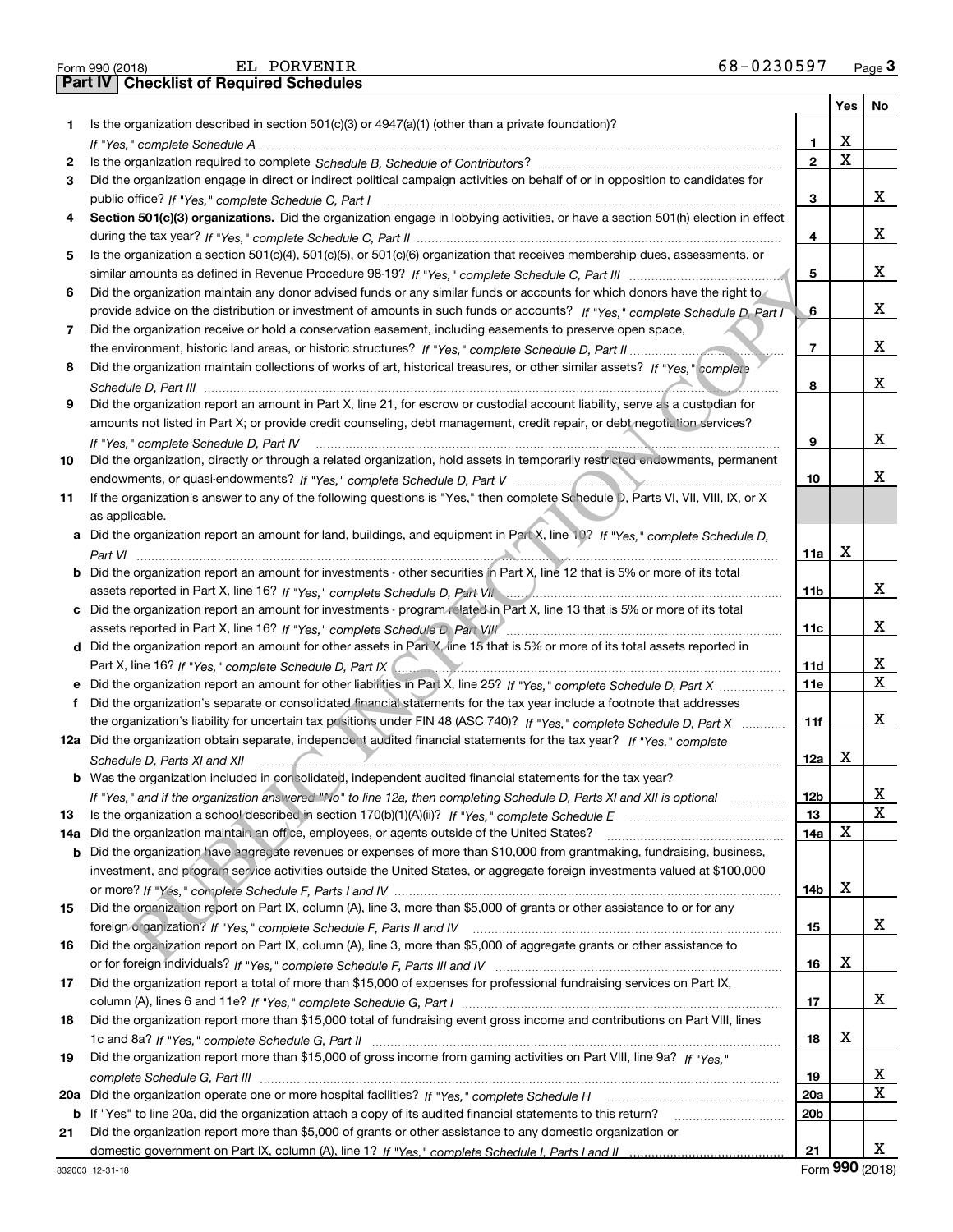|  | Form 990 (2018) |
|--|-----------------|
|  |                 |

|               | Parl IV  <br>Criecklist of Required Scriedules (continued)                                                                                                    |     |            |              |
|---------------|---------------------------------------------------------------------------------------------------------------------------------------------------------------|-----|------------|--------------|
|               |                                                                                                                                                               |     | Yes        | No           |
| 22            | Did the organization report more than \$5,000 of grants or other assistance to or for domestic individuals on                                                 |     |            |              |
|               |                                                                                                                                                               | 22  |            | X            |
| 23            | Did the organization answer "Yes" to Part VII, Section A, line 3, 4, or 5 about compensation of the organization's current                                    |     |            |              |
|               | and former officers, directors, trustees, key employees, and highest compensated employees? If "Yes," complete                                                |     |            |              |
|               |                                                                                                                                                               | 23  |            | x            |
|               | 24a Did the organization have a tax-exempt bond issue with an outstanding principal amount of more than \$100,000 as of the                                   |     |            |              |
|               | last day of the year, that was issued after December 31, 2002? If "Yes," answer lines 24b through 24d and complete                                            |     |            |              |
|               |                                                                                                                                                               | 24a |            | x            |
|               | <b>b</b> Did the organization invest any proceeds of tax-exempt bonds beyond a temporary period exception?<br>the contract of the contract of the contract of | 24b |            |              |
|               | c Did the organization maintain an escrow account other than a refunding escrow at any time during the year to defease                                        |     |            |              |
|               | any tax-exempt bonds?                                                                                                                                         | 24c |            |              |
|               |                                                                                                                                                               | 24d |            |              |
|               | 25a Section 501(c)(3), 501(c)(4), and 501(c)(29) organizations. Did the organization engage in an excess benefit                                              |     |            |              |
|               |                                                                                                                                                               | 25a |            | х            |
|               | b Is the organization aware that it engaged in an excess benefit transaction with a disqualified person in a prior year, and                                  |     |            |              |
|               | that the transaction has not been reported on any of the organization's prior Forms 990 or 990-EZ? If "Yes," complete                                         |     |            | х            |
|               | Schedule L, Part I                                                                                                                                            | 25b |            |              |
| 26            | Did the organization report any amount on Part X, line 5, 6, or 22 for receivables from or payables to any current or                                         |     |            |              |
|               | former officers, directors, trustees, key employees, highest compensated employees, or disqualified persons? If "Yes."                                        |     |            | X            |
|               | Did the organization provide a grant or other assistance to an officer, director, trustee, key employee, substantial                                          | 26  |            |              |
| 27            |                                                                                                                                                               |     |            |              |
|               | contributor or employee thereof, a grant selection committee member, or to a 35% controlled entity or family member                                           | 27  |            | X            |
| 28            | Was the organization a party to a business transaction with one of the following parties (see Schedule L, Part IV                                             |     |            |              |
|               | instructions for applicable filing thresholds, conditions, and exceptions):                                                                                   |     |            |              |
|               | a A current or former officer, director, trustee, or key employee? If "Yes," complete Schedule L, Part IV                                                     | 28a |            | X            |
|               | b A family member of a current or former officer, director, trustee, or key employee? If "Yes," complete Schedule L, Part IV                                  | 28b |            | Х            |
|               | c An entity of which a current or former officer, director, trustee, or key employee (or a family member thereof) was an officer,                             |     |            |              |
|               |                                                                                                                                                               | 28c |            | х            |
| 29            |                                                                                                                                                               | 29  |            | Х            |
| 30            | Did the organization receive contributions of art, historical treasures, or other similar assets, or qualified conservation                                   |     |            |              |
|               | contributions? If "Yes," complete Schedule M                                                                                                                  | 30  |            | Х            |
| 31            | Did the organization liquidate, terminate, or dissolve and cease operations?                                                                                  |     |            |              |
|               |                                                                                                                                                               | 31  |            | x            |
| 32            | Did the organization sell, exchange, dispose of, or transfer more than 25% of its net assets? If "Yes," complete                                              |     |            |              |
|               | Schedule N, Part II                                                                                                                                           | 32  |            | х            |
| 33            | Did the organization own 100% of an entity disregarded as separate from the organization under Regulations                                                    |     |            |              |
|               |                                                                                                                                                               | 33  |            | X            |
| 34            | Was the organization related to any tax-exempt or taxable entity? If "Yes," complete Schedule R, Part II, III, or IV, and                                     |     |            |              |
|               |                                                                                                                                                               | 34  |            | х            |
|               | 35a Did the organization have a controlled entity within the meaning of section 512(b)(13)?                                                                   | 35a |            | x            |
|               | <b>b</b> If "Yes" to line 35a, did the organization receive any payment from or engage in any transaction with a controlled entity                            |     |            |              |
|               |                                                                                                                                                               | 35b |            |              |
| 36            | Section 501(c)(3) organizations. Did the organization make any transfers to an exempt non-charitable related organization?                                    |     |            |              |
|               |                                                                                                                                                               | 36  |            | X            |
| 37            | Did the organization conduct more than 5% of its activities through an entity that is not a related organization                                              |     |            |              |
|               |                                                                                                                                                               | 37  |            | х            |
| 38            | Did the organization complete Schedule O and provide explanations in Schedule O for Part VI, lines 11b and 19?                                                |     |            |              |
|               | Note. All Form 990 filers are required to complete Schedule O                                                                                                 | 38  | X          |              |
| <b>Part V</b> | <b>Statements Regarding Other IRS Filings and Tax Compliance</b>                                                                                              |     |            |              |
|               | Check if Schedule O contains a response or note to any line in this Part V                                                                                    |     |            | $\mathbf{X}$ |
|               |                                                                                                                                                               |     | <b>Yes</b> | No           |
|               | 1a                                                                                                                                                            |     |            |              |
|               | 0<br><b>b</b> Enter the number of Forms W-2G included in line 1a. Enter -0- if not applicable<br>1b                                                           |     |            |              |
|               | c Did the organization comply with backup withholding rules for reportable payments to vendors and reportable gaming                                          |     |            |              |
|               | (gambling) winnings to prize winners?                                                                                                                         | 1c  | X          |              |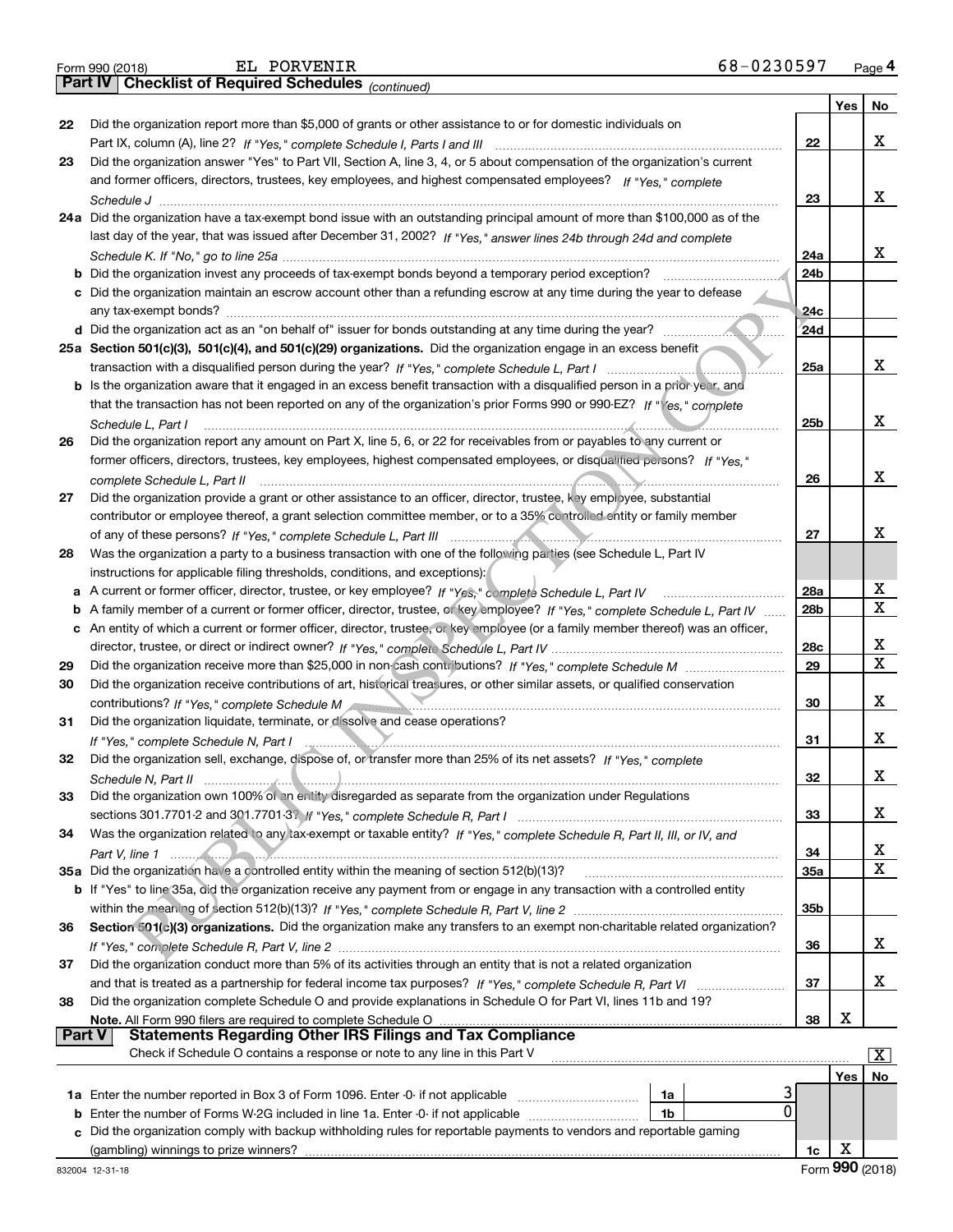|               | 68-0230597<br>EL PORVENIR<br>Form 990 (2018)                                                                                                                                             |                |     | <u>Page 5</u> |
|---------------|------------------------------------------------------------------------------------------------------------------------------------------------------------------------------------------|----------------|-----|---------------|
| <b>Part V</b> | Statements Regarding Other IRS Filings and Tax Compliance (continued)                                                                                                                    |                |     |               |
|               |                                                                                                                                                                                          |                | Yes | No            |
|               | 2a Enter the number of employees reported on Form W-3, Transmittal of Wage and Tax Statements,                                                                                           |                |     |               |
|               | 4<br>filed for the calendar year ending with or within the year covered by this return [11] [11] filed for the calendar year ending with or within the year covered by this return<br>2a |                |     |               |
|               |                                                                                                                                                                                          | 2 <sub>b</sub> | X   |               |
|               |                                                                                                                                                                                          |                |     |               |
| за            | Did the organization have unrelated business gross income of \$1,000 or more during the year?                                                                                            | 3a             |     | х             |
|               |                                                                                                                                                                                          | 3b             |     |               |
|               | 4a At any time during the calendar year, did the organization have an interest in, or a signature or other authority over, a                                                             |                |     |               |
|               | financial account in a foreign country (such as a bank account, securities account, or other financial account)?                                                                         | 4a             | х   |               |
|               | <b>b</b> If "Yes," enter the name of the foreign country: $\triangleright$ NICARAGUA                                                                                                     |                |     |               |
|               | See instructions for filing requirements for FinCEN Form 114, Report of Foreign Bank and Financial Accounts (FBAR).                                                                      |                |     |               |
|               | 5a Was the organization a party to a prohibited tax shelter transaction at any time during the tax year?                                                                                 | 5a             |     | х             |
| b             | Did any taxable party notify the organization that it was or is a party to a prohibited tax shelter transaction?                                                                         | 5b             |     | х             |
|               |                                                                                                                                                                                          | 5с             |     |               |
|               | 6a Does the organization have annual gross receipts that are normally greater than \$100,000, and did the organization solicit                                                           |                |     |               |
|               |                                                                                                                                                                                          | 6a             |     | х             |
|               | <b>b</b> If "Yes," did the organization include with every solicitation an express statement that such contributions or gifts                                                            |                |     |               |
|               | were not tax deductible?                                                                                                                                                                 | 6b             |     |               |
| 7             | Organizations that may receive deductible contributions under section 170(c).                                                                                                            |                |     |               |
| а             | Did the organization receive a payment in excess of \$75 made partly as a contribution and partly for goods and services provided to the payor?                                          | 7a             |     | х             |
|               | b If "Yes," did the organization notify the donor of the value of the goods or services provided?                                                                                        | 7b             |     |               |
|               | c Did the organization sell, exchange, or otherwise dispose of tangible personal property for which it was required                                                                      |                |     |               |
|               |                                                                                                                                                                                          | 7с             |     | х             |
|               | 7d                                                                                                                                                                                       |                |     |               |
| е             | Did the organization receive any funds, directly or indirectly, to pay premiums on a personal benefit contract?                                                                          | 7e             |     |               |
| Ť             | Did the organization, during the year, pay premiums, directly or indirectly, on a personal benefit contract?                                                                             | 7f             |     |               |
| g             | If the organization received a contribution of qualified intellectual property) did the organization file Form 8899 as required?                                                         | 7g             |     |               |
| h             | If the organization received a contribution of cars, boats, airplanes or other vehicles, did the organization file a Form 1098-C?                                                        | 7h             |     |               |
| 8             | Sponsoring organizations maintaining donor advised funds. Did a donor advised fund maintained by the                                                                                     |                |     |               |
|               | sponsoring organization have excess business holdings at any time during the year?                                                                                                       | 8              |     |               |
| 9             | Sponsoring organizations maintaining donor advised funds.                                                                                                                                |                |     |               |
| а             | Did the sponsoring organization make any taxable distributions under section 4966?                                                                                                       | 9а             |     |               |
| b             | Did the sponsoring organization make a distribution to a donor, donor advisor, or related person?                                                                                        | 9b             |     |               |
| 10            | Section 501(c)(7) organizations. Enter:                                                                                                                                                  |                |     |               |
|               | 10a                                                                                                                                                                                      |                |     |               |
|               | 10b <br>Gross receipts, included on Form 990, Part VIII, line 12, for public use of club facilities                                                                                      |                |     |               |
| 11            | Section 501(c)(12) organizations. Enter:                                                                                                                                                 |                |     |               |
|               | a Gross income from members or shareholders<br>11a<br>b Gross income from other sources (Do not net amounts due or paid to other sources against                                         |                |     |               |
|               | amounts due or received from them.)                                                                                                                                                      |                |     |               |
|               | 11b<br>12a Section 4947(a)(1) non-exempt charitable trusts. Is the organization filing Form 990 in lieu of Form 1041?                                                                    | 12a            |     |               |
|               | <b>b</b> If "Yes," enter the amount of tax-exempt interest received or accrued during the year<br>12b                                                                                    |                |     |               |
| 13            | Section 501(c)(29) qualified nonprofit health insurance issuers.                                                                                                                         |                |     |               |
|               |                                                                                                                                                                                          | 13а            |     |               |
|               | Note. See the instructions for additional information the organization must report on Schedule O.                                                                                        |                |     |               |
|               | <b>b</b> Enter the amount of reserves the organization is required to maintain by the states in which the                                                                                |                |     |               |
|               | 13b                                                                                                                                                                                      |                |     |               |
|               | 13с                                                                                                                                                                                      |                |     |               |
| 14a           | Did the organization receive any payments for indoor tanning services during the tax year?                                                                                               | 14a            |     | x             |
|               |                                                                                                                                                                                          | 14b            |     |               |
| 15            | Is the organization subject to the section 4960 tax on payment(s) of more than \$1,000,000 in remuneration or                                                                            |                |     |               |
|               |                                                                                                                                                                                          | 15             |     | X.            |
|               | If "Yes," see instructions and file Form 4720, Schedule N.                                                                                                                               |                |     |               |
| 16            | Is the organization an educational institution subject to the section 4968 excise tax on net investment income?                                                                          | 16             |     | х             |
|               | If "Yes," complete Form 4720, Schedule O.                                                                                                                                                |                |     |               |
|               |                                                                                                                                                                                          |                |     |               |

Form (2018) **990**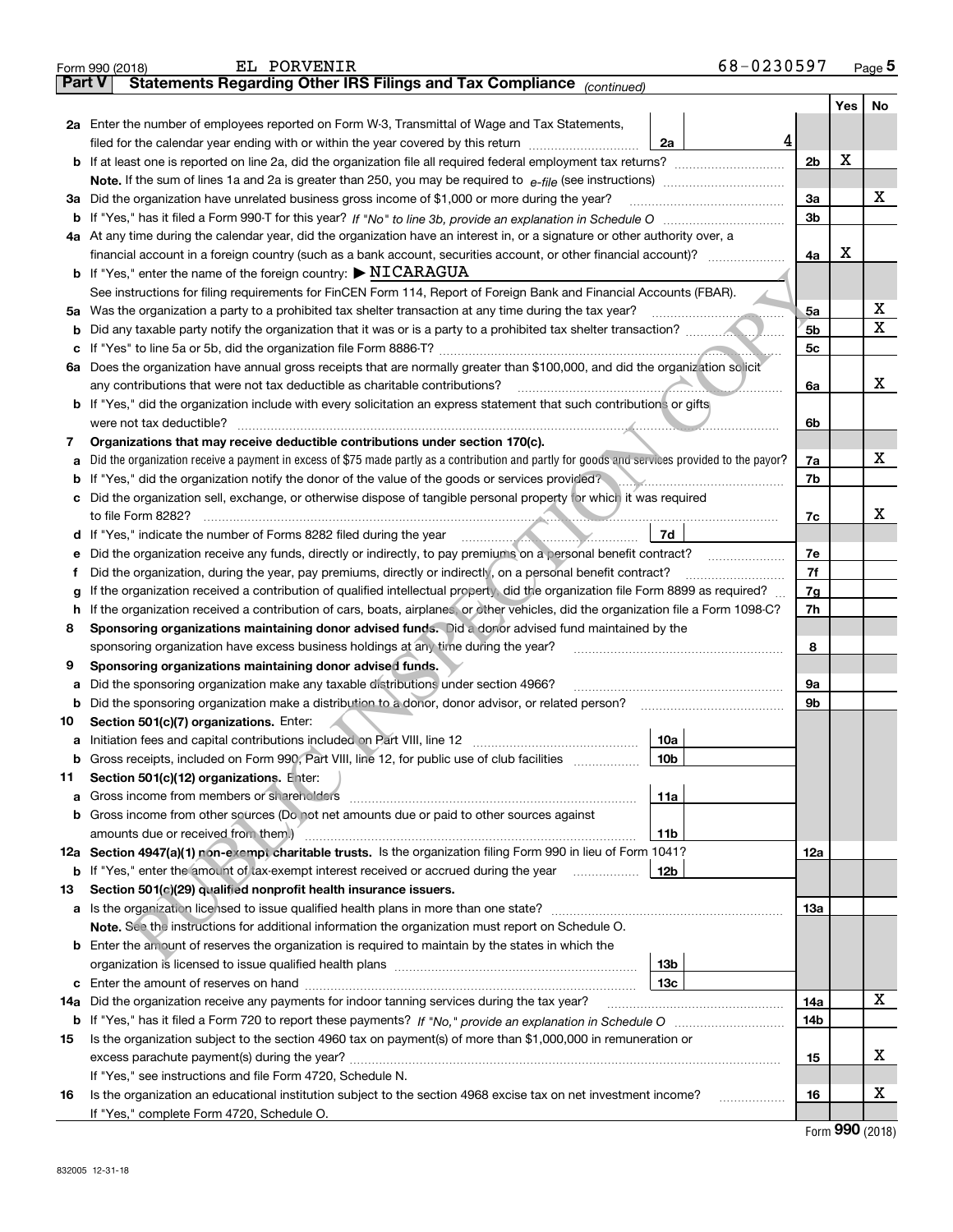|     | EL PORVENIR<br>Form 990 (2018)                                                                                                                                                   |    | 68-0230597 |                 |                         | $_{\text{Page}}$ 6      |
|-----|----------------------------------------------------------------------------------------------------------------------------------------------------------------------------------|----|------------|-----------------|-------------------------|-------------------------|
|     | <b>Part VI</b><br>Governance, Management, and Disclosure For each "Yes" response to lines 2 through 7b below, and for a "No" response                                            |    |            |                 |                         |                         |
|     | to line 8a, 8b, or 10b below, describe the circumstances, processes, or changes in Schedule O. See instructions.                                                                 |    |            |                 |                         |                         |
|     | Check if Schedule O contains a response or note to any line in this Part VI                                                                                                      |    |            |                 |                         | $\overline{\mathbf{x}}$ |
|     | <b>Section A. Governing Body and Management</b>                                                                                                                                  |    |            |                 |                         |                         |
|     |                                                                                                                                                                                  |    |            |                 | Yes                     | No                      |
|     | <b>1a</b> Enter the number of voting members of the governing body at the end of the tax year<br>.                                                                               | 1a | 15         |                 |                         |                         |
|     | If there are material differences in voting rights among members of the governing body, or if the governing                                                                      |    |            |                 |                         |                         |
|     | body delegated broad authority to an executive committee or similar committee, explain in Schedule O.                                                                            |    |            |                 |                         |                         |
| b   | Enter the number of voting members included in line 1a, above, who are independent                                                                                               | 1b | 15         |                 |                         |                         |
| 2   | Did any officer, director, trustee, or key employee have a family relationship or a business relationship with any other                                                         |    |            |                 |                         |                         |
|     | officer, director, trustee, or key employee?                                                                                                                                     |    |            | $\mathbf{2}$    |                         | х                       |
| 3   | Did the organization delegate control over management duties customarily performed by or under the direct supervision                                                            |    |            |                 |                         |                         |
|     |                                                                                                                                                                                  |    |            | 3               |                         | x                       |
| 4   | Did the organization make any significant changes to its governing documents since the prior Form 990 was filed?                                                                 |    |            | 4               |                         | X                       |
| 5   | Did the organization become aware during the year of a significant diversion of the organization's assets?                                                                       |    |            | 5               |                         | X                       |
| 6   | Did the organization have members or stockholders?                                                                                                                               |    |            | 6               |                         | X                       |
| 7a  | Did the organization have members, stockholders, or other persons who had the power to elect or appoint one or                                                                   |    |            |                 |                         |                         |
|     | more members of the governing body?                                                                                                                                              |    |            | 7a              |                         | x                       |
| b   | Are any governance decisions of the organization reserved to (or subject to approval by) members, stockholders, or                                                               |    |            |                 |                         |                         |
|     | persons other than the governing body?                                                                                                                                           |    |            | 7b              |                         | x                       |
|     | Did the organization contemporaneously document the meetings held or written actions undertaken during the year by the following:                                                |    |            |                 |                         |                         |
| 8   |                                                                                                                                                                                  |    |            |                 | х                       |                         |
| a   |                                                                                                                                                                                  |    |            | 8а<br>8b        | X                       |                         |
| b   |                                                                                                                                                                                  |    |            |                 |                         |                         |
| 9   | Is there any officer, director, trustee, or key employee listed in Part VII, Section A, who cannot be reached at the                                                             |    |            | 9               |                         | x                       |
|     | organization's mailing address? If "Yes." provide the names and addresses in Schedule O communication's mailing address? If "Yes." provide the names and addresses in Schedule O |    |            |                 |                         |                         |
|     | Section B. Policies <sub>(This</sub> Section B requests information about policies not required by the Internal Revenue Code.)                                                   |    |            |                 | Yes                     |                         |
|     |                                                                                                                                                                                  |    |            | 10a             |                         | No<br>x                 |
|     | <b>b</b> If "Yes," did the organization have written policies and procedures governing the activities of such chapters, affiliates,                                              |    |            |                 |                         |                         |
|     | and branches to ensure their operations are consistent with the organization's exempt purposes?                                                                                  |    |            | 10 <sub>b</sub> |                         |                         |
| 11a | Has the organization provided a complete copy of this Form 990 to all members of its governing body before filing the form?                                                      |    |            | 11a             | X                       |                         |
| b   | Describe in Schedule O the process, if any, used by the organization to review this Form 990.                                                                                    |    |            |                 |                         |                         |
| 12a | Did the organization have a written conflict of interest policy? If "No," go to line 13                                                                                          |    |            | 12a             | х                       |                         |
| b   |                                                                                                                                                                                  |    |            | 12 <sub>b</sub> | X                       |                         |
|     | Did the organization regularly and consistently monitor and enforce compliance with the policy? If "Yes." describe                                                               |    |            |                 |                         |                         |
|     |                                                                                                                                                                                  |    |            | 12c             | х                       |                         |
|     |                                                                                                                                                                                  |    |            | 13              | $\overline{\mathbf{x}}$ |                         |
| 14  | Did the organization have a written document retention and destruction policy?                                                                                                   |    |            | 14              | X                       |                         |
| 15  | Did the process for determining compensation of the following persons include a review and approval by independent                                                               |    |            |                 |                         |                         |
|     | persons, comparability data, and contemporaneous substantiation of the deliberation and decision?                                                                                |    |            |                 |                         |                         |
| a   | The organization's CEO, Executive Director, or top management official manufactured content of the organization's CEO, Executive Director, or top management official            |    |            | 15a             | х                       |                         |
|     | Other officers or key employees of the organization                                                                                                                              |    |            | 15b             |                         | X                       |
|     | If "Yes" to line 15a or 15b, describe the process in Schedule O (see instructions).                                                                                              |    |            |                 |                         |                         |
|     | 16a Did the organization invest in, contribute assets to, or participate in a joint venture or similar arrangement with a                                                        |    |            |                 |                         |                         |
|     | taxable entity during the year?                                                                                                                                                  |    |            | 16a             |                         | х                       |
|     | b If "Yes," did the organization follow a written policy or procedure requiring the organization to evaluate its participation                                                   |    |            |                 |                         |                         |
|     | in joint venture arrangements under applicable federal tax law, and take steps to safequard the organization's                                                                   |    |            |                 |                         |                         |
|     |                                                                                                                                                                                  |    |            | 16b             |                         |                         |
|     | <b>Section C. Disclosure</b>                                                                                                                                                     |    |            |                 |                         |                         |
| 17  | List the states with which a copy of this Form 990 is required to be filed $\blacktriangleright$ CA, CO                                                                          |    |            |                 |                         |                         |
| 18  | Section 6104 requires an organization to make its Forms 1023 (1024 or 1024 A if applicable), 990, and 990-T (Section 501(c)(3)s only) available                                  |    |            |                 |                         |                         |
|     | for public inspection. Indicate how you made these available. Check all that apply.                                                                                              |    |            |                 |                         |                         |
|     | $\lfloor X \rfloor$ Own website<br>$X$ Upon request<br>Another's website<br>Other (explain in Schedule O)                                                                        |    |            |                 |                         |                         |
| 19  | Describe in Schedule O whether (and if so, how) the organization made its governing documents, conflict of interest policy, and financial                                        |    |            |                 |                         |                         |
|     | statements available to the public during the tax year.                                                                                                                          |    |            |                 |                         |                         |
| 20  | State the name, address, and telephone number of the person who possesses the organization's books and records                                                                   |    |            |                 |                         |                         |
|     | ROB BELL - 303-861-1499                                                                                                                                                          |    |            |                 |                         |                         |
|     | 80020<br>80 GARDEN CENTER #135, BROOMFIELD, CO                                                                                                                                   |    |            |                 |                         |                         |
|     |                                                                                                                                                                                  |    |            |                 |                         | Form 990 (2018)         |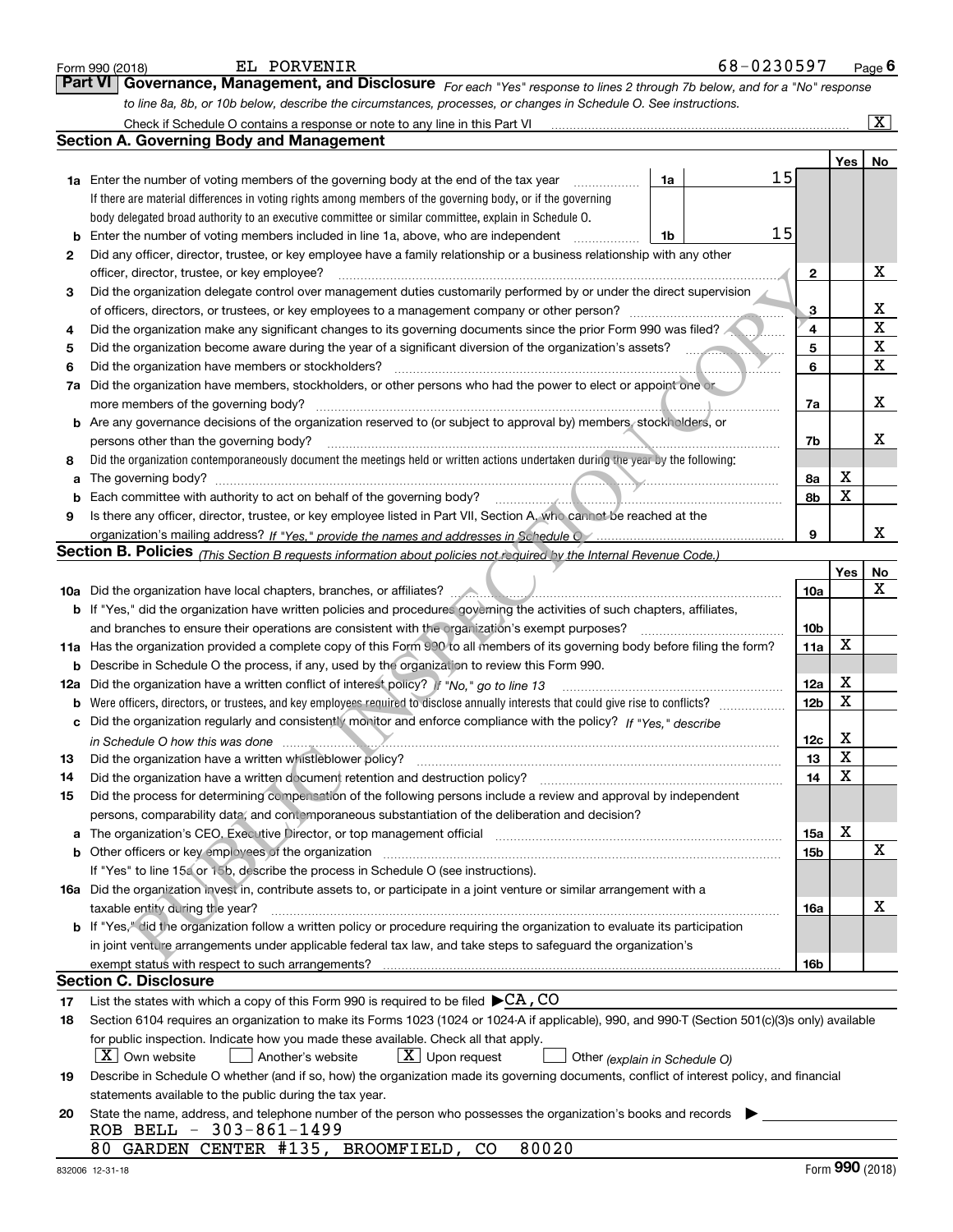$\mathcal{L}^{\text{max}}$ 

# **7Part VII Compensation of Officers, Directors, Trustees, Key Employees, Highest Compensated Employees, and Independent Contractors**

Check if Schedule O contains a response or note to any line in this Part VII

**Section A. Officers, Directors, Trustees, Key Employees, and Highest Compensated Employees**

**1a**  Complete this table for all persons required to be listed. Report compensation for the calendar year ending with or within the organization's tax year.

**•** List all of the organization's current officers, directors, trustees (whether individuals or organizations), regardless of amount of compensation. Enter -0- in columns (D), (E), and (F) if no compensation was paid.

● List all of the organization's **current** key employees, if any. See instructions for definition of "key employee."

**In List the organization's five current highest compensated employees (other than an officer, director, trustee, or key employee) who received report-**■ List the organization's five current highest compensated employees (other than an officer, director, trustee, or key employee) who received report-<br>able compensation (Box 5 of Form W-2 and/or Box 7 of Form 1099-MISC) of

 $\bullet$  List all of the organization's **former** officers, key employees, and highest compensated employees who received more than \$100,000 of reportable compensation from the organization and any related organizations.

| reportable compensation from the organization and any related organizations.<br>• List all of the organization's former directors or trustees that received, in the capacity as a former director or trustee of the organization,                                                        |                                        |                                |                      |             |              |                                                              |        |                 |                 |               |  |  |  |  |
|------------------------------------------------------------------------------------------------------------------------------------------------------------------------------------------------------------------------------------------------------------------------------------------|----------------------------------------|--------------------------------|----------------------|-------------|--------------|--------------------------------------------------------------|--------|-----------------|-----------------|---------------|--|--|--|--|
| more than \$10,000 of reportable compensation from the organization and any related organizations.<br>List persons in the following order: individual trustees or directors; institutional trustees; officers; key employees; highest compensated employees;<br>and former such persons. |                                        |                                |                      |             |              |                                                              |        |                 |                 |               |  |  |  |  |
| X<br>Check this box if neither the organization nor any related organization compensated any current officer, director, or trustee.                                                                                                                                                      |                                        |                                |                      |             |              |                                                              |        |                 |                 |               |  |  |  |  |
|                                                                                                                                                                                                                                                                                          | (A)<br>(E)<br>(F)<br>(B)<br>(C)<br>(D) |                                |                      |             |              |                                                              |        |                 |                 |               |  |  |  |  |
| Name and Title                                                                                                                                                                                                                                                                           | Average                                |                                |                      | Position    |              |                                                              |        | Reportable      | Reportable      | Estimated     |  |  |  |  |
|                                                                                                                                                                                                                                                                                          | hours per                              |                                |                      |             |              | (do not check more than one<br>box, unless person is both an |        | compensation    | compensation    | amount of     |  |  |  |  |
|                                                                                                                                                                                                                                                                                          | week                                   |                                |                      |             |              | officer and a director/trustee)                              |        | from            | from related    | other         |  |  |  |  |
|                                                                                                                                                                                                                                                                                          | (list any                              |                                |                      |             |              |                                                              |        | the             | organizations   | compensation  |  |  |  |  |
|                                                                                                                                                                                                                                                                                          | hours for                              |                                |                      |             |              |                                                              |        | organization    | (W-2/1099-MISC) | from the      |  |  |  |  |
|                                                                                                                                                                                                                                                                                          | related                                | Individual trustee or director | nstitutional trustee |             |              | Highest compensated<br>  employee                            |        | (W-2/1099-MISC) |                 | organization  |  |  |  |  |
|                                                                                                                                                                                                                                                                                          | organizations                          |                                |                      |             |              |                                                              |        |                 |                 | and related   |  |  |  |  |
|                                                                                                                                                                                                                                                                                          | below<br>line)                         |                                |                      | Officer     | Key employee |                                                              | Former |                 |                 | organizations |  |  |  |  |
| <b>JONI FOSTER</b><br>(1)                                                                                                                                                                                                                                                                | $\overline{5.00}$                      |                                |                      |             |              |                                                              |        |                 |                 |               |  |  |  |  |
| CHAIR OF MESA                                                                                                                                                                                                                                                                            |                                        | $\overline{\mathbf{X}}$        |                      |             |              |                                                              |        | $\mathbf 0$ .   | 0.              | О.            |  |  |  |  |
| DAVID M. ARNOLDS, J.D.<br>(2)                                                                                                                                                                                                                                                            | $\overline{5.00}$                      |                                |                      |             |              |                                                              |        |                 |                 |               |  |  |  |  |
| CHAIR OF GOVERNANCE                                                                                                                                                                                                                                                                      |                                        | $\overline{\mathbf{X}}$        |                      |             |              |                                                              |        | $\mathbf 0$ .   | 0.              | $0\,.$        |  |  |  |  |
| MARK SMITH<br>(3)                                                                                                                                                                                                                                                                        | 10.00                                  |                                |                      |             |              |                                                              |        |                 |                 |               |  |  |  |  |
| CHAIR OF BOARD AND EXECUTIVE                                                                                                                                                                                                                                                             |                                        | $\mathbf x$                    |                      | Χ           |              |                                                              |        | О.              | 0.              | $0\,.$        |  |  |  |  |
| CHRIS CONWAY<br>(4)                                                                                                                                                                                                                                                                      | 5.00                                   |                                |                      |             |              |                                                              |        |                 |                 |               |  |  |  |  |
| <b>DIRECTOR</b>                                                                                                                                                                                                                                                                          |                                        | X                              |                      |             |              |                                                              |        | О.              | $\mathbf 0$ .   | $0\,.$        |  |  |  |  |
| FREDRICK C COOPER PE PHD<br>(5)                                                                                                                                                                                                                                                          | 5.00                                   |                                |                      |             |              |                                                              |        |                 |                 |               |  |  |  |  |
| CHAIR OF FINANCE                                                                                                                                                                                                                                                                         |                                        | $\mathbb X$                    |                      |             |              |                                                              |        | $\mathbf 0$ .   | $\mathbf 0$ .   | $0\,.$        |  |  |  |  |
| <b>JACK DUNN</b><br>(6)                                                                                                                                                                                                                                                                  | 5.00                                   |                                |                      |             |              |                                                              |        |                 |                 |               |  |  |  |  |
| <b>TREASURER</b>                                                                                                                                                                                                                                                                         |                                        | $\mathbf X$                    |                      | X           |              |                                                              |        | $\mathbf 0$ .   | $\mathbf 0$ .   | $0\,.$        |  |  |  |  |
| RAYMOND P FINNEY MRE B.A.<br>(7)                                                                                                                                                                                                                                                         | 5.00                                   |                                |                      |             |              |                                                              |        |                 |                 |               |  |  |  |  |
| <b>DIRECTOR</b>                                                                                                                                                                                                                                                                          |                                        | $\overline{\mathbf{X}}$        |                      |             |              |                                                              |        | $\mathbf 0$ .   | $\mathbf 0$ .   | $\mathbf 0$ . |  |  |  |  |
| LESLIE MOULTON-POST<br>(8)                                                                                                                                                                                                                                                               | 5.00                                   |                                |                      |             |              |                                                              |        |                 |                 |               |  |  |  |  |
| CHAIR OF FUNDRAISING                                                                                                                                                                                                                                                                     |                                        | $\overline{\mathbf{X}}$        |                      |             |              |                                                              |        | $\mathbf 0$ .   | $\mathbf 0$ .   | $\mathbf 0$ . |  |  |  |  |
| <b>JOE SLOAN</b><br>(9)                                                                                                                                                                                                                                                                  | $\overline{5.00}$                      |                                |                      |             |              |                                                              |        |                 |                 |               |  |  |  |  |
| VICE CHAIR                                                                                                                                                                                                                                                                               |                                        | $\mathbf X$                    |                      | X           |              |                                                              |        | $\mathbf 0$ .   | $\mathbf 0$ .   | $\mathbf 0$ . |  |  |  |  |
| (10) LIZ SPECHT                                                                                                                                                                                                                                                                          | 5.00                                   |                                |                      |             |              |                                                              |        |                 |                 |               |  |  |  |  |
| <b>DIRECTOR</b>                                                                                                                                                                                                                                                                          |                                        | $\overline{\mathbf{X}}$        |                      |             |              |                                                              |        | О.              | $\mathbf 0$ .   | 0.            |  |  |  |  |
| (11) GABRIELA TINOCO M.S.                                                                                                                                                                                                                                                                | 5.00                                   |                                |                      |             |              |                                                              |        |                 |                 |               |  |  |  |  |
| <b>DIRECTOR</b><br>(12) JAN ADAMS                                                                                                                                                                                                                                                        |                                        | $\overline{\mathbf{X}}$        |                      |             |              |                                                              |        | О.              | 0.              | $0$ .         |  |  |  |  |
| ${\tt SECRETARY}$                                                                                                                                                                                                                                                                        | 5.00                                   | X                              |                      | $\mathbf X$ |              |                                                              |        | $\mathbf 0$ .   | 0               | $0$ .         |  |  |  |  |
| (13) PHILLIP MCVEY                                                                                                                                                                                                                                                                       | 5.00                                   |                                |                      |             |              |                                                              |        |                 |                 |               |  |  |  |  |
| <b>DIRECTOR</b>                                                                                                                                                                                                                                                                          |                                        | $\overline{\mathbf{X}}$        |                      |             |              |                                                              |        | $\mathbf 0$ .   | 0.              | $0\cdot$      |  |  |  |  |
| (14) RICHARD GAMMON                                                                                                                                                                                                                                                                      | 5.00                                   |                                |                      |             |              |                                                              |        |                 |                 |               |  |  |  |  |
| <b>DIRECTOR</b>                                                                                                                                                                                                                                                                          |                                        | $\mathbf X$                    |                      |             |              |                                                              |        | 0.              | $\mathbf 0$ .   | $0\,.$        |  |  |  |  |
| (15) NORA PILLARD REYNOLDS                                                                                                                                                                                                                                                               | 5.00                                   |                                |                      |             |              |                                                              |        |                 |                 |               |  |  |  |  |
| <b>DIRECTOR</b>                                                                                                                                                                                                                                                                          |                                        | $\mathbf X$                    |                      |             |              |                                                              |        | 0.              | $\mathbf 0$ .   | $0_{.}$       |  |  |  |  |
| (16) ROB BELL                                                                                                                                                                                                                                                                            | 40.00                                  |                                |                      |             |              |                                                              |        |                 |                 |               |  |  |  |  |
| EXECUTIVE DIRECTOR                                                                                                                                                                                                                                                                       |                                        |                                |                      | X           |              |                                                              |        | 0.              | $\mathbf 0$ .   | 31,050.       |  |  |  |  |
|                                                                                                                                                                                                                                                                                          |                                        |                                |                      |             |              |                                                              |        |                 |                 |               |  |  |  |  |
|                                                                                                                                                                                                                                                                                          |                                        |                                |                      |             |              |                                                              |        |                 |                 |               |  |  |  |  |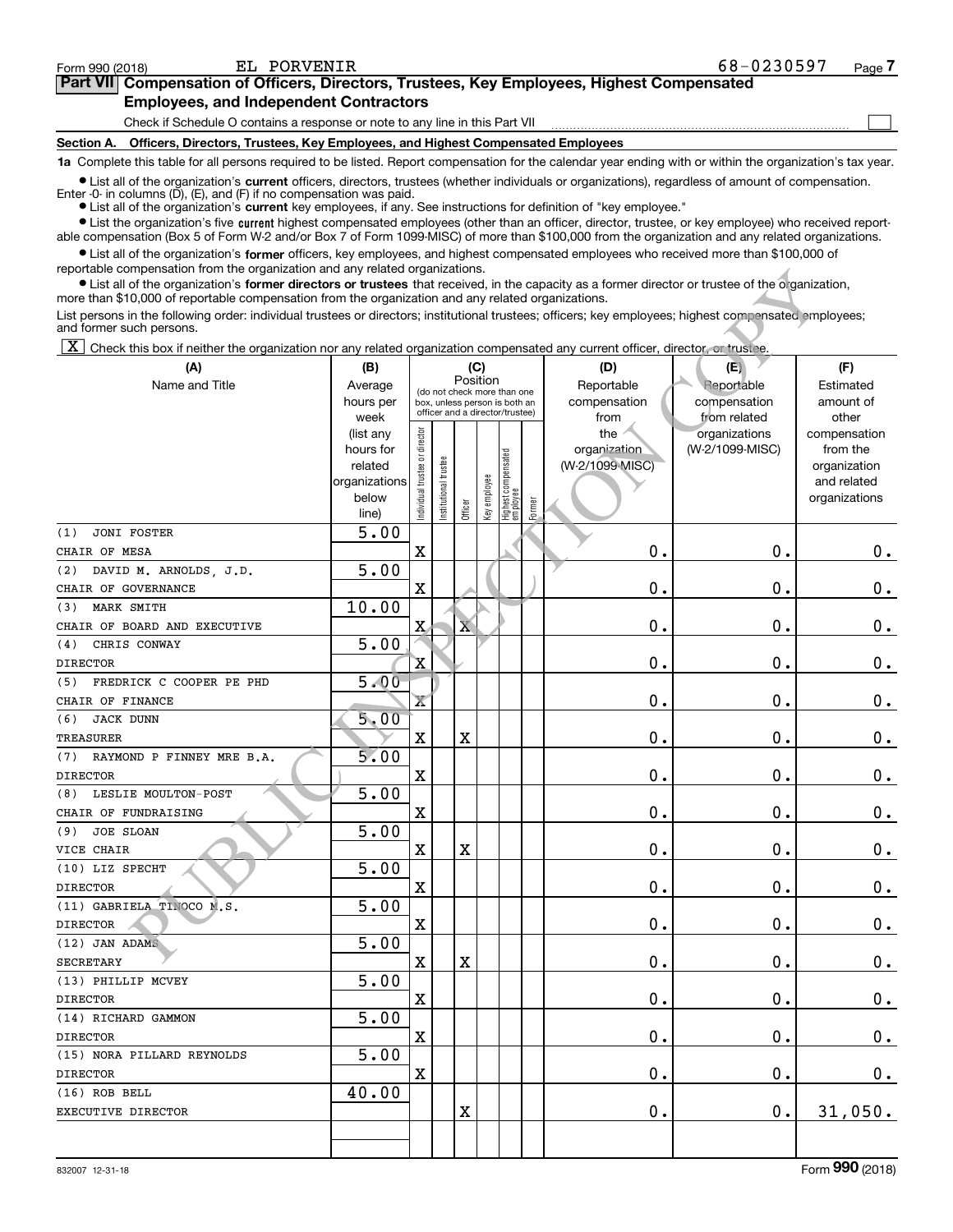| EL PORVENIR<br>Form 990 (2018)                                                                                                                                                                                                                              |                                                                      |                                |                        |          |              |                                                                                                 |        |                                                                                                | 68-0230597                       |                      |                               |                                                                          | Page 8 |
|-------------------------------------------------------------------------------------------------------------------------------------------------------------------------------------------------------------------------------------------------------------|----------------------------------------------------------------------|--------------------------------|------------------------|----------|--------------|-------------------------------------------------------------------------------------------------|--------|------------------------------------------------------------------------------------------------|----------------------------------|----------------------|-------------------------------|--------------------------------------------------------------------------|--------|
| <b>Part VII</b><br>Section A. Officers, Directors, Trustees, Key Employees, and Highest Compensated Employees (continued)                                                                                                                                   |                                                                      |                                |                        |          |              |                                                                                                 |        |                                                                                                |                                  |                      |                               |                                                                          |        |
| Name and title                                                                                                                                                                                                                                              | (B)<br>(A)<br>Average<br>hours per<br>week                           |                                |                        | Position | (C)          | (do not check more than one<br>box, unless person is both an<br>officer and a director/trustee) |        | (D)<br>(E)<br>Reportable<br>Reportable<br>compensation<br>compensation<br>from related<br>from |                                  |                      |                               | (F)<br>Estimated<br>amount of<br>other                                   |        |
|                                                                                                                                                                                                                                                             | (list any<br>hours for<br>related<br>organizations<br>below<br>line) | Individual trustee or director | In stitutional trustee | Officer  | Key employee | Highest compensated<br>  employee                                                               | Former | the<br>organization<br>(W-2/1099-MISC)                                                         | organizations<br>(W-2/1099-MISC) |                      |                               | compensation<br>from the<br>organization<br>and related<br>organizations |        |
|                                                                                                                                                                                                                                                             |                                                                      |                                |                        |          |              |                                                                                                 |        |                                                                                                |                                  |                      |                               |                                                                          |        |
|                                                                                                                                                                                                                                                             |                                                                      |                                |                        |          |              |                                                                                                 |        |                                                                                                |                                  |                      |                               |                                                                          |        |
|                                                                                                                                                                                                                                                             |                                                                      |                                |                        |          |              |                                                                                                 |        |                                                                                                |                                  |                      |                               |                                                                          |        |
|                                                                                                                                                                                                                                                             |                                                                      |                                |                        |          |              |                                                                                                 |        |                                                                                                |                                  |                      |                               |                                                                          |        |
|                                                                                                                                                                                                                                                             |                                                                      |                                |                        |          |              |                                                                                                 |        |                                                                                                |                                  |                      |                               |                                                                          |        |
|                                                                                                                                                                                                                                                             |                                                                      |                                |                        |          |              |                                                                                                 |        |                                                                                                |                                  |                      |                               |                                                                          |        |
|                                                                                                                                                                                                                                                             |                                                                      |                                |                        |          |              |                                                                                                 |        |                                                                                                |                                  |                      |                               |                                                                          |        |
|                                                                                                                                                                                                                                                             |                                                                      |                                |                        |          |              |                                                                                                 |        |                                                                                                |                                  |                      |                               |                                                                          |        |
| 1b Sub-total<br>c Total from continuation sheets to Part VII, Section A                                                                                                                                                                                     |                                                                      |                                |                        |          |              |                                                                                                 |        | 0.<br>О.                                                                                       |                                  | 0.<br>$\mathbf{0}$ . |                               | 31,050.                                                                  | 0.     |
|                                                                                                                                                                                                                                                             |                                                                      |                                |                        |          |              |                                                                                                 |        | $\mathbf 0$ .                                                                                  |                                  | $\overline{0}$ .     |                               | 31,050.                                                                  |        |
| Total number of individuals (including but not limited to those listed above) who received more than \$100,000 of reportable<br>2<br>compensation from the organization $\blacktriangleright$                                                               |                                                                      |                                |                        |          |              |                                                                                                 |        |                                                                                                |                                  |                      |                               |                                                                          |        |
| Did the organization list any former officer, director, or trustee, key employee, or highest compensated employee on                                                                                                                                        |                                                                      |                                |                        |          |              |                                                                                                 |        |                                                                                                |                                  |                      |                               | Yes                                                                      | No     |
| з<br>line 1a? If "Yes," complete Schedule J for such individual                                                                                                                                                                                             |                                                                      |                                |                        |          |              |                                                                                                 |        |                                                                                                |                                  |                      | З                             |                                                                          | x      |
| For any individual listed on line 1a, is the sum of reportable compensation and other compensation from the organization<br>4                                                                                                                               |                                                                      |                                |                        |          |              |                                                                                                 |        |                                                                                                |                                  |                      |                               |                                                                          |        |
|                                                                                                                                                                                                                                                             |                                                                      |                                |                        |          |              |                                                                                                 |        |                                                                                                |                                  |                      | 4                             |                                                                          | x      |
| Did any person listed on line 1a receive or accrue compensation from any unrelated organization or individual for services<br>5                                                                                                                             |                                                                      |                                |                        |          |              |                                                                                                 |        |                                                                                                |                                  |                      | 5                             |                                                                          | x      |
| <b>Section B. Independent Contractors</b>                                                                                                                                                                                                                   |                                                                      |                                |                        |          |              |                                                                                                 |        |                                                                                                |                                  |                      |                               |                                                                          |        |
| Complete this table for your five highest compensated independent contractors that received more than \$100,000 of compensation from<br>1<br>the organization. Report compensation for the calendar year ending with or within the organization's tax year. |                                                                      |                                |                        |          |              |                                                                                                 |        |                                                                                                |                                  |                      |                               |                                                                          |        |
| (A)<br>Name and business address                                                                                                                                                                                                                            |                                                                      |                                | <b>NONE</b>            |          |              |                                                                                                 |        | (B)<br>Description of services                                                                 |                                  |                      | (C)<br>Compensation           |                                                                          |        |
|                                                                                                                                                                                                                                                             |                                                                      |                                |                        |          |              |                                                                                                 |        |                                                                                                |                                  |                      |                               |                                                                          |        |
|                                                                                                                                                                                                                                                             |                                                                      |                                |                        |          |              |                                                                                                 |        |                                                                                                |                                  |                      |                               |                                                                          |        |
|                                                                                                                                                                                                                                                             |                                                                      |                                |                        |          |              |                                                                                                 |        |                                                                                                |                                  |                      |                               |                                                                          |        |
|                                                                                                                                                                                                                                                             |                                                                      |                                |                        |          |              |                                                                                                 |        |                                                                                                |                                  |                      |                               |                                                                          |        |
| Total number of independent contractors (including but not limited to those listed above) who received more than<br>2<br>\$100,000 of compensation from the organization                                                                                    |                                                                      |                                |                        |          |              |                                                                                                 |        |                                                                                                |                                  |                      |                               |                                                                          |        |
|                                                                                                                                                                                                                                                             |                                                                      |                                |                        |          |              |                                                                                                 |        |                                                                                                |                                  |                      | $F_{\text{arm}}$ 990 $(2019)$ |                                                                          |        |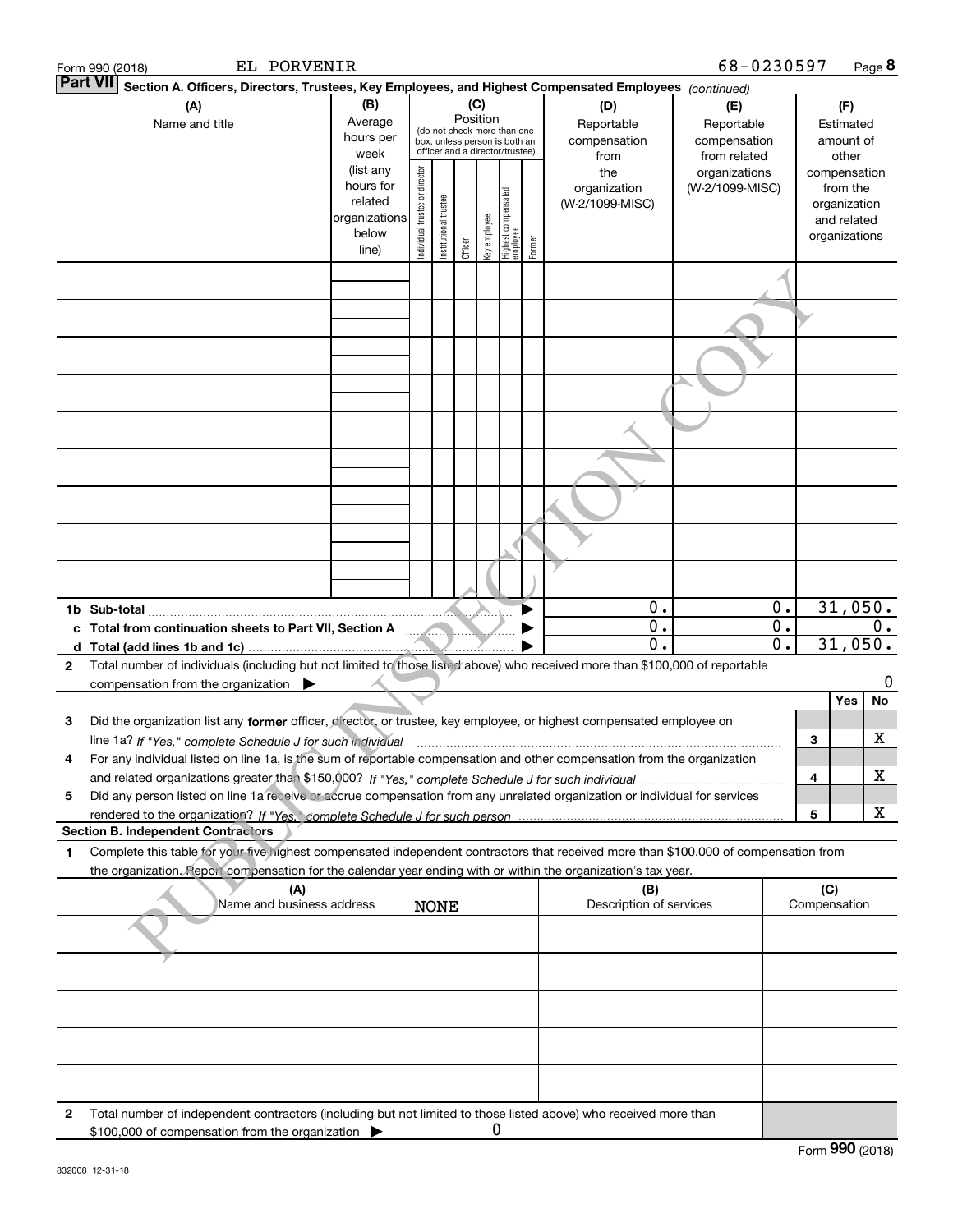|                                                           | Form 990 (2018)  |                                                                                                                        | EL PORVENIR    |                                |                                  |                                                 | 68-0230597                              | Page 9                                                             |
|-----------------------------------------------------------|------------------|------------------------------------------------------------------------------------------------------------------------|----------------|--------------------------------|----------------------------------|-------------------------------------------------|-----------------------------------------|--------------------------------------------------------------------|
|                                                           | <b>Part VIII</b> | <b>Statement of Revenue</b>                                                                                            |                |                                |                                  |                                                 |                                         |                                                                    |
|                                                           |                  | Check if Schedule O contains a response or note to any line in this Part VIII                                          |                |                                |                                  |                                                 |                                         |                                                                    |
|                                                           |                  |                                                                                                                        |                |                                | (A)<br>Total revenue             | (B)<br>Related or<br>exempt function<br>revenue | (C)<br>Unrelated<br>business<br>revenue | (D)<br>Revenuè excluded<br>from tax under<br>sections<br>512 - 514 |
|                                                           |                  | 1 a Federated campaigns                                                                                                | 1a             |                                |                                  |                                                 |                                         |                                                                    |
|                                                           |                  |                                                                                                                        | 1 <sub>b</sub> |                                |                                  |                                                 |                                         |                                                                    |
| Contributions, Gifts, Grants<br>and Other Similar Amounts |                  | c Fundraising events                                                                                                   | 1 <sub>c</sub> |                                |                                  |                                                 |                                         |                                                                    |
|                                                           |                  | d Related organizations                                                                                                | 1d             |                                |                                  |                                                 |                                         |                                                                    |
|                                                           |                  | e Government grants (contributions)                                                                                    | 1e             |                                |                                  |                                                 |                                         |                                                                    |
|                                                           |                  | f All other contributions, gifts, grants, and                                                                          |                |                                |                                  |                                                 |                                         |                                                                    |
|                                                           |                  | similar amounts not included above                                                                                     |                | $1$ if $\uparrow$ , 511, 930.  |                                  |                                                 |                                         |                                                                    |
|                                                           |                  | g Noncash contributions included in lines 1a-1f: \$                                                                    |                |                                |                                  |                                                 |                                         |                                                                    |
|                                                           |                  |                                                                                                                        |                |                                |                                  |                                                 |                                         |                                                                    |
|                                                           |                  |                                                                                                                        |                | <b>Business Code</b><br>561520 | 41,021.                          |                                                 |                                         |                                                                    |
|                                                           |                  | 2 a WORK TRIPS                                                                                                         |                |                                |                                  | 41,021.                                         |                                         |                                                                    |
|                                                           | b                |                                                                                                                        |                |                                |                                  |                                                 |                                         |                                                                    |
|                                                           | c                | <u> 1989 - Johann John Stone, mars et al. 1989 - John Stone, mars et al. 1989 - John Stone, mars et al. 1989 - Joh</u> |                |                                |                                  |                                                 |                                         |                                                                    |
| Program Service<br>Revenue                                | d<br>е           | <u> 1989 - Johann Barn, mars and de Brasilian (b. 1989)</u>                                                            |                |                                |                                  |                                                 |                                         |                                                                    |
|                                                           | f                | All other program service revenue                                                                                      |                |                                |                                  |                                                 |                                         |                                                                    |
|                                                           | a                |                                                                                                                        |                | $\blacktriangleright$          | 41,021,                          |                                                 |                                         |                                                                    |
|                                                           | з                | Investment income (including dividends, interest, and                                                                  |                |                                |                                  |                                                 |                                         |                                                                    |
|                                                           |                  |                                                                                                                        |                | ▶                              | 386.                             |                                                 |                                         | 386.                                                               |
|                                                           | 4                | Income from investment of tax-exempt bond proceeds                                                                     |                |                                |                                  |                                                 |                                         |                                                                    |
|                                                           | 5                |                                                                                                                        |                |                                |                                  |                                                 |                                         |                                                                    |
|                                                           |                  |                                                                                                                        | (i) Real       | (ii) Personal                  |                                  |                                                 |                                         |                                                                    |
|                                                           |                  | 6 a Gross rents                                                                                                        |                |                                |                                  |                                                 |                                         |                                                                    |
|                                                           |                  | <b>b</b> Less: rental expenses                                                                                         |                |                                |                                  |                                                 |                                         |                                                                    |
|                                                           |                  | c Rental income or (loss)                                                                                              |                |                                |                                  |                                                 |                                         |                                                                    |
|                                                           |                  | d Net rental income or (loss)                                                                                          |                |                                |                                  |                                                 |                                         |                                                                    |
|                                                           |                  | 7 a Gross amount from sales of                                                                                         | (i) Securities | (ii) Other                     |                                  |                                                 |                                         |                                                                    |
|                                                           |                  | assets other than inventory                                                                                            |                |                                |                                  |                                                 |                                         |                                                                    |
|                                                           |                  | <b>b</b> Less: cost or other basis                                                                                     |                |                                |                                  |                                                 |                                         |                                                                    |
|                                                           |                  | and sales expenses                                                                                                     |                |                                |                                  |                                                 |                                         |                                                                    |
|                                                           |                  | c Gain or (loss)                                                                                                       |                |                                |                                  |                                                 |                                         |                                                                    |
|                                                           |                  | 8 a Gross income from fundraising events (not                                                                          |                |                                |                                  |                                                 |                                         |                                                                    |
|                                                           |                  | including \$                                                                                                           | $\bigcirc$ of  |                                |                                  |                                                 |                                         |                                                                    |
| <b>Other Revenue</b>                                      |                  | contributions reported on line 1c). See                                                                                |                |                                |                                  |                                                 |                                         |                                                                    |
|                                                           |                  | Part IV, line 18                                                                                                       | al             | 21,880.                        |                                  |                                                 |                                         |                                                                    |
|                                                           |                  | b Less: direct expenses                                                                                                | b              | 188.                           |                                  |                                                 |                                         |                                                                    |
|                                                           |                  | c Net income or (loss) from fundraising events                                                                         |                | .                              | 21,692.                          |                                                 |                                         | 21,692.                                                            |
|                                                           |                  | 9 a Gross income from gaming activities. See                                                                           |                |                                |                                  |                                                 |                                         |                                                                    |
|                                                           |                  |                                                                                                                        | a              |                                |                                  |                                                 |                                         |                                                                    |
|                                                           |                  |                                                                                                                        | $\mathbf b$    |                                |                                  |                                                 |                                         |                                                                    |
|                                                           |                  |                                                                                                                        |                |                                |                                  |                                                 |                                         |                                                                    |
|                                                           |                  | 10 a Gross sales of inventory, less returns                                                                            |                |                                |                                  |                                                 |                                         |                                                                    |
|                                                           |                  |                                                                                                                        |                |                                |                                  |                                                 |                                         |                                                                    |
|                                                           |                  |                                                                                                                        | $\mathbf b$    |                                |                                  |                                                 |                                         |                                                                    |
|                                                           |                  | c Net income or (loss) from sales of inventory                                                                         |                |                                |                                  |                                                 |                                         |                                                                    |
|                                                           |                  | Miscellaneous Revenue                                                                                                  |                | <b>Business Code</b>           |                                  |                                                 |                                         |                                                                    |
|                                                           | 11 a             | <u> 1989 - Johann Stein, mars an de Brazilian (b. 1989)</u>                                                            |                |                                |                                  |                                                 |                                         |                                                                    |
|                                                           | b<br>с           | <u> 1989 - John Stein, mars and de Brazilia (b. 1989)</u>                                                              |                |                                |                                  |                                                 |                                         |                                                                    |
|                                                           | d                |                                                                                                                        |                |                                |                                  |                                                 |                                         |                                                                    |
|                                                           |                  |                                                                                                                        |                | ▶                              |                                  |                                                 |                                         |                                                                    |
|                                                           | 12               |                                                                                                                        |                |                                | $\blacktriangleright$ 1,575,029. | 41,021.                                         | 0.1                                     | 22,078.                                                            |
|                                                           |                  |                                                                                                                        |                |                                |                                  |                                                 |                                         |                                                                    |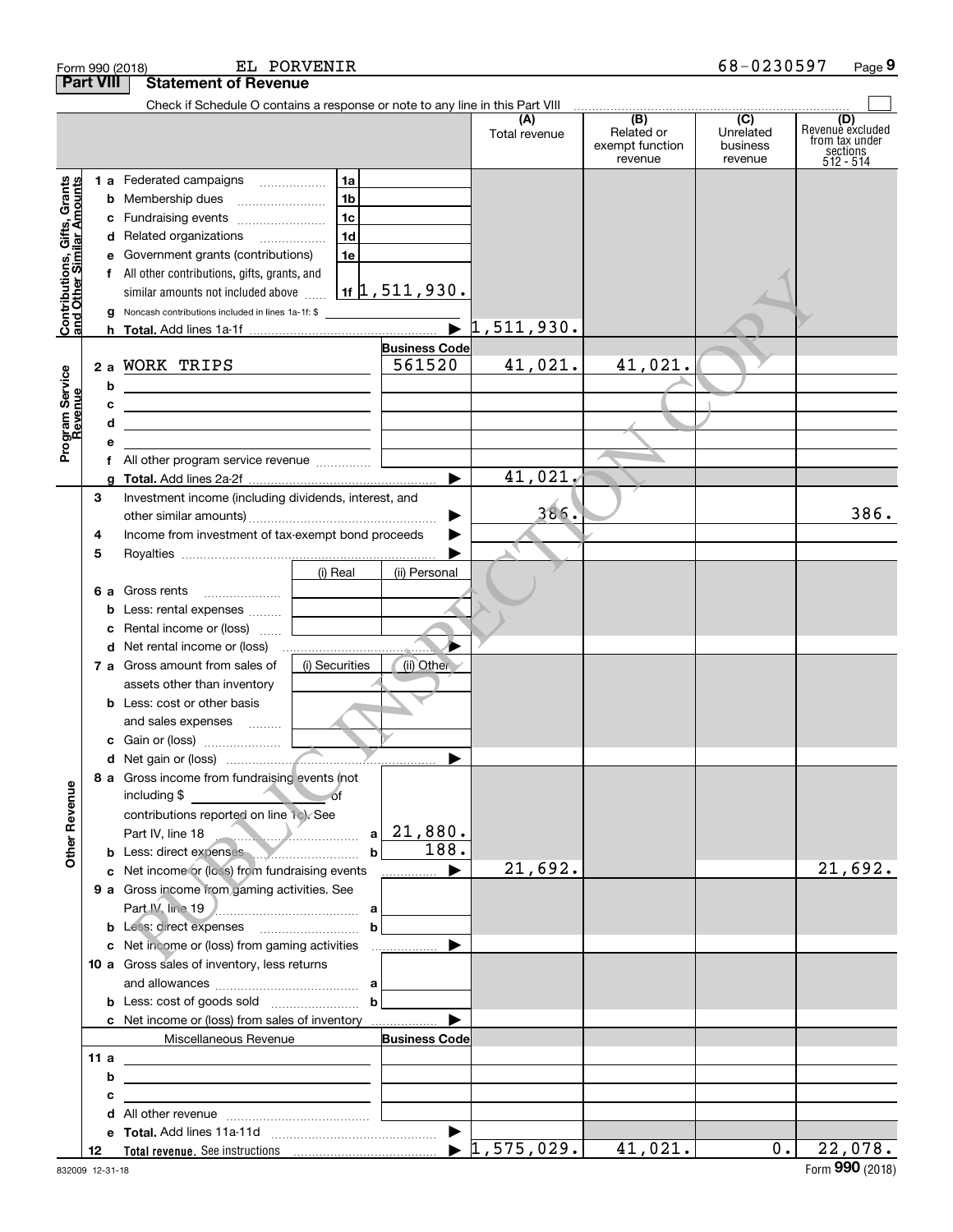**Part IX Statement of Functional Expenses**

|              | Section 501(c)(3) and 501(c)(4) organizations must complete all columns. All other organizations must complete column (A).                                                                                                                                          |                       |                                    |                                           |                                |
|--------------|---------------------------------------------------------------------------------------------------------------------------------------------------------------------------------------------------------------------------------------------------------------------|-----------------------|------------------------------------|-------------------------------------------|--------------------------------|
|              | Check if Schedule O contains a response or note to any line in this Part IX                                                                                                                                                                                         |                       |                                    |                                           |                                |
|              | Do not include amounts reported on lines 6b,<br>7b, 8b, 9b, and 10b of Part VIII.                                                                                                                                                                                   | Total expenses        | (B)<br>Program service<br>expenses | (C)<br>Management and<br>general expenses | (D)<br>Fundraising<br>expenses |
| 1.           | Grants and other assistance to domestic organizations                                                                                                                                                                                                               |                       |                                    |                                           |                                |
|              | and domestic governments. See Part IV, line 21                                                                                                                                                                                                                      |                       |                                    |                                           |                                |
| $\mathbf{2}$ | Grants and other assistance to domestic                                                                                                                                                                                                                             |                       |                                    |                                           |                                |
|              | individuals. See Part IV, line 22<br>and a complete the complete state of the state of the state of the state of the state of the state of the state of the state of the state of the state of the state of the state of the state of the state of the state of the |                       |                                    |                                           |                                |
| 3            | Grants and other assistance to foreign                                                                                                                                                                                                                              |                       |                                    |                                           |                                |
|              | organizations, foreign governments, and foreign                                                                                                                                                                                                                     |                       |                                    |                                           |                                |
|              | individuals. See Part IV, lines 15 and 16                                                                                                                                                                                                                           | 758, 115.             | 758,115.                           |                                           |                                |
| 4            | Benefits paid to or for members                                                                                                                                                                                                                                     |                       |                                    |                                           |                                |
| 5            | Compensation of current officers, directors,                                                                                                                                                                                                                        |                       |                                    |                                           |                                |
|              |                                                                                                                                                                                                                                                                     | 31,050.               | 18,630.                            | 6,210.                                    | 6,210.                         |
| 6            | Compensation not included above, to disqualified                                                                                                                                                                                                                    |                       |                                    |                                           |                                |
|              | persons (as defined under section 4958(f)(1)) and                                                                                                                                                                                                                   |                       |                                    |                                           |                                |
|              | persons described in section 4958(c)(3)(B)                                                                                                                                                                                                                          |                       |                                    |                                           |                                |
| 7            |                                                                                                                                                                                                                                                                     | 352,951.              | 272,894.                           | 37,015.                                   | 43,042.                        |
| 8            | Pension plan accruals and contributions (include                                                                                                                                                                                                                    |                       |                                    |                                           |                                |
|              | section 401(k) and 403(b) employer contributions)                                                                                                                                                                                                                   |                       |                                    |                                           |                                |
| 9            |                                                                                                                                                                                                                                                                     | 145, 442.             | 107,033.                           | 25,590.                                   | $\frac{12,819.}{1,453.}$       |
| 10           |                                                                                                                                                                                                                                                                     | $\overline{11,329}$ . | 8,601                              | 1,275.                                    |                                |
| 11           | Fees for services (non-employees):                                                                                                                                                                                                                                  |                       |                                    |                                           |                                |
| a            |                                                                                                                                                                                                                                                                     |                       |                                    |                                           |                                |
| b            |                                                                                                                                                                                                                                                                     | 11, 217.              |                                    | 11, 217.                                  |                                |
|              |                                                                                                                                                                                                                                                                     |                       |                                    |                                           |                                |
| d            | Lobbying                                                                                                                                                                                                                                                            |                       |                                    |                                           |                                |
|              | Professional fundraising services. See Part IV, line 17                                                                                                                                                                                                             |                       |                                    |                                           |                                |
|              | Investment management fees                                                                                                                                                                                                                                          |                       |                                    |                                           |                                |
| g            | Other. (If line 11g amount exceeds 10% of line 25,<br>column (A) amount, list line 11g expenses on Sch O.)                                                                                                                                                          |                       |                                    |                                           |                                |
| 12           |                                                                                                                                                                                                                                                                     |                       |                                    |                                           |                                |
| 13           |                                                                                                                                                                                                                                                                     | 10,312.               | 5,704.                             | 3,393.                                    | 1,215.                         |
| 14           |                                                                                                                                                                                                                                                                     |                       |                                    |                                           |                                |
| 15           |                                                                                                                                                                                                                                                                     | 36,067.               | 19,237.                            | 6,899.                                    | 9,931.                         |
| 16           |                                                                                                                                                                                                                                                                     | 79,694.               | 54,601.                            | 10,550.                                   | 14,543.                        |
| 17           | Payments of travel or entertainment expenses                                                                                                                                                                                                                        |                       |                                    |                                           |                                |
| 18           |                                                                                                                                                                                                                                                                     |                       |                                    |                                           |                                |
| 19           | for any federal, state, or local public officials<br>Conferences, conventions, and meetings                                                                                                                                                                         |                       |                                    |                                           |                                |
| 20           | Interest                                                                                                                                                                                                                                                            |                       |                                    |                                           |                                |
| 21           | Payments to affiliates                                                                                                                                                                                                                                              |                       |                                    |                                           |                                |
| 22           | Depreciation, depletion, and amortization                                                                                                                                                                                                                           | $\overline{21,933}$ . |                                    | 21,933.                                   |                                |
| 23           | Insurance                                                                                                                                                                                                                                                           |                       |                                    |                                           |                                |
| 24           | Other expenses. Itemize expenses not covered<br>above. (List miscellaneous expenses in line 24e. If line<br>24e amount exceeds 10% of line 25, column (A)<br>amount, list line 24e expenses on Schedule O.)                                                         |                       |                                    |                                           |                                |
| a            | WASLALA                                                                                                                                                                                                                                                             | 41,229.               |                                    | 41,229.                                   |                                |
| b            | INSTITUTIONAL                                                                                                                                                                                                                                                       | 16, 189.              | 10,584.                            | 3,825.                                    | 1,780.                         |
|              | BANK CHARGES AND FEES                                                                                                                                                                                                                                               | 9,006.                |                                    | 9,006.                                    |                                |
| d            |                                                                                                                                                                                                                                                                     |                       |                                    |                                           |                                |
|              | e All other expenses                                                                                                                                                                                                                                                | 39,029.               | 13,191.                            | 2,976.                                    | 22,862.                        |
| 25           | Total functional expenses. Add lines 1 through 24e                                                                                                                                                                                                                  | 1,563,563.            | 1, 268, 590.                       | 181, 118.                                 | 113,855.                       |
| 26           | Joint costs. Complete this line only if the organization                                                                                                                                                                                                            |                       |                                    |                                           |                                |
|              | reported in column (B) joint costs from a combined                                                                                                                                                                                                                  |                       |                                    |                                           |                                |
|              | educational campaign and fundraising solicitation.                                                                                                                                                                                                                  |                       |                                    |                                           |                                |
|              | Check here $\blacktriangleright$<br>if following SOP 98-2 (ASC 958-720)                                                                                                                                                                                             |                       |                                    |                                           |                                |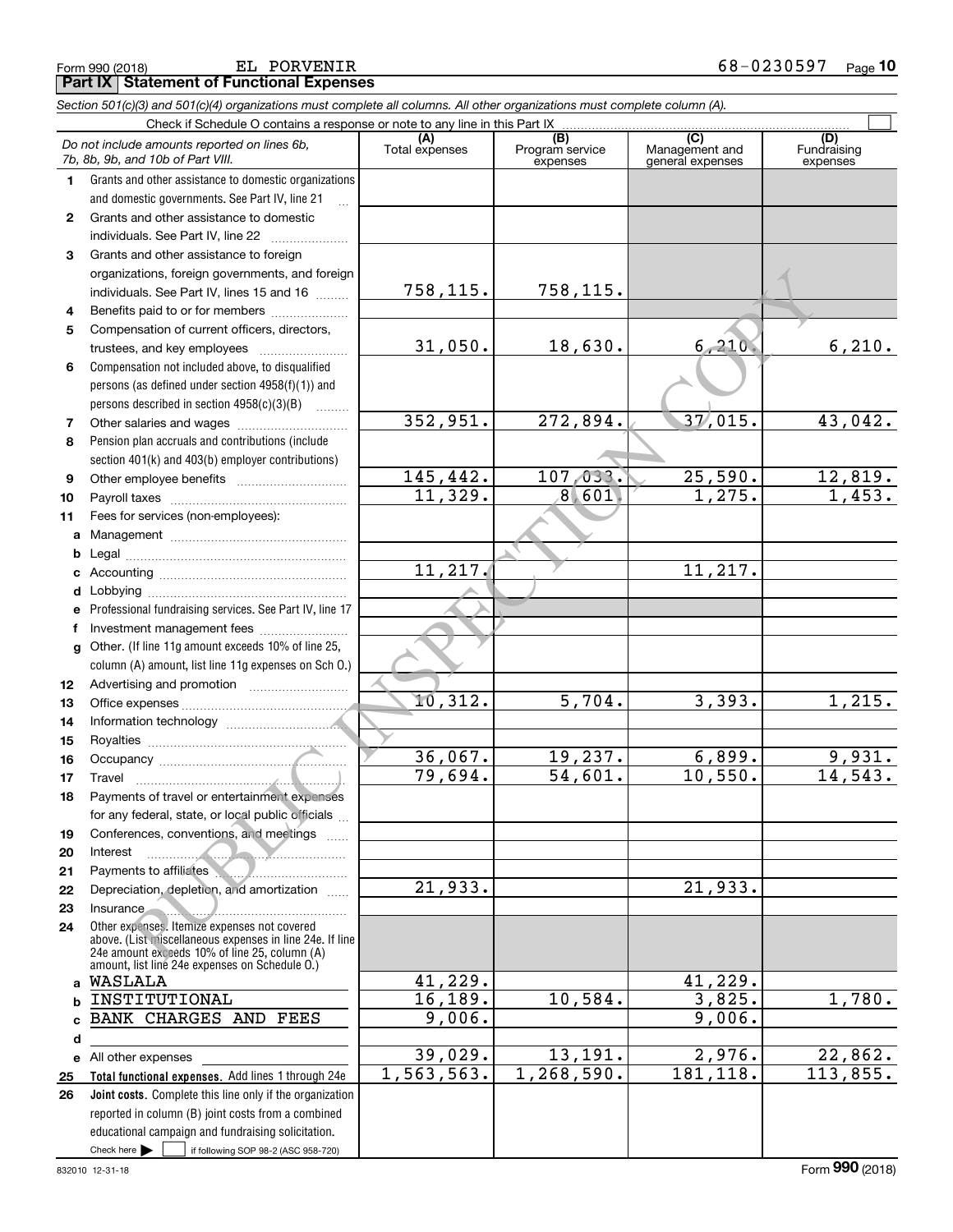$\mathcal{L}^{\text{max}}$ 

EL PORVENIR

|                             |    |                                                                                                                                                                                                                                      |           |                      | (A)<br>Beginning of year |                | (B)<br>End of year          |
|-----------------------------|----|--------------------------------------------------------------------------------------------------------------------------------------------------------------------------------------------------------------------------------------|-----------|----------------------|--------------------------|----------------|-----------------------------|
|                             | 1  | Cash - non-interest-bearing                                                                                                                                                                                                          |           |                      | 423,835.                 | $\mathbf{1}$   | 319,671.                    |
|                             | 2  |                                                                                                                                                                                                                                      |           |                      | 116,937.                 | $\mathbf{2}$   | 182,186.                    |
|                             | 3  |                                                                                                                                                                                                                                      | 91,974.   | 3                    | 200, 459.                |                |                             |
|                             | 4  |                                                                                                                                                                                                                                      |           |                      | 43,562.                  | 4              | 7,318.                      |
|                             | 5  | Loans and other receivables from current and former officers, directors,                                                                                                                                                             |           |                      |                          |                |                             |
|                             |    | trustees, key employees, and highest compensated employees. Complete                                                                                                                                                                 |           |                      |                          |                |                             |
|                             |    | Part II of Schedule L                                                                                                                                                                                                                |           |                      |                          | 5              |                             |
|                             | 6  | Loans and other receivables from other disqualified persons (as defined under                                                                                                                                                        |           |                      |                          |                |                             |
|                             |    | section 4958(f)(1)), persons described in section 4958(c)(3)(B), and contributing                                                                                                                                                    |           |                      |                          |                |                             |
|                             |    | employers and sponsoring organizations of section 501(c)(9) voluntary                                                                                                                                                                |           |                      |                          |                |                             |
|                             |    | employees' beneficiary organizations (see instr). Complete Part II of Sch L                                                                                                                                                          |           |                      |                          | 6              |                             |
| Assets                      | 7  |                                                                                                                                                                                                                                      |           |                      |                          | $\bar{z}$      |                             |
|                             | 8  |                                                                                                                                                                                                                                      |           |                      | 7,119.                   | 8 <sup>′</sup> | 6,811.                      |
|                             | 9  | Prepaid expenses and deferred charges                                                                                                                                                                                                |           |                      |                          | 9              |                             |
|                             |    | <b>10a</b> Land, buildings, and equipment: cost or other                                                                                                                                                                             |           |                      |                          |                |                             |
|                             |    | basis. Complete Part VI of Schedule D  10a                                                                                                                                                                                           |           | 322,881.             |                          |                |                             |
|                             |    | <u> 10b</u><br><b>b</b> Less: accumulated depreciation                                                                                                                                                                               |           | 150, 512.            | 176, 279.                | 10c            | 172,369.                    |
|                             | 11 |                                                                                                                                                                                                                                      |           |                      |                          | 11             |                             |
|                             | 12 |                                                                                                                                                                                                                                      |           |                      |                          | 12             |                             |
|                             | 13 |                                                                                                                                                                                                                                      |           |                      |                          | 13             |                             |
|                             | 14 |                                                                                                                                                                                                                                      |           |                      |                          | 14             |                             |
|                             | 15 |                                                                                                                                                                                                                                      |           | 15                   |                          |                |                             |
|                             | 16 |                                                                                                                                                                                                                                      |           |                      | 859,706.                 | 16             | 888,814.                    |
|                             | 17 |                                                                                                                                                                                                                                      | 102, 563. | 17                   | 117,144.                 |                |                             |
|                             | 18 |                                                                                                                                                                                                                                      |           | 18                   |                          |                |                             |
|                             | 19 | Deferred revenue <b>contract and the contract of the contract of the contract of the contract of the contract of the contract of the contract of the contract of the contract of the contract of the contract of the contract of</b> |           |                      |                          | 19             |                             |
|                             | 20 |                                                                                                                                                                                                                                      |           |                      |                          | 20             |                             |
|                             | 21 | Escrow or custodial account liability. Complete Part IV of Schedule D                                                                                                                                                                |           |                      |                          | 21             |                             |
|                             | 22 | Loans and other payables to current and former officers, directors, trustees,                                                                                                                                                        |           |                      |                          |                |                             |
| abilities                   |    | key employees, highest compensated employees, and disqualified persons.                                                                                                                                                              |           |                      |                          |                |                             |
|                             |    |                                                                                                                                                                                                                                      |           |                      |                          | 22             |                             |
|                             | 23 | Secured mortgages and notes payable to unrelated third parties                                                                                                                                                                       |           |                      |                          | 23             |                             |
|                             | 24 |                                                                                                                                                                                                                                      |           |                      |                          | 24             |                             |
|                             | 25 | Other liabilities (including federal income tax, payables to related third                                                                                                                                                           |           |                      |                          |                |                             |
|                             |    | parties, and other liabilities not included on lines 17-24). Complete Part X of                                                                                                                                                      |           |                      |                          |                |                             |
|                             |    | Schedule D                                                                                                                                                                                                                           |           |                      |                          | 25             |                             |
|                             | 26 |                                                                                                                                                                                                                                      |           |                      | 102, 563.                | 26             | 117,144.                    |
|                             |    | Organizations that follow SFAS 117 (ASC 958), check here $\blacktriangleright \begin{array}{c} X \\ \hline \end{array}$ and                                                                                                          |           |                      |                          |                |                             |
|                             |    | complete lines 27 through 29, and lines 33 and 34.                                                                                                                                                                                   |           |                      |                          |                |                             |
|                             | 27 |                                                                                                                                                                                                                                      |           |                      | 507,298.                 | 27             | 317,640.                    |
|                             | 28 |                                                                                                                                                                                                                                      |           |                      | 249,845.                 | 28             | 454,030.                    |
|                             | 29 | Permanently restricted net assets                                                                                                                                                                                                    |           | 29                   |                          |                |                             |
|                             |    | Organizations that do not follow SFAS 117 (ASC 958), check here $\blacktriangleright$                                                                                                                                                |           |                      |                          |                |                             |
|                             |    | and complete lines 30 through 34.                                                                                                                                                                                                    |           |                      |                          |                |                             |
|                             | 30 |                                                                                                                                                                                                                                      |           |                      |                          | 30             |                             |
|                             | 31 | Paid-in or capital surplus, or land, building, or equipment fund                                                                                                                                                                     |           |                      |                          | 31             |                             |
|                             | 32 | Retained earnings, endowment, accumulated income, or other funds                                                                                                                                                                     |           | 1.1.1.1.1.1.1.1.1.1  |                          | 32             |                             |
|                             | 33 |                                                                                                                                                                                                                                      |           |                      |                          | 33             | 771,670.                    |
|                             | 34 |                                                                                                                                                                                                                                      |           |                      |                          | 34             | 888,814.<br>Form 990 (2018) |
| Net Assets or Fund Balances |    | Total liabilities and net assets/fund balances                                                                                                                                                                                       |           | 757,143.<br>859,706. |                          |                |                             |

Check if Schedule O contains a response or note to any line in this Part X

 $\overline{\phantom{0}}$ 

**Part X Balance Sheet**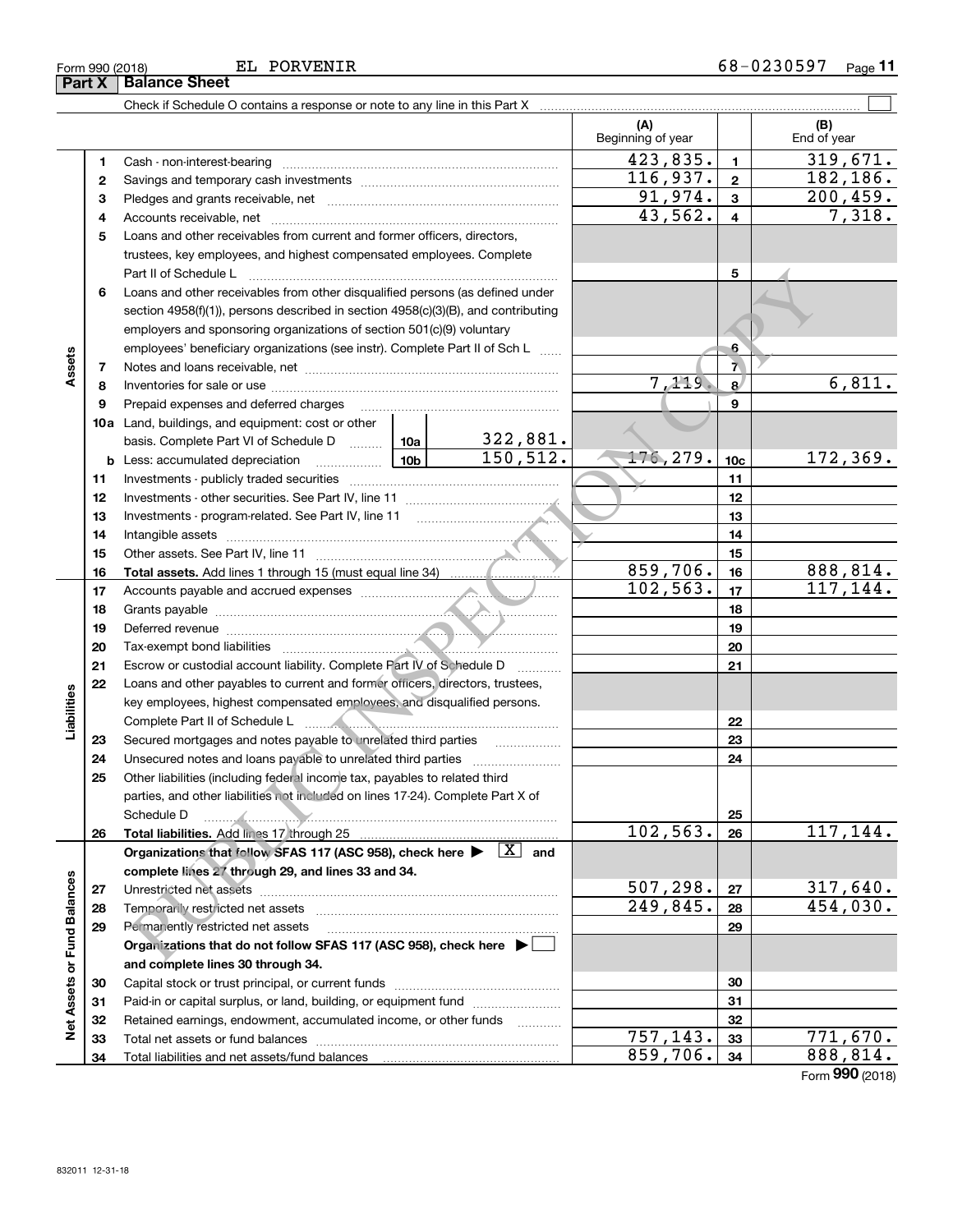|    | Form 990 (2018)                                       | EL PORVENIR                                                                                                                                                                                                                                                                                                                                                                                                                                 | 68-0230597     |                   |                 | Page $12$               |
|----|-------------------------------------------------------|---------------------------------------------------------------------------------------------------------------------------------------------------------------------------------------------------------------------------------------------------------------------------------------------------------------------------------------------------------------------------------------------------------------------------------------------|----------------|-------------------|-----------------|-------------------------|
|    | <b>Part XI</b><br><b>Reconciliation of Net Assets</b> |                                                                                                                                                                                                                                                                                                                                                                                                                                             |                |                   |                 |                         |
|    |                                                       | Check if Schedule O contains a response or note to any line in this Part XI [11] [12] [2] [2] [2] [2] [2] [2] [                                                                                                                                                                                                                                                                                                                             |                |                   |                 | $\overline{\mathbf{x}}$ |
|    |                                                       |                                                                                                                                                                                                                                                                                                                                                                                                                                             |                |                   |                 |                         |
| 1  |                                                       | Total revenue (must equal Part VIII, column (A), line 12)                                                                                                                                                                                                                                                                                                                                                                                   | $\mathbf{1}$   | <u>1,575,029.</u> |                 |                         |
| 2  |                                                       |                                                                                                                                                                                                                                                                                                                                                                                                                                             | $\overline{2}$ | 1, 563, 563.      |                 |                         |
| з  | Revenue less expenses. Subtract line 2 from line 1    |                                                                                                                                                                                                                                                                                                                                                                                                                                             | 3              |                   | 11,466.         |                         |
| 4  |                                                       |                                                                                                                                                                                                                                                                                                                                                                                                                                             | $\overline{4}$ |                   | 757, 143.       |                         |
| 5  |                                                       | Net unrealized gains (losses) on investments [11] matter continuum matter and all the set of the set of the set of the set of the set of the set of the set of the set of the set of the set of the set of the set of the set                                                                                                                                                                                                               | 5              |                   | $-3,653.$       |                         |
| 6  | Donated services and use of facilities                |                                                                                                                                                                                                                                                                                                                                                                                                                                             | 6              |                   | 7,035.          |                         |
| 7  | Investment expenses                                   |                                                                                                                                                                                                                                                                                                                                                                                                                                             | $\overline{7}$ |                   | $-1,569.$       |                         |
| 8  | Prior period adjustments                              | $\begin{minipage}{0.5\textwidth} \begin{tabular}{ l l l } \hline \multicolumn{1}{ l l l } \hline \multicolumn{1}{ l l } \multicolumn{1}{ l } \multicolumn{1}{ l } \multicolumn{1}{ l } \multicolumn{1}{ l } \multicolumn{1}{ l } \multicolumn{1}{ l } \multicolumn{1}{ l } \multicolumn{1}{ l } \multicolumn{1}{ l } \multicolumn{1}{ l } \multicolumn{1}{ l } \multicolumn{1}{ l } \multicolumn{1}{ l } \multicolumn{1}{ l } \multicolumn$ | 8              |                   |                 |                         |
| 9  |                                                       |                                                                                                                                                                                                                                                                                                                                                                                                                                             | 9              |                   | 1,248.          |                         |
| 10 |                                                       | Net assets or fund balances at end of year. Combine lines 3 through 9 (must equal Part X, line 33,                                                                                                                                                                                                                                                                                                                                          |                |                   |                 |                         |
|    | column (B))                                           |                                                                                                                                                                                                                                                                                                                                                                                                                                             | 10             |                   | 771,670.        |                         |
|    |                                                       | <b>Part XII</b> Financial Statements and Reporting                                                                                                                                                                                                                                                                                                                                                                                          |                |                   |                 |                         |
|    |                                                       |                                                                                                                                                                                                                                                                                                                                                                                                                                             |                |                   |                 |                         |
|    |                                                       |                                                                                                                                                                                                                                                                                                                                                                                                                                             |                |                   | Yes             | No.                     |
| 1. |                                                       | $\boxed{\text{X}}$ Accrual<br>Accounting method used to prepare the Form 990: <u>[</u> Cash<br>Other                                                                                                                                                                                                                                                                                                                                        |                |                   |                 |                         |
|    |                                                       | If the organization changed its method of accounting from a prior year or checked "Other," explain in Schedule O.                                                                                                                                                                                                                                                                                                                           |                |                   |                 |                         |
|    |                                                       | 2a Were the organization's financial statements compiled or reviewed by an independent accountant?                                                                                                                                                                                                                                                                                                                                          |                | 2a                |                 | x                       |
|    |                                                       | If "Yes," check a box below to indicate whether the financial statements for the year were compiled or reviewed on a                                                                                                                                                                                                                                                                                                                        |                |                   |                 |                         |
|    | separate basis, consolidated basis, or both:          |                                                                                                                                                                                                                                                                                                                                                                                                                                             |                |                   |                 |                         |
|    | Separate basis                                        | Consolidated basis<br>Both consolidated and separate basis                                                                                                                                                                                                                                                                                                                                                                                  |                |                   |                 |                         |
| b  |                                                       | Were the organization's financial statements audited by an independent accountant?<br>and the contract of the contract of                                                                                                                                                                                                                                                                                                                   |                | 2 <sub>b</sub>    | Х               |                         |
|    |                                                       | If "Yes," check a box below to indicate whether the financial statements for the year were audited on a separate basis,                                                                                                                                                                                                                                                                                                                     |                |                   |                 |                         |
|    | consolidated basis, or both:                          |                                                                                                                                                                                                                                                                                                                                                                                                                                             |                |                   |                 |                         |
|    | $\boxed{\textbf{X}}$ Separate basis                   | Consolidated basis<br>Both consolidated and separate basis                                                                                                                                                                                                                                                                                                                                                                                  |                |                   |                 |                         |
|    |                                                       | c If "Yes" to line 2a or 2b, does the organization have a committee that assumes responsibility for oversight of the audit,                                                                                                                                                                                                                                                                                                                 |                |                   |                 |                         |
|    |                                                       |                                                                                                                                                                                                                                                                                                                                                                                                                                             |                | 2c                |                 | х                       |
|    |                                                       | If the organization changed either its oversight process or selection process during the tax year, explain in Schedule O.                                                                                                                                                                                                                                                                                                                   |                |                   |                 |                         |
|    |                                                       | 3a As a result of a federal award, was the organization required to undergo an audit or audits as set forth in the Single Audit                                                                                                                                                                                                                                                                                                             |                |                   |                 |                         |
|    |                                                       |                                                                                                                                                                                                                                                                                                                                                                                                                                             |                | За                |                 | х                       |
|    |                                                       | b If "Yes," did the organization undergo the required audit or audits? If the organization did not undergo the required audit                                                                                                                                                                                                                                                                                                               |                |                   |                 |                         |
|    |                                                       | or audits, explain why in Schedule O and describe any steps taken to undergo such audits                                                                                                                                                                                                                                                                                                                                                    |                | 3b                |                 |                         |
|    |                                                       |                                                                                                                                                                                                                                                                                                                                                                                                                                             |                |                   | Form 990 (2018) |                         |
|    |                                                       |                                                                                                                                                                                                                                                                                                                                                                                                                                             |                |                   |                 |                         |
|    |                                                       |                                                                                                                                                                                                                                                                                                                                                                                                                                             |                |                   |                 |                         |
|    |                                                       |                                                                                                                                                                                                                                                                                                                                                                                                                                             |                |                   |                 |                         |
|    |                                                       |                                                                                                                                                                                                                                                                                                                                                                                                                                             |                |                   |                 |                         |
|    |                                                       |                                                                                                                                                                                                                                                                                                                                                                                                                                             |                |                   |                 |                         |
|    |                                                       |                                                                                                                                                                                                                                                                                                                                                                                                                                             |                |                   |                 |                         |
|    |                                                       |                                                                                                                                                                                                                                                                                                                                                                                                                                             |                |                   |                 |                         |
|    |                                                       |                                                                                                                                                                                                                                                                                                                                                                                                                                             |                |                   |                 |                         |
|    |                                                       |                                                                                                                                                                                                                                                                                                                                                                                                                                             |                |                   |                 |                         |
|    |                                                       |                                                                                                                                                                                                                                                                                                                                                                                                                                             |                |                   |                 |                         |
|    |                                                       | 2 By C                                                                                                                                                                                                                                                                                                                                                                                                                                      |                |                   |                 |                         |
|    |                                                       |                                                                                                                                                                                                                                                                                                                                                                                                                                             |                |                   |                 |                         |
|    |                                                       |                                                                                                                                                                                                                                                                                                                                                                                                                                             |                |                   |                 |                         |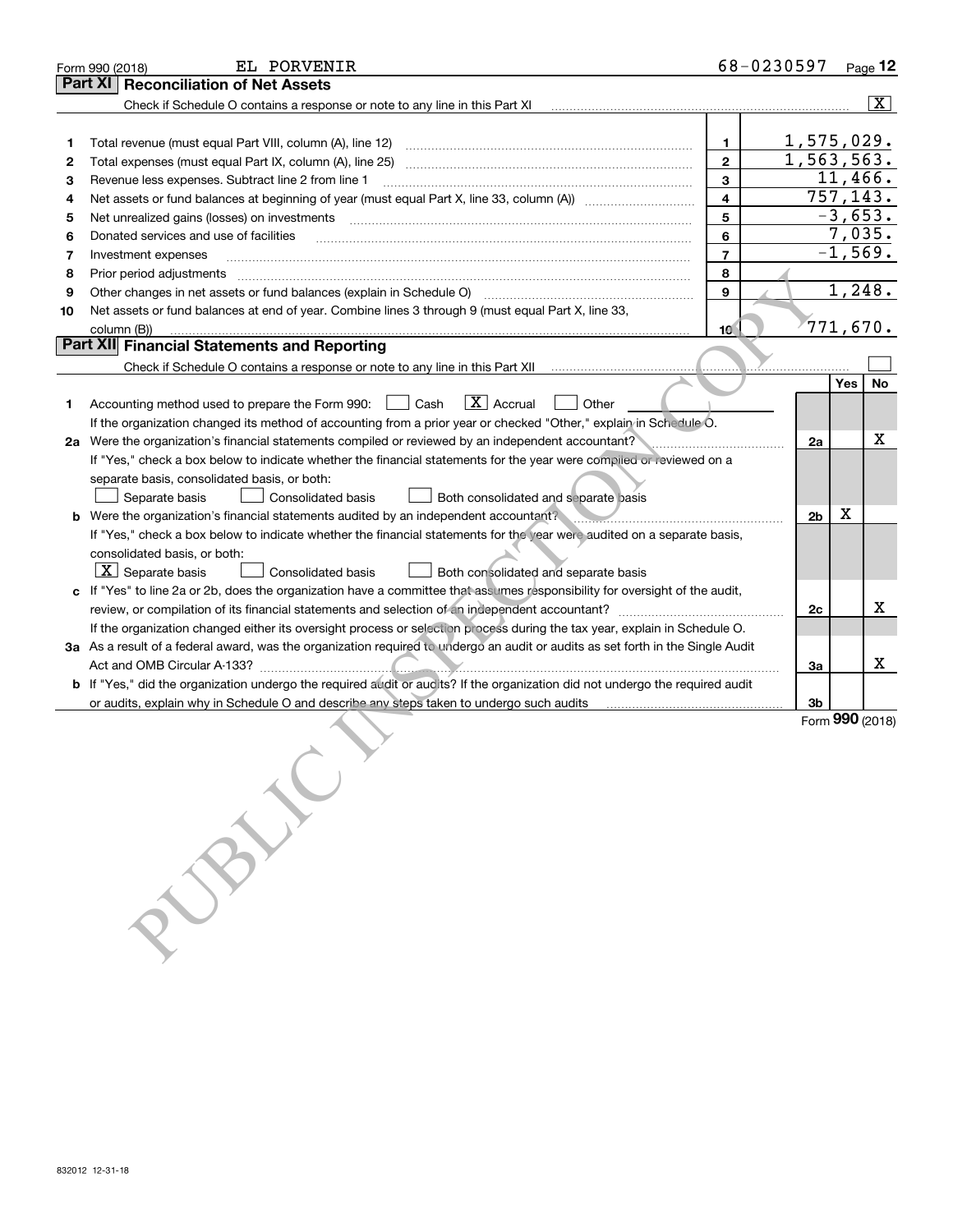**(Form 990 or 990-EZ)**

# **Public Charity Status and Public Support**

**Complete if the organization is a section 501(c)(3) organization or a section 4947(a)(1) nonexempt charitable trust. | Attach to Form 990 or Form 990-EZ.** 

|  |  |  | Go to www.irs.gov/Form990 for instructions and the latest information. |
|--|--|--|------------------------------------------------------------------------|
|  |  |  |                                                                        |

| OMB No. 1545-0047          |
|----------------------------|
| 2018                       |
| <b>Open to Public</b><br>. |

| Department of the Treasury<br>Internal Revenue Service |                 |                                             |  | ▶ Attach to Form 990 or Form 990-EZ.<br>Go to www.irs.gov/Form990 for instructions and the latest information. |                                                                                                                                                                                                                          |                             |                                 |                                       |  | <b>Open to Public</b><br><b>Inspection</b> |  |  |
|--------------------------------------------------------|-----------------|---------------------------------------------|--|----------------------------------------------------------------------------------------------------------------|--------------------------------------------------------------------------------------------------------------------------------------------------------------------------------------------------------------------------|-----------------------------|---------------------------------|---------------------------------------|--|--------------------------------------------|--|--|
| Name of the organization                               |                 |                                             |  |                                                                                                                |                                                                                                                                                                                                                          |                             |                                 | <b>Employer identification number</b> |  |                                            |  |  |
|                                                        |                 | 68-0230597<br>EL PORVENIR                   |  |                                                                                                                |                                                                                                                                                                                                                          |                             |                                 |                                       |  |                                            |  |  |
|                                                        | Part I          |                                             |  |                                                                                                                | Reason for Public Charity Status (All organizations must complete this part.) See instructions.                                                                                                                          |                             |                                 |                                       |  |                                            |  |  |
|                                                        |                 |                                             |  |                                                                                                                | The organization is not a private foundation because it is: (For lines 1 through 12, check only one box.)                                                                                                                |                             |                                 |                                       |  |                                            |  |  |
| 1                                                      |                 |                                             |  |                                                                                                                | A church, convention of churches, or association of churches described in section 170(b)(1)(A)(i).                                                                                                                       |                             |                                 |                                       |  |                                            |  |  |
| 2                                                      |                 |                                             |  |                                                                                                                | A school described in section 170(b)(1)(A)(ii). (Attach Schedule E (Form 990 or 990-EZ).)                                                                                                                                |                             |                                 |                                       |  |                                            |  |  |
| з                                                      |                 |                                             |  |                                                                                                                | A hospital or a cooperative hospital service organization described in section 170(b)(1)(A)(iii).                                                                                                                        |                             |                                 |                                       |  |                                            |  |  |
| 4                                                      |                 |                                             |  |                                                                                                                | A medical research organization operated in conjunction with a hospital described in section 170(b)(1)(A)(iii). Enter the hospital's name,                                                                               |                             |                                 |                                       |  |                                            |  |  |
|                                                        |                 | city, and state:                            |  |                                                                                                                |                                                                                                                                                                                                                          |                             |                                 |                                       |  |                                            |  |  |
| 5.                                                     |                 |                                             |  |                                                                                                                | An organization operated for the benefit of a college or university owned or operated by a governmental unit described in                                                                                                |                             |                                 |                                       |  |                                            |  |  |
|                                                        |                 |                                             |  | section 170(b)(1)(A)(iv). (Complete Part II.)                                                                  |                                                                                                                                                                                                                          |                             |                                 |                                       |  |                                            |  |  |
| 6                                                      |                 |                                             |  |                                                                                                                | A federal, state, or local government or governmental unit described in section 170(b)(1)(A)(v).                                                                                                                         |                             |                                 |                                       |  |                                            |  |  |
|                                                        | $7 \mid X \mid$ |                                             |  |                                                                                                                | An organization that normally receives a substantial part of its support from a governmental unit or from the general public described in                                                                                |                             |                                 |                                       |  |                                            |  |  |
|                                                        |                 |                                             |  | section 170(b)(1)(A)(vi). (Complete Part II.)                                                                  |                                                                                                                                                                                                                          |                             |                                 |                                       |  |                                            |  |  |
| 8                                                      |                 |                                             |  |                                                                                                                | A community trust described in section 170(b)(1)(A)(vi). (Complete Part II.)                                                                                                                                             |                             |                                 |                                       |  |                                            |  |  |
| 9                                                      |                 |                                             |  |                                                                                                                | An agricultural research organization described in section 170(b)(1)(A)(ix) operated in conjunction with a land-grant college                                                                                            |                             |                                 |                                       |  |                                            |  |  |
|                                                        |                 |                                             |  |                                                                                                                | or university or a non-land-grant college of agriculture (see instructions). Enter the name, city, and state of the college or                                                                                           |                             |                                 |                                       |  |                                            |  |  |
| 10                                                     |                 | university:                                 |  |                                                                                                                | An organization that normally receives: (1) more than 33 1/3% of its support from contribut ons, membership fees, and gross receipts from                                                                                |                             |                                 |                                       |  |                                            |  |  |
|                                                        |                 |                                             |  |                                                                                                                | activities related to its exempt functions - subject to certain exceptions, and (2) no more than 33 1/3% of its support from gross investment                                                                            |                             |                                 |                                       |  |                                            |  |  |
|                                                        |                 |                                             |  |                                                                                                                | income and unrelated business taxable income (less section 511 tax) from businesses acquired by the organization after June 30, 1975.                                                                                    |                             |                                 |                                       |  |                                            |  |  |
|                                                        |                 |                                             |  | See section 509(a)(2). (Complete Part III.)                                                                    |                                                                                                                                                                                                                          |                             |                                 |                                       |  |                                            |  |  |
| 11                                                     |                 |                                             |  |                                                                                                                | An organization organized and operated exclusively to test for public safety. See section 509(a)(4).                                                                                                                     |                             |                                 |                                       |  |                                            |  |  |
| 12                                                     |                 |                                             |  |                                                                                                                | An organization organized and operated exclusively for the benefit of, to perform the functions of, or to carry out the purposes of one or                                                                               |                             |                                 |                                       |  |                                            |  |  |
|                                                        |                 |                                             |  |                                                                                                                | more publicly supported organizations described in section 509(a)(1) or section 509(a)(2). See section 509(a)(3). Check the box in                                                                                       |                             |                                 |                                       |  |                                            |  |  |
|                                                        |                 |                                             |  |                                                                                                                | lines 12a through 12d that describes the type of supporting organization and complete lines 12e, 12f, and 12g.                                                                                                           |                             |                                 |                                       |  |                                            |  |  |
| а                                                      |                 |                                             |  |                                                                                                                | Type I. A supporting organization operated, supervised, or controlled by its supported organization(s), typically by giving                                                                                              |                             |                                 |                                       |  |                                            |  |  |
|                                                        |                 |                                             |  |                                                                                                                | the supported organization(s) the power to regularly appoint or elect a majority of the directors or trustees of the supporting                                                                                          |                             |                                 |                                       |  |                                            |  |  |
|                                                        |                 |                                             |  | organization. You must complete Part IV, Sections A and B.                                                     |                                                                                                                                                                                                                          |                             |                                 |                                       |  |                                            |  |  |
| b                                                      |                 |                                             |  |                                                                                                                | Type II. A supporting organization supervised or controlled in connection with its supported organization(s), by having                                                                                                  |                             |                                 |                                       |  |                                            |  |  |
|                                                        |                 |                                             |  |                                                                                                                | control or management of the supporting organization vested in the same persons that control or manage the supported                                                                                                     |                             |                                 |                                       |  |                                            |  |  |
|                                                        |                 |                                             |  | organization(s). You must complete Part IV, Sections A and C.                                                  |                                                                                                                                                                                                                          |                             |                                 |                                       |  |                                            |  |  |
| c                                                      |                 |                                             |  |                                                                                                                | Type III functionally integrated. A supporting organization operated in connection with, and functionally integrated with,                                                                                               |                             |                                 |                                       |  |                                            |  |  |
|                                                        |                 |                                             |  |                                                                                                                | its supported organization(s) (see instructions). You must complete Part IV, Sections A, D, and E.                                                                                                                       |                             |                                 |                                       |  |                                            |  |  |
| d                                                      |                 |                                             |  |                                                                                                                | Type III non-functionally integrated. A supporting organization operated in connection with its supported organization(s)                                                                                                |                             |                                 |                                       |  |                                            |  |  |
|                                                        |                 |                                             |  |                                                                                                                | that is not functionally integrated. The organization generally must satisfy a distribution requirement and an attentiveness<br>requirement (see instructions). You must complete Part IV, Sections A and D, and Part V. |                             |                                 |                                       |  |                                            |  |  |
| е                                                      |                 |                                             |  |                                                                                                                | Check this box if the organization received a written determination from the IRS that it is a Type I, Type II, Type III                                                                                                  |                             |                                 |                                       |  |                                            |  |  |
|                                                        |                 |                                             |  |                                                                                                                | functionally integrated, or Type III non-functionally integrated supporting organization.                                                                                                                                |                             |                                 |                                       |  |                                            |  |  |
|                                                        |                 | Enter the number of supported organizations |  |                                                                                                                |                                                                                                                                                                                                                          |                             |                                 |                                       |  |                                            |  |  |
|                                                        |                 |                                             |  | Provide the following information about the supported organization(s).                                         |                                                                                                                                                                                                                          |                             |                                 |                                       |  |                                            |  |  |
|                                                        |                 | (i) Name of supported                       |  | (ii) EIN                                                                                                       | (iii) Type of organization<br>(described on lines 1-10                                                                                                                                                                   | in your governing document? | (iv) Is the organization listed | (v) Amount of monetary                |  | (vi) Amount of other                       |  |  |
|                                                        |                 | organization                                |  |                                                                                                                | above (see instructions))                                                                                                                                                                                                | Yes                         | No                              | support (see instructions)            |  | support (see instructions)                 |  |  |
|                                                        |                 |                                             |  |                                                                                                                |                                                                                                                                                                                                                          |                             |                                 |                                       |  |                                            |  |  |
|                                                        |                 |                                             |  |                                                                                                                |                                                                                                                                                                                                                          |                             |                                 |                                       |  |                                            |  |  |
|                                                        |                 |                                             |  |                                                                                                                |                                                                                                                                                                                                                          |                             |                                 |                                       |  |                                            |  |  |
|                                                        |                 |                                             |  |                                                                                                                |                                                                                                                                                                                                                          |                             |                                 |                                       |  |                                            |  |  |
|                                                        |                 |                                             |  |                                                                                                                |                                                                                                                                                                                                                          |                             |                                 |                                       |  |                                            |  |  |
|                                                        |                 |                                             |  |                                                                                                                |                                                                                                                                                                                                                          |                             |                                 |                                       |  |                                            |  |  |
|                                                        |                 |                                             |  |                                                                                                                |                                                                                                                                                                                                                          |                             |                                 |                                       |  |                                            |  |  |
|                                                        |                 |                                             |  |                                                                                                                |                                                                                                                                                                                                                          |                             |                                 |                                       |  |                                            |  |  |
|                                                        |                 |                                             |  |                                                                                                                |                                                                                                                                                                                                                          |                             |                                 |                                       |  |                                            |  |  |
| Total                                                  |                 |                                             |  |                                                                                                                |                                                                                                                                                                                                                          |                             |                                 |                                       |  |                                            |  |  |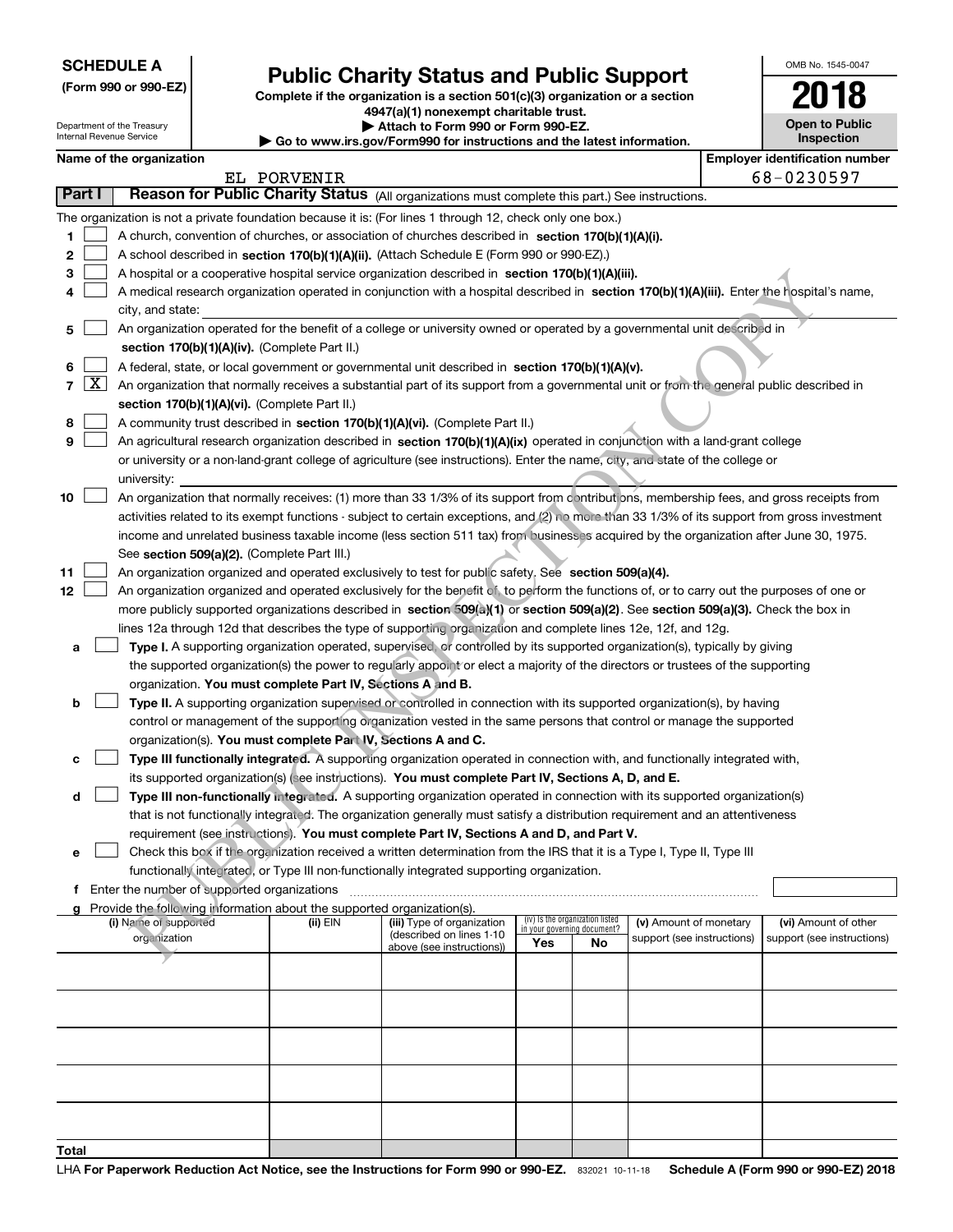## Schedule A (Form 990 or 990-EZ) 2018 Page EL PORVENIR 68-0230597

(Complete only if you checked the box on line 5, 7, or 8 of Part I or if the organization failed to qualify under Part III. If the organization **Part II COPPORT Schedule for Organizations Described in Sections 170(b)(1)(A)(iv) and 170(b)(1)(A)(vi)** 

fails to qualify under the tests listed below, please complete Part III.)

|     | <b>Section A. Public Support</b>                                                                                                           |          |            |            |                                 |                                             |                                         |
|-----|--------------------------------------------------------------------------------------------------------------------------------------------|----------|------------|------------|---------------------------------|---------------------------------------------|-----------------------------------------|
|     | Calendar year (or fiscal year beginning in)                                                                                                | (a) 2014 | $(b)$ 2015 | $(c)$ 2016 | $(d)$ 2017                      | (e) 2018                                    | (f) Total                               |
|     | 1 Gifts, grants, contributions, and                                                                                                        |          |            |            |                                 |                                             |                                         |
|     | membership fees received. (Do not                                                                                                          |          |            |            |                                 |                                             |                                         |
|     | include any "unusual grants.")                                                                                                             | 1069513. | 880, 133.  |            | $1285438.$   1196907.  1533622. |                                             | 5965613.                                |
|     | 2 Tax revenues levied for the organ-                                                                                                       |          |            |            |                                 |                                             |                                         |
|     | ization's benefit and either paid to                                                                                                       |          |            |            |                                 |                                             |                                         |
|     | or expended on its behalf                                                                                                                  |          |            |            |                                 |                                             |                                         |
|     | 3 The value of services or facilities                                                                                                      |          |            |            |                                 |                                             |                                         |
|     | furnished by a governmental unit to                                                                                                        |          |            |            |                                 |                                             |                                         |
|     | the organization without charge                                                                                                            |          |            |            |                                 |                                             |                                         |
|     | Total. Add lines 1 through 3                                                                                                               | 1069513. | 880, 133.  | 1285438.   | 1196907.                        | 1533622.                                    | 5965613.                                |
| 5   | The portion of total contributions                                                                                                         |          |            |            |                                 |                                             |                                         |
|     | by each person (other than a                                                                                                               |          |            |            |                                 |                                             |                                         |
|     | governmental unit or publicly                                                                                                              |          |            |            |                                 |                                             |                                         |
|     | supported organization) included                                                                                                           |          |            |            |                                 |                                             |                                         |
|     | on line 1 that exceeds 2% of the                                                                                                           |          |            |            |                                 |                                             |                                         |
|     | amount shown on line 11,                                                                                                                   |          |            |            |                                 |                                             |                                         |
|     | column (f)                                                                                                                                 |          |            |            |                                 |                                             |                                         |
|     |                                                                                                                                            |          |            |            |                                 |                                             | 5965613.                                |
|     | 6 Public support. Subtract line 5 from line 4.<br><b>Section B. Total Support</b>                                                          |          |            |            |                                 |                                             |                                         |
|     | Calendar year (or fiscal year beginning in)                                                                                                | (a) 2014 | $(b)$ 2015 | $(c)$ 2016 | $(d)$ 2017                      | (e) 2018                                    | (f) Total                               |
|     | <b>7</b> Amounts from line 4                                                                                                               | 1069513. | 880,133.   | 1285438.   | 1196907.                        | 1533622.                                    | 5965613.                                |
|     | 8 Gross income from interest,                                                                                                              |          |            |            |                                 |                                             |                                         |
|     |                                                                                                                                            |          |            |            |                                 |                                             |                                         |
|     | dividends, payments received on                                                                                                            |          |            |            |                                 |                                             |                                         |
|     | securities loans, rents, royalties,                                                                                                        | 1,221.   | 3,381.     | 1,788.     | 690.                            | 386.                                        | 7,466.                                  |
|     | and income from similar sources                                                                                                            |          |            |            |                                 |                                             |                                         |
| 9   | Net income from unrelated business                                                                                                         |          |            |            |                                 |                                             |                                         |
|     | activities, whether or not the                                                                                                             |          |            |            |                                 |                                             |                                         |
|     | business is regularly carried on                                                                                                           |          |            |            |                                 |                                             |                                         |
|     | 10 Other income. Do not include gain                                                                                                       |          |            |            |                                 |                                             |                                         |
|     | or loss from the sale of capital                                                                                                           |          |            |            |                                 |                                             |                                         |
|     | assets (Explain in Part VI.)                                                                                                               |          |            |            |                                 |                                             |                                         |
|     | 11 Total support. Add lines 7 through 10                                                                                                   |          |            |            |                                 |                                             | 5973079.                                |
| 12  | Gross receipts from related activities, etc. (see instructions)                                                                            |          |            |            |                                 | 12                                          |                                         |
| 13. | First five years. If the Form 990 is for the organization's first, second, third, fourth, or fifth tax year as a section 501(c)(3)         |          |            |            |                                 |                                             |                                         |
|     | organization, check this box and stop here<br>Section C. Computation of Public Support Percentage                                          |          |            |            |                                 |                                             |                                         |
|     |                                                                                                                                            |          |            |            |                                 |                                             |                                         |
|     |                                                                                                                                            |          |            |            |                                 | 14                                          | 99.88<br>%                              |
|     |                                                                                                                                            |          |            |            |                                 | 15                                          | 99.88<br>$\frac{9}{6}$                  |
|     | 16a 33 1/3% support test 20.18. If the organization did not check the box on line 13, and line 14 is 33 1/3% or more, check this box and   |          |            |            |                                 |                                             |                                         |
|     | stop here. The organization qualifies as a publicly supported organization                                                                 |          |            |            |                                 |                                             | $\blacktriangleright$ $\vert$ X $\vert$ |
|     | b 33 1/3% support test - 2017. If the organization did not check a box on line 13 or 16a, and line 15 is 33 1/3% or more, check this box   |          |            |            |                                 |                                             |                                         |
|     |                                                                                                                                            |          |            |            |                                 |                                             |                                         |
|     | 17a 10% -facts-and-circumstances test - 2018. If the organization did not check a box on line 13, 16a, or 16b, and line 14 is 10% or more, |          |            |            |                                 |                                             |                                         |
|     | and if the organization meets the "facts-and-circumstances" test, check this box and stop here. Explain in Part VI how the organization    |          |            |            |                                 |                                             |                                         |
|     | meets the "facts-and-circumstances" test. The organization qualifies as a publicly supported organization                                  |          |            |            |                                 |                                             |                                         |
|     | b 10% -facts-and-circumstances test - 2017. If the organization did not check a box on line 13, 16a, 16b, or 17a, and line 15 is 10% or    |          |            |            |                                 |                                             |                                         |
|     | more, and if the organization meets the "facts-and-circumstances" test, check this box and stop here. Explain in Part VI how the           |          |            |            |                                 |                                             |                                         |
|     | organization meets the "facts-and-circumstances" test. The organization qualifies as a publicly supported organization                     |          |            |            |                                 |                                             |                                         |
| 18. | Private foundation. If the organization did not check a box on line 13, 16a, 16b, 17a, or 17b, check this box and see instructions         |          |            |            |                                 | <b>Cohodulo A (Form 000 or 000 EZ) 2010</b> |                                         |

**Schedule A (Form 990 or 990-EZ) 2018**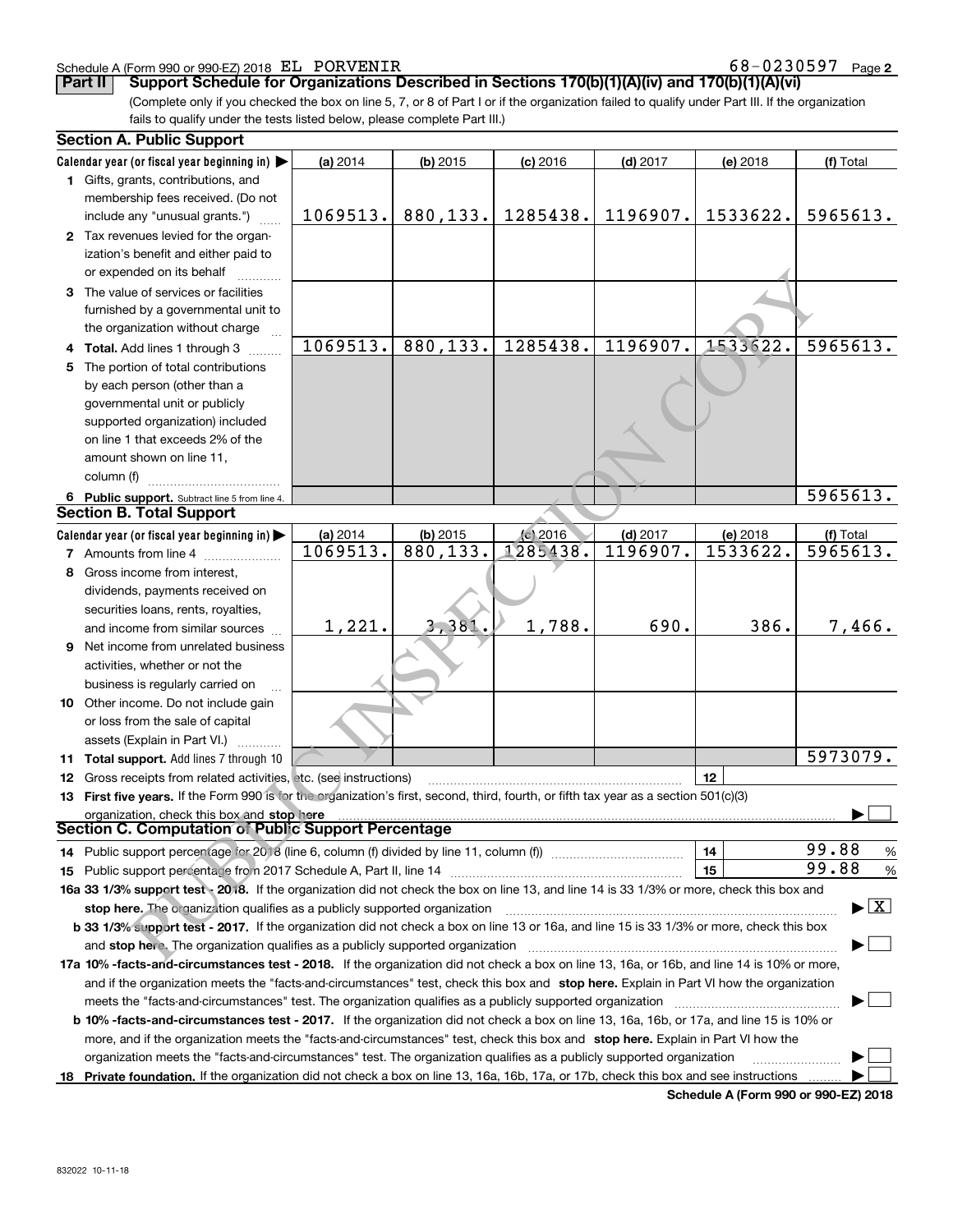|  |  | Schedule A (Form 990 or 990-EZ) 2018 $\,$ EL $\,$ PORVENIR | 68-0230597 | Page 3 |
|--|--|------------------------------------------------------------|------------|--------|
|  |  |                                                            |            |        |

## **Part III** | Support Schedule for Organizations Described in Section 509(a)(2)

(Complete only if you checked the box on line 10 of Part I or if the organization failed to qualify under Part II. If the organization fails to qualify under the tests listed below, please complete Part II.)

|     | <b>Section A. Public Support</b>                                                                                                                                                                                                                                                                           |          |          |            |            |          |                                      |
|-----|------------------------------------------------------------------------------------------------------------------------------------------------------------------------------------------------------------------------------------------------------------------------------------------------------------|----------|----------|------------|------------|----------|--------------------------------------|
|     | Calendar year (or fiscal year beginning in) $\blacktriangleright$                                                                                                                                                                                                                                          | (a) 2014 | (b) 2015 | $(c)$ 2016 | $(d)$ 2017 | (e) 2018 | (f) Total                            |
|     | 1 Gifts, grants, contributions, and                                                                                                                                                                                                                                                                        |          |          |            |            |          |                                      |
|     | membership fees received. (Do not                                                                                                                                                                                                                                                                          |          |          |            |            |          |                                      |
|     | include any "unusual grants.")                                                                                                                                                                                                                                                                             |          |          |            |            |          |                                      |
|     | <b>2</b> Gross receipts from admissions,<br>merchandise sold or services per-<br>formed, or facilities furnished in<br>any activity that is related to the<br>organization's tax-exempt purpose                                                                                                            |          |          |            |            |          |                                      |
|     | 3 Gross receipts from activities that<br>are not an unrelated trade or bus-                                                                                                                                                                                                                                |          |          |            |            |          |                                      |
|     | iness under section 513                                                                                                                                                                                                                                                                                    |          |          |            |            |          |                                      |
|     | 4 Tax revenues levied for the organ-<br>ization's benefit and either paid to<br>or expended on its behalf                                                                                                                                                                                                  |          |          |            |            |          |                                      |
|     | 5 The value of services or facilities                                                                                                                                                                                                                                                                      |          |          |            |            |          |                                      |
|     | furnished by a governmental unit to<br>the organization without charge                                                                                                                                                                                                                                     |          |          |            |            |          |                                      |
|     | <b>6 Total.</b> Add lines 1 through 5                                                                                                                                                                                                                                                                      |          |          |            |            |          |                                      |
|     | 7a Amounts included on lines 1, 2, and                                                                                                                                                                                                                                                                     |          |          |            |            |          |                                      |
|     | 3 received from disqualified persons                                                                                                                                                                                                                                                                       |          |          |            |            |          |                                      |
|     | <b>b</b> Amounts included on lines 2 and 3 received                                                                                                                                                                                                                                                        |          |          |            |            |          |                                      |
|     | from other than disqualified persons that<br>exceed the greater of \$5,000 or 1% of the<br>amount on line 13 for the year                                                                                                                                                                                  |          |          |            |            |          |                                      |
|     | c Add lines 7a and 7b                                                                                                                                                                                                                                                                                      |          |          |            |            |          |                                      |
|     | 8 Public support. (Subtract line 7c from line 6.)                                                                                                                                                                                                                                                          |          |          |            |            |          |                                      |
|     | <b>Section B. Total Support</b>                                                                                                                                                                                                                                                                            |          |          |            |            |          |                                      |
|     | Calendar year (or fiscal year beginning in)                                                                                                                                                                                                                                                                | (a) 2014 | (b) 2015 | $(c)$ 2016 | $(d)$ 2017 | (e) 2018 | (f) Total                            |
|     | 9 Amounts from line 6                                                                                                                                                                                                                                                                                      |          |          |            |            |          |                                      |
|     | <b>10a</b> Gross income from interest,<br>dividends, payments received on<br>securities loans, rents, royalties,<br>and income from similar sources                                                                                                                                                        |          |          |            |            |          |                                      |
|     | <b>b</b> Unrelated business taxable income                                                                                                                                                                                                                                                                 |          |          |            |            |          |                                      |
|     | (less section 511 taxes) from businesses                                                                                                                                                                                                                                                                   |          |          |            |            |          |                                      |
|     | acquired after June 30, 1975<br>$\ldots \ldots \ldots$                                                                                                                                                                                                                                                     |          |          |            |            |          |                                      |
|     | c Add lines 10a and 10b                                                                                                                                                                                                                                                                                    |          |          |            |            |          |                                      |
|     | <b>11</b> Net income from unrelated business<br>activities not included in line 10b.<br>whether or not the business is<br>regularly carried on                                                                                                                                                             |          |          |            |            |          |                                      |
|     | 12 Other income. Do not include gain<br>or loss from the sale of capital<br>assets (Explain in Part VI.) And Suppose the Suppose of the Suppose of the Suppose of the Suppose of the Suppose of the Suppose of the Suppose of the Suppose of the Suppose of the Suppose of the Suppose of the Suppose of t |          |          |            |            |          |                                      |
|     | 13 Total support. (Add lines 9, 10c, 11, and 12.)                                                                                                                                                                                                                                                          |          |          |            |            |          |                                      |
|     | 14 First five years. If the Form 990 is for the organization's first, second, third, fourth, or fifth tax year as a section 501(c)(3) organization,                                                                                                                                                        |          |          |            |            |          |                                      |
|     |                                                                                                                                                                                                                                                                                                            |          |          |            |            |          |                                      |
|     | <b>Section C. Computation of Public Support Percentage</b>                                                                                                                                                                                                                                                 |          |          |            |            |          |                                      |
|     | 15 Public support percentage for 2018 (line 8, column (f), divided by line 13, column (f))                                                                                                                                                                                                                 |          |          |            |            | 15       | %                                    |
| 16. | Public support percentage from 2017 Schedule A, Part III, line 15                                                                                                                                                                                                                                          |          |          |            |            | 16       | %                                    |
|     | <b>Section D. Computation of Investment Income Percentage</b>                                                                                                                                                                                                                                              |          |          |            |            |          |                                      |
|     | 17 Investment income percentage for 2018 (line 10c, column (f), divided by line 13, column (f))                                                                                                                                                                                                            |          |          |            |            | 17       | %                                    |
|     | 18 Investment income percentage from 2017 Schedule A, Part III, line 17                                                                                                                                                                                                                                    |          |          |            |            | 18       | %                                    |
|     | 19a 33 1/3% support tests - 2018. If the organization did not check the box on line 14, and line 15 is more than 33 1/3%, and line 17 is not                                                                                                                                                               |          |          |            |            |          |                                      |
|     | more than 33 1/3%, check this box and stop here. The organization qualifies as a publicly supported organization                                                                                                                                                                                           |          |          |            |            |          | $\sim$<br>▶                          |
|     | b 33 1/3% support tests - 2017. If the organization did not check a box on line 14 or line 19a, and line 16 is more than 33 1/3%, and                                                                                                                                                                      |          |          |            |            |          |                                      |
|     | line 18 is not more than 33 1/3%, check this box and stop here. The organization qualifies as a publicly supported organization                                                                                                                                                                            |          |          |            |            |          |                                      |
| 20  | Private foundation. If the organization did not check a box on line 14, 19a, or 19b, check this box and see instructions                                                                                                                                                                                   |          |          |            |            |          |                                      |
|     | 832023 10-11-18                                                                                                                                                                                                                                                                                            |          |          |            |            |          | Schedule A (Form 990 or 990-EZ) 2018 |
|     |                                                                                                                                                                                                                                                                                                            |          |          |            |            |          |                                      |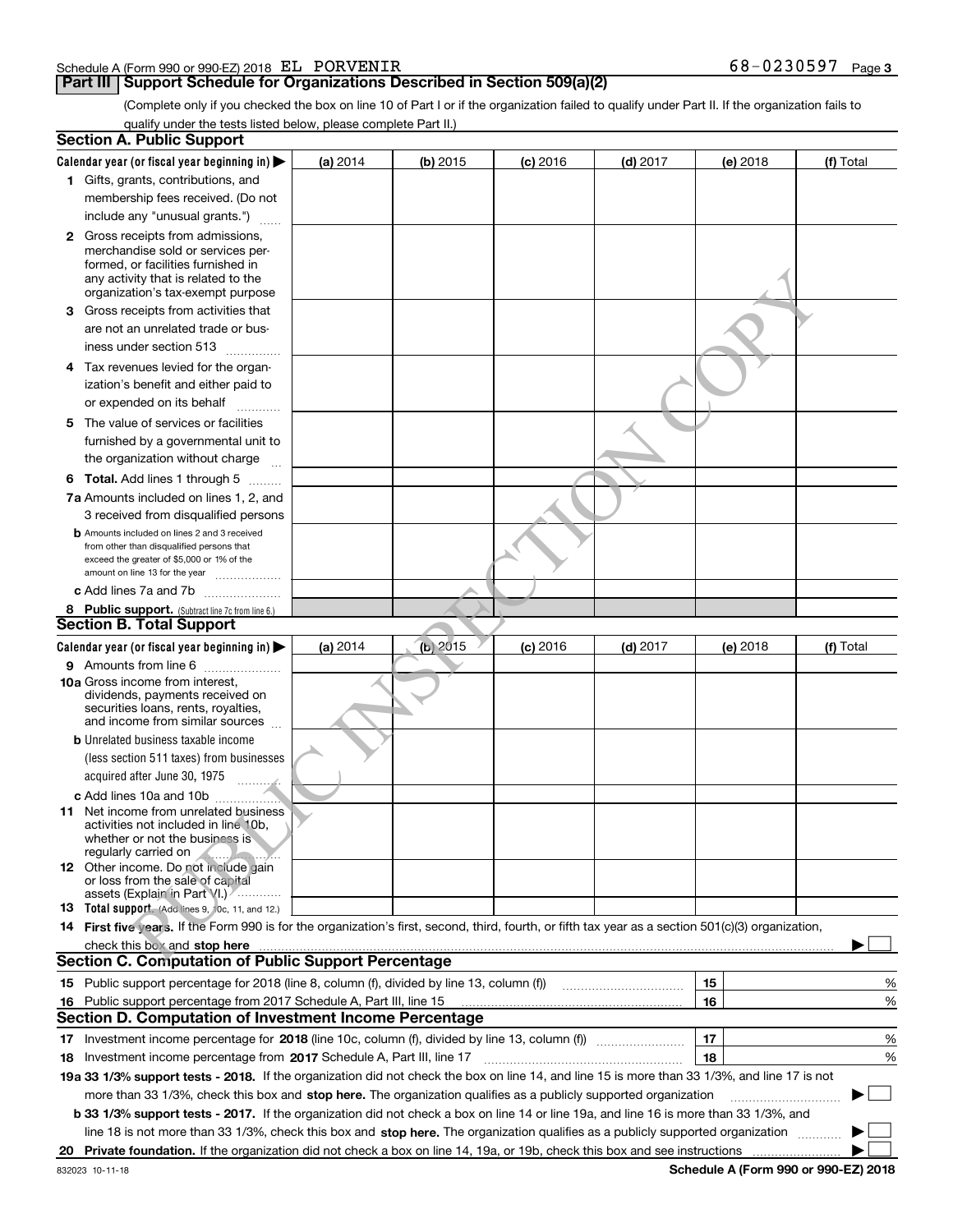**1**

**2**

**3a**

**3b**

**3c**

**4a**

**4b**

**4c**

**5a**

**5b5c**

**6**

**7**

**8**

**9a**

**9b**

**9c**

**10a**

**10b**

**Yes No**

## **Part IV Supporting Organizations**

(Complete only if you checked a box in line 12 on Part I. If you checked 12a of Part I, complete Sections A and B. If you checked 12b of Part I, complete Sections A and C. If you checked 12c of Part I, complete Sections A, D, and E. If you checked 12d of Part I, complete Sections A and D, and complete Part V.)

## **Section A. All Supporting Organizations**

- **1** Are all of the organization's supported organizations listed by name in the organization's governing documents? If "No," describe in **Part VI** how the supported organizations are designated. If designated by *class or purpose, describe the designation. If historic and continuing relationship, explain.*
- **2** Did the organization have any supported organization that does not have an IRS determination of status under section 509(a)(1) or (2)? If "Yes," explain in Part VI how the organization determined that the supported *organization was described in section 509(a)(1) or (2).*
- **3a** Did the organization have a supported organization described in section 501(c)(4), (5), or (6)? If "Yes," answer *(b) and (c) below.*
- **b** Did the organization confirm that each supported organization qualified under section 501(c)(4), (5), or (6) and satisfied the public support tests under section 509(a)(2)? If "Yes," describe in **Part VI** when and how the *organization made the determination.*
- **c** Did the organization ensure that all support to such organizations was used exclusively for section 170(c)(2)(B) purposes? If "Yes," explain in **Part VI** what controls the organization put in place to ensure such use.
- **4a** *If* Was any supported organization not organized in the United States ("foreign supported organization")? *"Yes," and if you checked 12a or 12b in Part I, answer (b) and (c) below.*
- **b** Did the organization have ultimate control and discretion in deciding whether to make grants to the foreign supported organization? If "Yes," describe in **Part VI** how the organization had such control and discretion *despite being controlled or supervised by or in connection with its supported organizations.*
- **c**Did the organization support any foreign supported organization that does not have an IRS determination under sections 501(c)(3) and 509(a)(1) or (2)? If "Yes," explain in **Part VI** what controls the organization used *to ensure that all support to the foreign supported organization was used exclusively for section 170(c)(2)(B) purposes.*
- **5a***If "Yes,"* Did the organization add, substitute, or remove any supported organizations during the tax year? answer (b) and (c) below (if applicable). Also, provide detail in **Part VI,** including (i) the names and EIN *numbers of the supported organizations added, substituted, or removed; (ii) the reasons for each such action; (iii) the authority under the organization's organizing document authorizing such action; and (iv) how the action was accomplished (such as by amendment to the organizing document).*
- **b** Type I or Type II only. Was any added or substituted supported organization part of a class already designated in the organization's organizing document?
- **cSubstitutions only.**  Was the substitution the result of an event beyond the organization's control?
- **6** Did the organization provide support (whether in the form of grants or the provision of services or facilities) to **Part VI.** *If "Yes," provide detail in* support or benefit one or more of the filing organization's supported organizations? anyone other than (i) its supported organizations, (ii) individuals that are part of the charitable class benefited by one or more of its supported organizations, or (iii) other supporting organizations that also section 500(a) for *CP* are responsed by or *K* are **C** and the distribution of the main of the subsection in the subsection of the subsection of the subsection of the subsection of the subsection of the subsection of the
- **7**Did the organization provide a grant, loan, compensation, or other similar payment to a substantial contributor *If "Yes," complete Part I of Schedule L (Form 990 or 990-EZ).* regard to a substantial contributor? (as defined in section 4958(c)(3)(C)), a family member of a substantial contributor, or a 35% controlled entity with
- **8** Did the organization make a loan to a disqualified person (as defined in section 4958) not described in line 7? *If "Yes," complete Part I of Schedule L (Form 990 or 990-EZ).*
- **9a** Was the organization controlled directly or indirectly at any time during the tax year by one or more in section 509(a)(1) or (2))? If "Yes," *provide detail in* <code>Part VI.</code> disqualified persons as defined in section 4946 (other than foundation managers and organizations described
- **b** Did one or more disqualified persons (as defined in line 9a) hold a controlling interest in any entity in which the supporting organization had an interest? If "Yes," provide detail in P**art VI**.
- **c**Did a disqualified person (as defined in line 9a) have an ownership interest in, or derive any personal benefit from, assets in which the supporting organization also had an interest? If "Yes," provide detail in P**art VI.**
- **10a** Was the organization subject to the excess business holdings rules of section 4943 because of section supporting organizations)? If "Yes," answer 10b below. 4943(f) (regarding certain Type II supporting organizations, and all Type III non-functionally integrated
- **b** Did the organization have any excess business holdings in the tax year? (Use Schedule C, Form 4720, to *determine whether the organization had excess business holdings.)*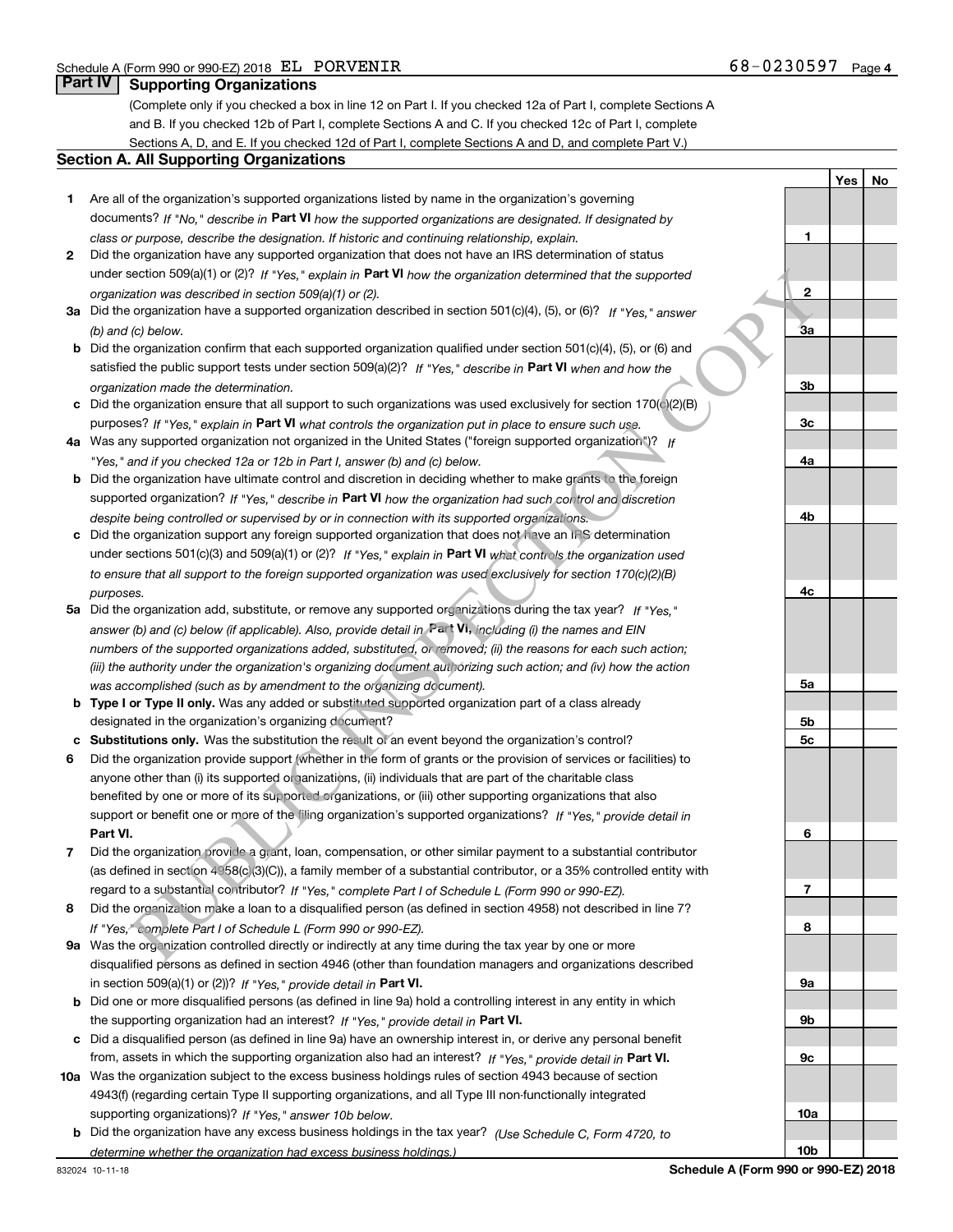|    |                                                                                                                                   |                 | Yes | No |
|----|-----------------------------------------------------------------------------------------------------------------------------------|-----------------|-----|----|
| 11 | Has the organization accepted a gift or contribution from any of the following persons?                                           |                 |     |    |
|    | a A person who directly or indirectly controls, either alone or together with persons described in (b) and (c)                    |                 |     |    |
|    | below, the governing body of a supported organization?                                                                            | 11a             |     |    |
|    | <b>b</b> A family member of a person described in (a) above?                                                                      | 11 <sub>b</sub> |     |    |
| c  | A 35% controlled entity of a person described in (a) or (b) above? If "Yes" to a, b, or c, provide detail in Part VI.             | 11c             |     |    |
|    | <b>Section B. Type I Supporting Organizations</b>                                                                                 |                 |     |    |
|    |                                                                                                                                   |                 | Yes | No |
| 1  | Did the directors, trustees, or membership of one or more supported organizations have the power to                               |                 |     |    |
|    | regularly appoint or elect at least a majority of the organization's directors or trustees at all times during the                |                 |     |    |
|    | tax year? If "No," describe in Part VI how the supported organization(s) effectively operated, supervised, or                     |                 |     |    |
|    | controlled the organization's activities. If the organization had more than one supported organization,                           |                 |     |    |
|    | describe how the powers to appoint and/or remove directors or trustees were allocated among the supported                         |                 |     |    |
|    | organizations and what conditions or restrictions, if any, applied to such powers during the tax year.                            | 1               |     |    |
| 2  | Did the organization operate for the benefit of any supported organization other than the supported                               |                 |     |    |
|    | organization(s) that operated, supervised, or controlled the supporting organization? If "Yes," explain in                        |                 |     |    |
|    | Part VI how providing such benefit carried out the purposes of the supported organization(s) that operated,                       |                 |     |    |
|    | supervised, or controlled the supporting organization.                                                                            | $\overline{2}$  |     |    |
|    | <b>Section C. Type II Supporting Organizations</b>                                                                                |                 |     |    |
|    |                                                                                                                                   |                 | Yes | No |
| 1  | Were a majority of the organization's directors or trustees during the tax year also a majority of the directors                  |                 |     |    |
|    | or trustees of each of the organization's supported organization(s)? If "No." describe in Part VI how control                     |                 |     |    |
|    | or management of the supporting organization was vested in the same persons that controlled or managed                            |                 |     |    |
|    | the supported organization(s).                                                                                                    | 1               |     |    |
|    | <b>Section D. All Type III Supporting Organizations</b>                                                                           |                 |     |    |
|    |                                                                                                                                   |                 | Yes | No |
| 1  | Did the organization provide to each of its supported organizations, by the last day of the fifth month of the                    |                 |     |    |
|    | organization's tax year, (i) a written notice describing the type and amount of support provided during the prior tax             |                 |     |    |
|    | year, (ii) a copy of the Form 990 that was most recently filed as of the date of notification, and (iii) copies of the            |                 |     |    |
|    | organization's governing documents in effect on the date of notification, to the extent not previously provided?                  | 1               |     |    |
| 2  | Were any of the organization's officers, directors, or trustees either (i) appointed or elected by the supported                  |                 |     |    |
|    | organization(s) or (ii) serving on the governing body of a supported organization? If "No," explain in Part VI how                |                 |     |    |
|    | the organization maintained a close and continuous working relationship with the supported organization(s).                       | $\mathbf{2}$    |     |    |
| 3  | By reason of the relationship described in (2), did the organization's supported organizations have a                             |                 |     |    |
|    | significant voice in the organization's investment policies and in directing the use of the organization's                        |                 |     |    |
|    | income or assets at all times during the tax year? If "Yes," describe in Part VI the role the organization's                      |                 |     |    |
|    | supported organizations played in this regard.                                                                                    | 3               |     |    |
|    | Section E. Type III Functionally Integrated Supporting Organizations                                                              |                 |     |    |
| 1  | Check the box next to the method that the organization used to satisfy the Integral Part Test during the year (see instructions). |                 |     |    |
| a  | The organization satisfied the Activities Test. Complete line 2 below.                                                            |                 |     |    |
| b  | The organization is the parent of each of its supported organizations. Complete line 3 below.                                     |                 |     |    |
| c  | The organization supported a governmental entity. Describe in Part VI how you supported a government entity (see instructions),   |                 |     |    |
| 2  | Activities Test Answer (a) and (b) below.                                                                                         |                 | Yes | No |
| а  | Did substantially all of the organization's activities during the tax year directly further the exempt purposes of                |                 |     |    |
|    | the supported organization(s) to which the organization was responsive? If "Yes," then in Part VI identify                        |                 |     |    |
|    | those supported organizations and explain how these activities directly furthered their exempt purposes,                          |                 |     |    |
|    | how the organization was responsive to those supported organizations, and how the organization determined                         |                 |     |    |
|    | that these activities constituted substantially all of its activities.                                                            | 2a              |     |    |
|    | <b>b</b> Did the activities described in (a) constitute activities that, but for the organization's involvement, one or more      |                 |     |    |
|    | of the organization's supported organization(s) would have been engaged in? If "Yes," explain in Part VI the                      |                 |     |    |
|    | reasons for the organization's position that its supported organization(s) would have engaged in these                            |                 |     |    |
|    | activities but for the organization's involvement.                                                                                | 2b              |     |    |
| з  | Parent of Supported Organizations. Answer (a) and (b) below.                                                                      |                 |     |    |
| а  | Did the organization have the power to regularly appoint or elect a majority of the officers, directors, or                       |                 |     |    |
|    | trustees of each of the supported organizations? Provide details in Part VI.                                                      | За              |     |    |
|    | <b>b</b> Did the organization exercise a substantial degree of direction over the policies, programs, and activities of each      |                 |     |    |
|    | of its supported organizations? If "Yes." describe in Part VI the role played by the organization in this regard.                 | 3b              |     |    |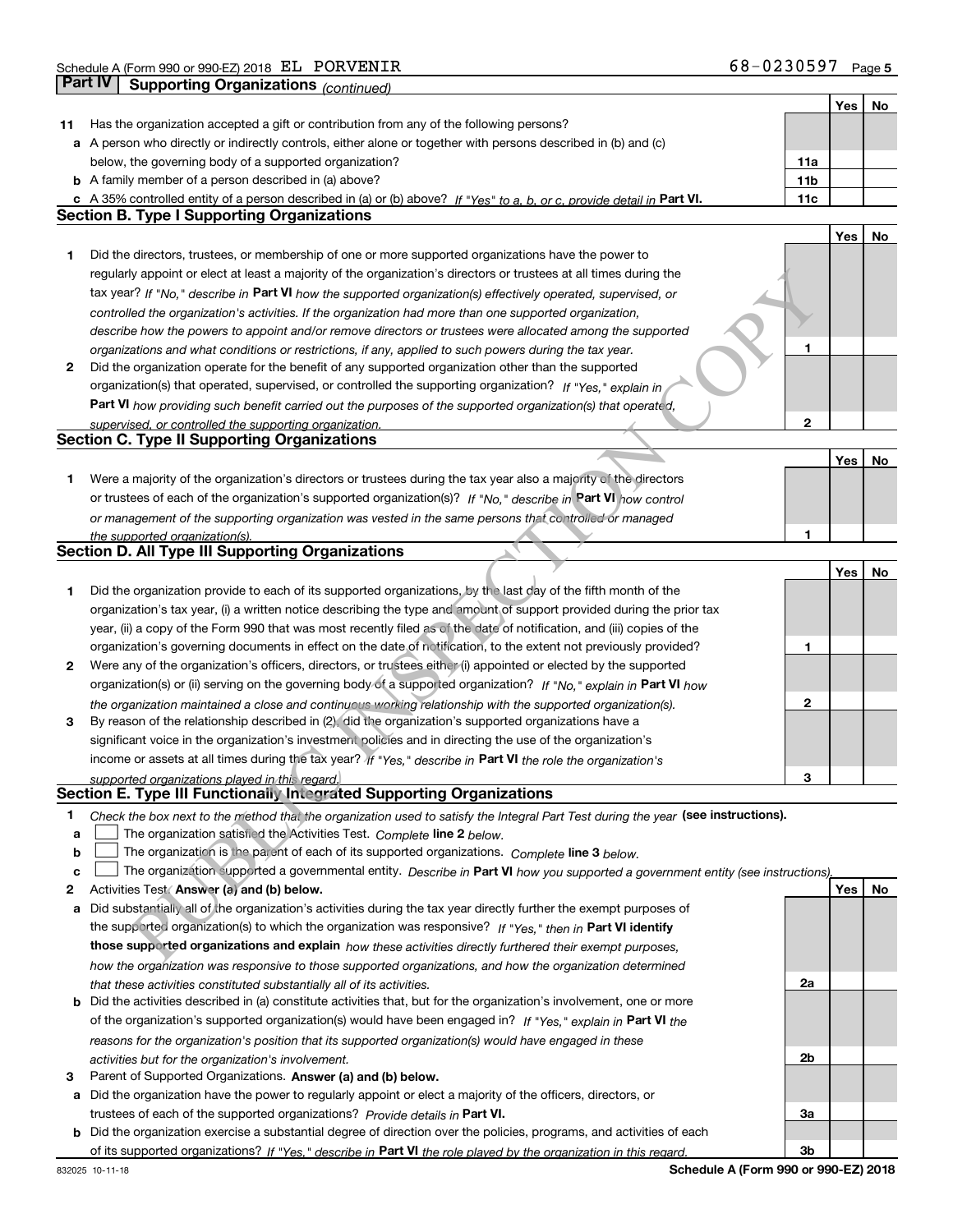| Schedule A (Form 990 or 990-EZ) 2018 EL PORVENIR                                  | $68 - 0230597$ Page 6 |  |
|-----------------------------------------------------------------------------------|-----------------------|--|
| Part V<br>Type III Non-Functionally Integrated 509(a)(3) Supporting Organizations |                       |  |

|                | Check here if the organization satisfied the Integral Part Test as a qualifying trust on Nov. 20, 1970 (explain in Part VI.) See instructions. Al |                |                |                                      |
|----------------|---------------------------------------------------------------------------------------------------------------------------------------------------|----------------|----------------|--------------------------------------|
|                | other Type III non-functionally integrated supporting organizations must complete Sections A through E.<br>Section A - Adjusted Net Income        |                | (A) Prior Year | (B) Current Year<br>(optional)       |
| 1              | Net short-term capital gain                                                                                                                       | 1              |                |                                      |
| 2              | Recoveries of prior-year distributions                                                                                                            | $\mathbf{2}$   |                |                                      |
| З              | Other gross income (see instructions)                                                                                                             | 3              |                |                                      |
| 4              | Add lines 1 through 3                                                                                                                             | 4              |                |                                      |
| 5              | Depreciation and depletion                                                                                                                        | 5              |                |                                      |
| 6              | Portion of operating expenses paid or incurred for production or                                                                                  |                |                |                                      |
|                | collection of gross income or for management, conservation, or                                                                                    |                |                |                                      |
|                | maintenance of property held for production of income (see instructions)                                                                          | 6              |                |                                      |
| 7              | Other expenses (see instructions)                                                                                                                 | $\overline{7}$ |                |                                      |
| 8              | Adjusted Net Income (subtract lines 5, 6, and 7 from line 4)                                                                                      | 8              |                |                                      |
|                | Section B - Minimum Asset Amount                                                                                                                  |                | (A) Prior Year | (B) Current Year<br>(optional)       |
| 1              | Aggregate fair market value of all non-exempt-use assets (see                                                                                     |                |                |                                      |
|                | instructions for short tax year or assets held for part of year):                                                                                 |                |                |                                      |
|                | a Average monthly value of securities                                                                                                             | 1a             |                |                                      |
|                | <b>b</b> Average monthly cash balances                                                                                                            | 1b             |                |                                      |
|                | c Fair market value of other non-exempt-use assets                                                                                                | 1c             |                |                                      |
|                | <b>d</b> Total (add lines 1a, 1b, and 1c)                                                                                                         | .1d            |                |                                      |
|                | e Discount claimed for blockage or other                                                                                                          |                |                |                                      |
|                | factors (explain in detail in Part VI):                                                                                                           |                |                |                                      |
| 2              | Acquisition indebtedness applicable to non-exempt-use assets                                                                                      | $\mathbf{2}$   |                |                                      |
| 3              | Subtract line 2 from line 1d                                                                                                                      | 3              |                |                                      |
| 4              | Cash deemed held for exempt use. Enter 1-1/2% of line 3 (for greater amount,                                                                      |                |                |                                      |
|                | see instructions)                                                                                                                                 | 4              |                |                                      |
| 5              | Net value of non-exempt-use assets (subtract line 4 from line 3)                                                                                  | 5              |                |                                      |
| 6              | Multiply line 5 by .035                                                                                                                           | 6              |                |                                      |
| 7              | Recoveries of prior-year distributions                                                                                                            | 7              |                |                                      |
| 8              | Minimum Asset Amount (add line 7 to line 6)                                                                                                       | 8              |                |                                      |
|                | <b>Section C - Distributable Amount</b>                                                                                                           |                |                | <b>Current Year</b>                  |
| 1              | Adjusted net income for prior year (from Section A, line 8, Column A)                                                                             | 1              |                |                                      |
| 2              | Enter 85% of line 1                                                                                                                               | $\mathbf{2}$   |                |                                      |
| З              | Minimum asset amount for prior year (from Section B, line 8, Column A)                                                                            | 3              |                |                                      |
| 4              | Enter greater of line 2 or line 3                                                                                                                 | 4              |                |                                      |
| 5              | Income tax imposed in prior year                                                                                                                  | 5              |                |                                      |
| 6              | Distributable Amount. Subtract line 5 from line 4, unless subject to                                                                              |                |                |                                      |
|                | emergency temporary reduction (see instructions)                                                                                                  | 6              |                |                                      |
| $\overline{7}$ | Check here if the current year is the organization's first as a non-functionally integrated Type III supporting organization (see                 |                |                |                                      |
|                | instructions).                                                                                                                                    |                |                | Schedule A (Form 990 or 990-EZ) 2018 |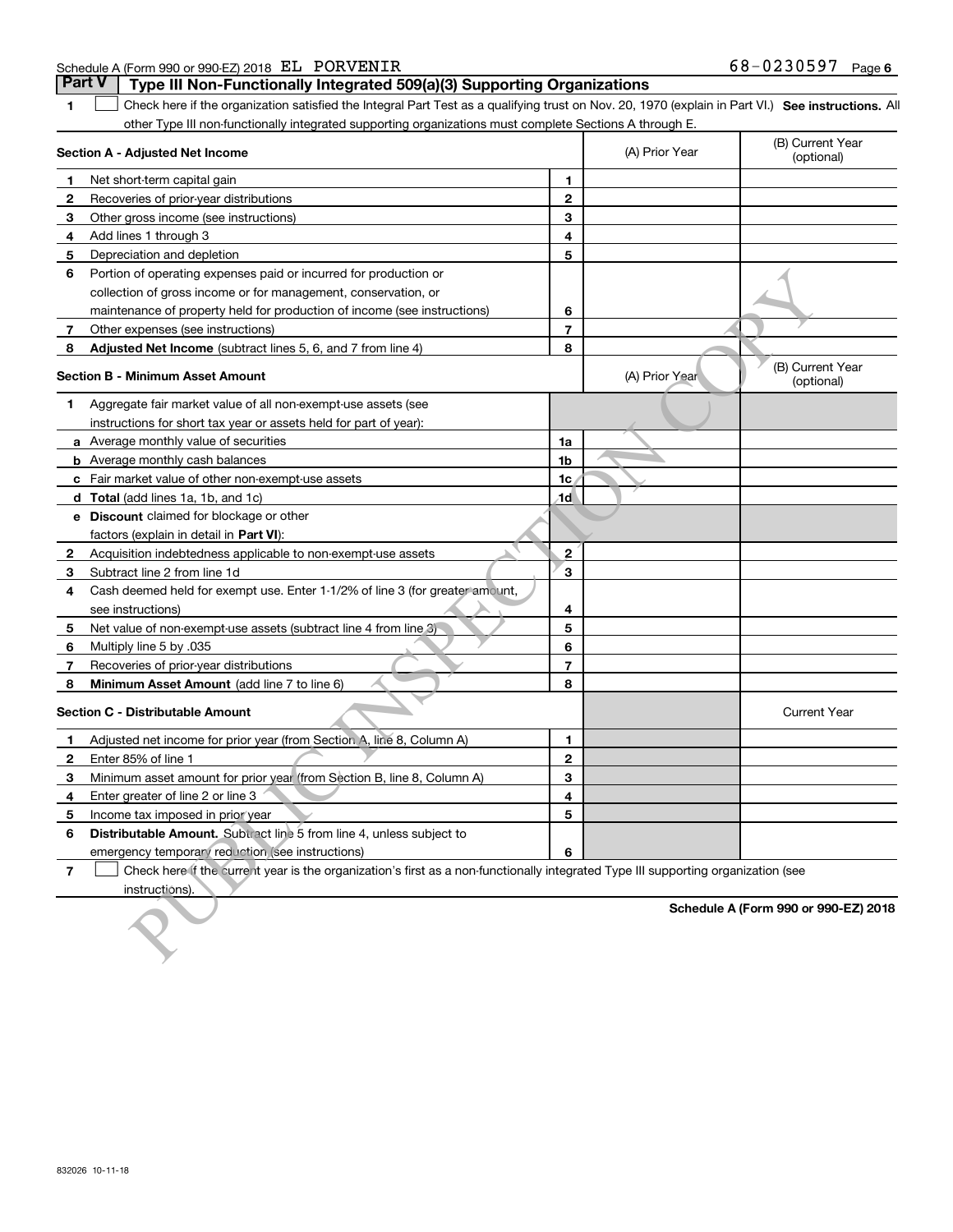| <b>Part V</b> | Type III Non-Functionally Integrated 509(a)(3) Supporting Organizations                    |                                    | (continued)                             |                                                  |
|---------------|--------------------------------------------------------------------------------------------|------------------------------------|-----------------------------------------|--------------------------------------------------|
|               | <b>Section D - Distributions</b>                                                           |                                    |                                         | <b>Current Year</b>                              |
| 1             | Amounts paid to supported organizations to accomplish exempt purposes                      |                                    |                                         |                                                  |
| 2             | Amounts paid to perform activity that directly furthers exempt purposes of supported       |                                    |                                         |                                                  |
|               | organizations, in excess of income from activity                                           |                                    |                                         |                                                  |
| 3             | Administrative expenses paid to accomplish exempt purposes of supported organizations      |                                    |                                         |                                                  |
| 4             | Amounts paid to acquire exempt-use assets                                                  |                                    |                                         |                                                  |
| 5             | Qualified set-aside amounts (prior IRS approval required)                                  |                                    |                                         |                                                  |
| 6             | Other distributions (describe in Part VI). See instructions.                               |                                    |                                         |                                                  |
| 7             | Total annual distributions. Add lines 1 through 6.                                         |                                    |                                         |                                                  |
| 8             | Distributions to attentive supported organizations to which the organization is responsive |                                    |                                         |                                                  |
|               | (provide details in Part VI). See instructions.                                            |                                    |                                         |                                                  |
| 9             | Distributable amount for 2018 from Section C, line 6                                       |                                    |                                         |                                                  |
| 10            | Line 8 amount divided by line 9 amount                                                     |                                    |                                         |                                                  |
|               | <b>Section E - Distribution Allocations</b> (see instructions)                             | (i)<br><b>Excess Distributions</b> | (iii)<br>Underdistributions<br>Pre-2018 | (iii)<br><b>Distributable</b><br>Amount for 2018 |
| 1.            | Distributable amount for 2018 from Section C, line 6                                       |                                    |                                         |                                                  |
| 2             | Underdistributions, if any, for years prior to 2018 (reason-                               |                                    |                                         |                                                  |
|               | able cause required-explain in Part VI). See instructions.                                 |                                    |                                         |                                                  |
| з             | Excess distributions carryover, if any, to 2018                                            |                                    |                                         |                                                  |
|               | <b>a</b> From 2013                                                                         |                                    |                                         |                                                  |
|               | <b>b</b> From 2014                                                                         |                                    |                                         |                                                  |
|               | $c$ From 2015                                                                              |                                    |                                         |                                                  |
|               | d From 2016                                                                                |                                    |                                         |                                                  |
|               | e From 2017                                                                                |                                    |                                         |                                                  |
|               | <b>Total</b> of lines 3a through e                                                         |                                    |                                         |                                                  |
|               | <b>g</b> Applied to underdistributions of prior years                                      |                                    |                                         |                                                  |
|               | h Applied to 2018 distributable amount                                                     |                                    |                                         |                                                  |
|               | Carryover from 2013 not applied (see instructions)                                         |                                    |                                         |                                                  |
|               | Remainder. Subtract lines 3g, 3h, and 3i from 3f.                                          |                                    |                                         |                                                  |
| 4             | Distributions for 2018 from Section D,                                                     |                                    |                                         |                                                  |
|               | line $7:$                                                                                  |                                    |                                         |                                                  |
|               | <b>a</b> Applied to underdistributions of prior years                                      |                                    |                                         |                                                  |
|               | <b>b</b> Applied to 2018 distributable amount                                              |                                    |                                         |                                                  |
| с             | Remainder. Subtract lines 4a and 4b from 4.                                                |                                    |                                         |                                                  |
| 5             | Remaining underdistributions for years prior to 2018, if                                   |                                    |                                         |                                                  |
|               | any. Subtract lines 3g and 4a from line 2. For result greater                              |                                    |                                         |                                                  |
|               | than zero, explain in Part VI. See instructions.                                           |                                    |                                         |                                                  |
| 6             | Remaining underdistributions for 2018. Subtract lines 3h                                   |                                    |                                         |                                                  |
|               | and 4b from line 1. For result greate than zero, explain in                                |                                    |                                         |                                                  |
|               | Part VI. See instructions.                                                                 |                                    |                                         |                                                  |
| 7             | Excess distributions carryover to 2019. Add lines 3j<br>and 4c.                            |                                    |                                         |                                                  |
| 8             | Breakdown of line 7:                                                                       |                                    |                                         |                                                  |
|               | a Excess from 2014                                                                         |                                    |                                         |                                                  |
|               | <b>b</b> Excess from 2015                                                                  |                                    |                                         |                                                  |
|               | c Excess from 2016                                                                         |                                    |                                         |                                                  |
|               | d Excess from 2017                                                                         |                                    |                                         |                                                  |
|               | e Excess from 2018                                                                         |                                    |                                         |                                                  |

**Schedule A (Form 990 or 990-EZ) 2018**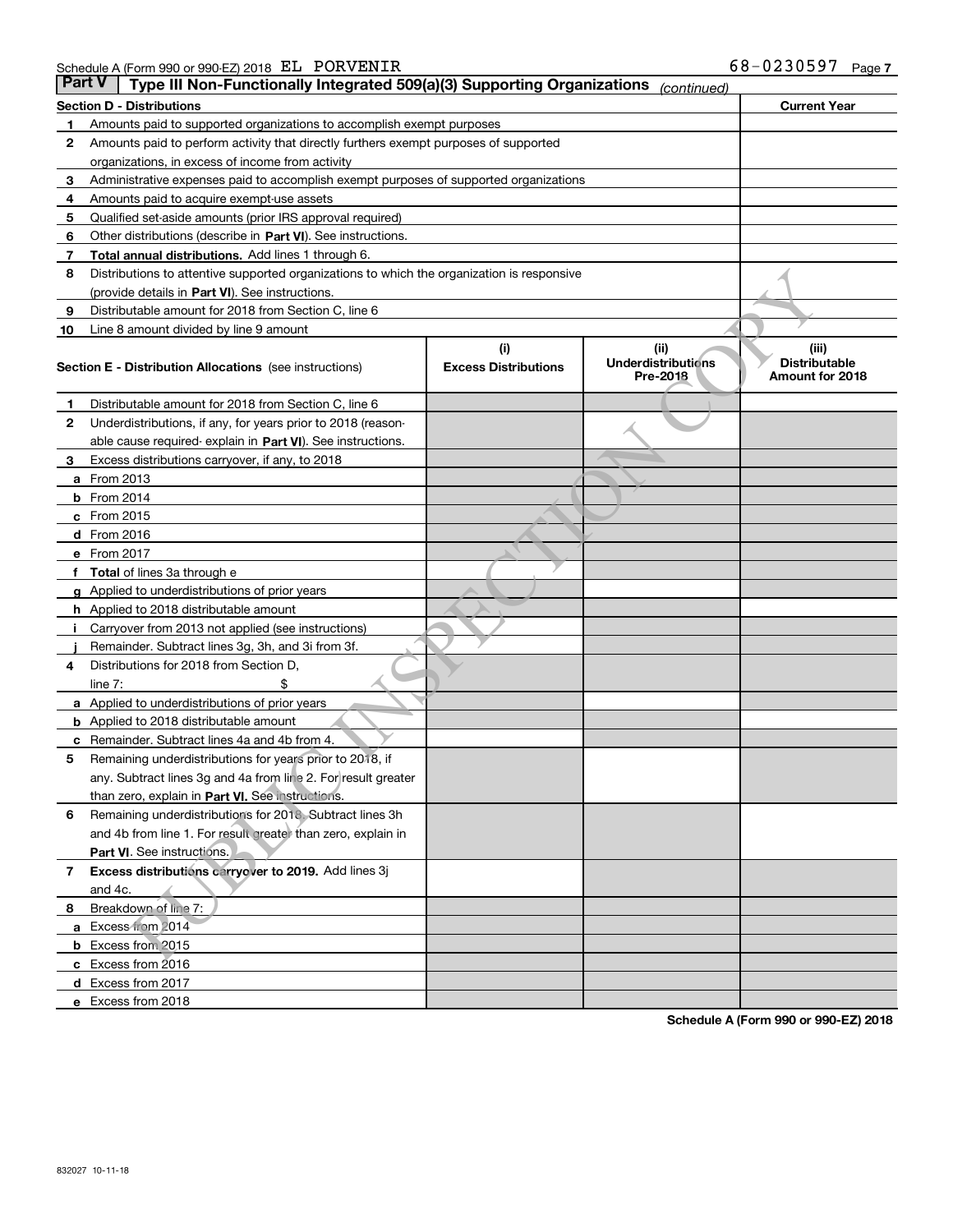## Schedule A (Form 990 or 990-EZ) 2018 Page EL PORVENIR 68-0230597

Part VI | Supplemental Information. Provide the explanations required by Part II, line 10; Part II, line 17a or 17b; Part III, line 12; Part IV, Section A, lines 1, 2, 3b, 3c, 4b, 4c, 5a, 6, 9a, 9b, 9c, 11a, 11b, and 11c; Part IV, Section B, lines 1 and 2; Part IV, Section C, line 1; Part IV, Section D, lines 2 and 3; Part IV, Section E, lines 1c, 2a, 2b, 3a, and 3b; Part V, line 1; Part V, Section B, line 1e; Part V, Section D, lines 5, 6, and 8; and Part V, Section E, lines 2, 5, and 6. Also complete this part for any additional information. (See instructions.)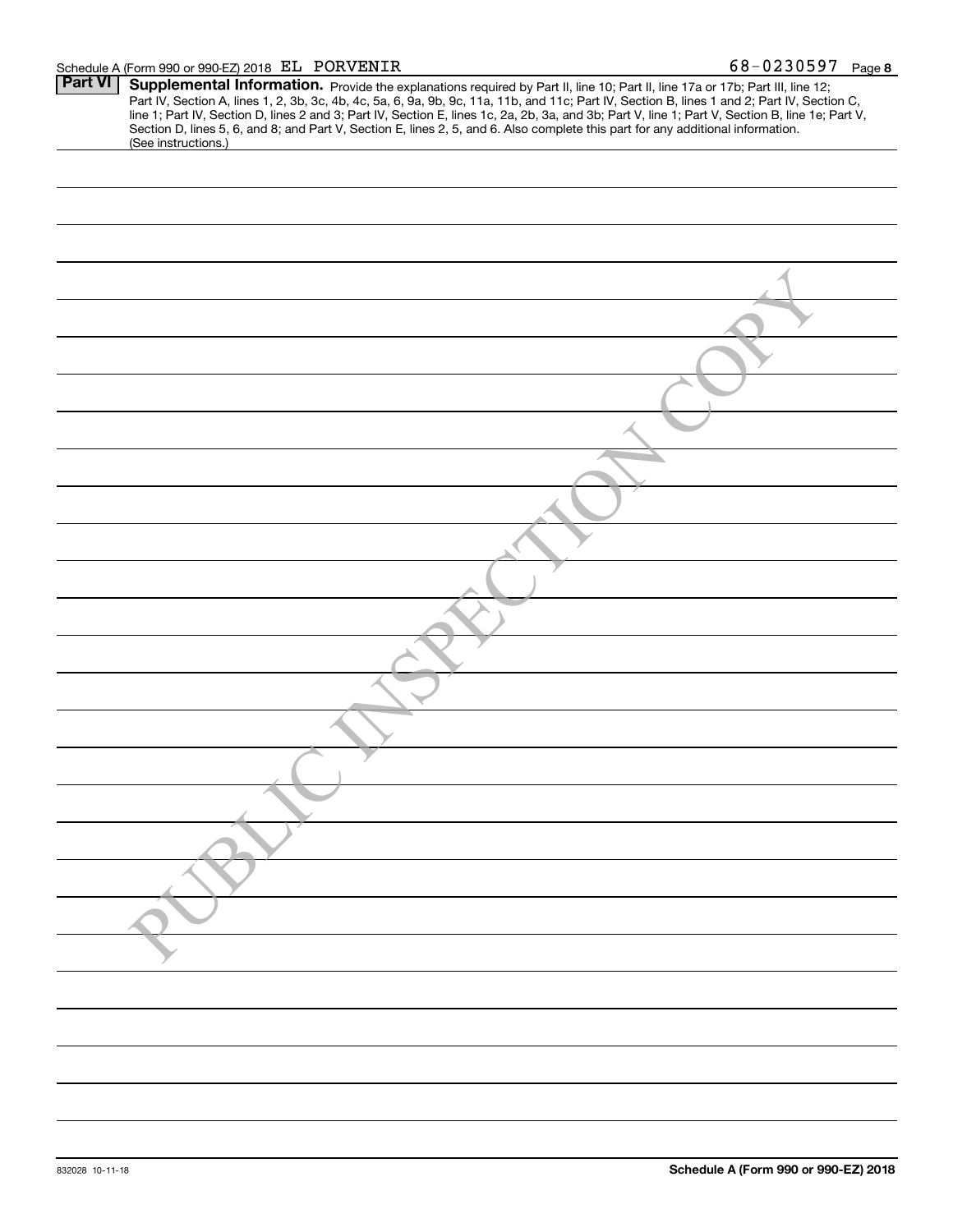Department of the Treasury Internal Revenue Service **(Form 990, 990-EZ, or 990-PF)**

Name of the organization

# **Schedule B Schedule of Contributors**

**| Attach to Form 990, Form 990-EZ, or Form 990-PF. | Go to www.irs.gov/Form990 for the latest information.** OMB No. 1545-0047

**2018**

**Employer identification number**

## EL PORVENIR (68-02305)

| <b>Organization type</b> (check one): |                                                                                                                                                                                                                                                                                   |  |  |  |  |  |  |
|---------------------------------------|-----------------------------------------------------------------------------------------------------------------------------------------------------------------------------------------------------------------------------------------------------------------------------------|--|--|--|--|--|--|
| Filers of:<br>Section:                |                                                                                                                                                                                                                                                                                   |  |  |  |  |  |  |
| Form 990 or 990-EZ                    | 501(c)( $3$ ) (enter number) organization<br>$\mathbf{X}$                                                                                                                                                                                                                         |  |  |  |  |  |  |
|                                       | 4947(a)(1) nonexempt charitable trust not treated as a private foundation                                                                                                                                                                                                         |  |  |  |  |  |  |
|                                       | 527 political organization                                                                                                                                                                                                                                                        |  |  |  |  |  |  |
| Form 990-PF                           | 501(c)(3) exempt private foundation                                                                                                                                                                                                                                               |  |  |  |  |  |  |
|                                       | 4947(a)(1) nonexempt charitable trust treated as a private foundation                                                                                                                                                                                                             |  |  |  |  |  |  |
|                                       | 501(c)(3) taxable private foundation                                                                                                                                                                                                                                              |  |  |  |  |  |  |
|                                       | Check if your organization is covered by the General Rule or a Special Rule.                                                                                                                                                                                                      |  |  |  |  |  |  |
|                                       | Note: Only a section 501(c)(7), (8), or (10) organization can check boxes for both the General Rule and a Special Rule. See instructions.                                                                                                                                         |  |  |  |  |  |  |
| <b>General Rule</b>                   |                                                                                                                                                                                                                                                                                   |  |  |  |  |  |  |
|                                       | For an organization filing Form 990, 990-EZ, or 990-PF that received, during the year, contributions totaling \$5,000 or more (in money or                                                                                                                                        |  |  |  |  |  |  |
|                                       | property) from any one contributor. Complete Parts I and II. See instructions for determining a contributor's total contributions.                                                                                                                                                |  |  |  |  |  |  |
| <b>Special Rules</b>                  |                                                                                                                                                                                                                                                                                   |  |  |  |  |  |  |
| X                                     | For an organization described in section 501/c)(3) filing Form 990 or 990-EZ that met the 33 1/3% support test of the regulations under                                                                                                                                           |  |  |  |  |  |  |
|                                       | sections 509(a)(1) and 170(b)(1)(A)(vi), that checked Schedule A (Form 990 or 990-EZ), Part II, line 13, 16a, or 16b, and that received from                                                                                                                                      |  |  |  |  |  |  |
|                                       | any one contributor, during the year, total contributions of the greater of (1) \$5,000; or (2) 2% of the amount on (i) Form 990, Part VIII, line 1h;<br>or (ii) Form 990-EZ, line 1. Complete Parts I and II.                                                                    |  |  |  |  |  |  |
|                                       |                                                                                                                                                                                                                                                                                   |  |  |  |  |  |  |
|                                       | For an organization described in section 501(c)(7), (8), or (10) filing Form 990 or 990-EZ that received from any one contributor, during the                                                                                                                                     |  |  |  |  |  |  |
|                                       | year, total contributions of more than \$1,000 exclusively for religious, charitable, scientific, literary, or educational purposes, or for the                                                                                                                                   |  |  |  |  |  |  |
| II, and III.                          | prevention of cruelty to children or animals. Complete Parts I (entering "N/A" in column (b) instead of the contributor name and address),                                                                                                                                        |  |  |  |  |  |  |
|                                       |                                                                                                                                                                                                                                                                                   |  |  |  |  |  |  |
|                                       | For an organization described in section 501(c)(7), (8), or (10) filing Form 990 or 990-EZ that received from any one contributor, during the                                                                                                                                     |  |  |  |  |  |  |
|                                       | year, contributions exclusively for religious, charitable, etc., purposes, but no such contributions totaled more than \$1,000. If this box                                                                                                                                       |  |  |  |  |  |  |
|                                       | is checked, enter here the total contributions that were received during the year for an exclusively religious, charitable, etc.,                                                                                                                                                 |  |  |  |  |  |  |
|                                       | purpose. Don't complete any of the parts unless the General Rule applies to this organization because it received nonexclusively<br>$\triangle$ and take the constant of the state of the state of $\triangle$ COO corresponds the state of the state of the state of $\triangle$ |  |  |  |  |  |  |

## **General Rule**

## **Special Rules**

purpose. Don't complete any of the parts unless the **General Rule** applies to this organization because it received *nonexclusively* year, contributions *exclusively* for religious, charitable, etc., purposes, but no such contributions totaled more than \$1,000. If this box is checked, enter here the total contributions that were received during the year for an exclusively religious, charitable, etc., For an organization described in section 501(c)(7), (8), or (10) filing Form 990 or 990-EZ that received from any one contributor, during the religious, charitable, etc., contributions totaling \$5,000 or more during the year  $\Box$ — $\Box$ — $\Box$  $\mathcal{L}^{\text{max}}$ 

**Caution:**  An organization that isn't covered by the General Rule and/or the Special Rules doesn't file Schedule B (Form 990, 990-EZ, or 990-PF), but it **must** answer "No" on Part IV, line 2, of its Form 990; or check the box on line H of its Form 990-EZ or on its Form 990-PF, Part I, line 2, to<br>cortify that it doesn't meet the filipe requirements of Schodule B (Fer certify that it doesn't meet the filing requirements of Schedule B (Form 990, 990-EZ, or 990-PF).

**For Paperwork Reduction Act Notice, see the instructions for Form 990, 990-EZ, or 990-PF. Schedule B (Form 990, 990-EZ, or 990-PF) (2018)** LHA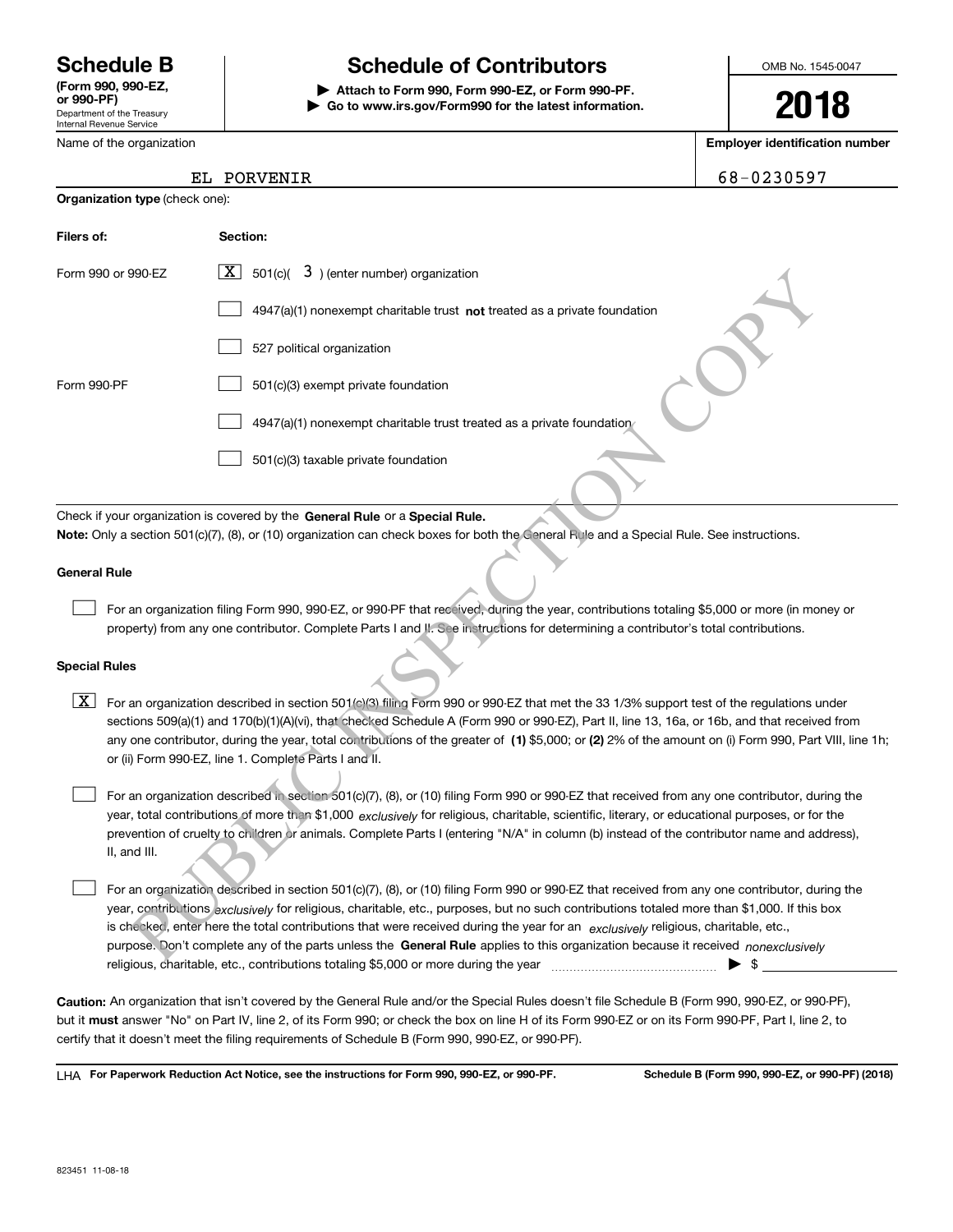## Schedule B (Form 990, 990-EZ, or 990-PF) (2018) **Page 2**

Name of organization

 $\boxed{\text{X}}$  $\mathcal{L}^{\text{max}}$  $\mathcal{L}^{\text{max}}$ 

## EL PORVENIR 68-0230597

**(a) No.**

**(b) Name, address, and ZIP + 4 (c) Total contributions (d) Type of contribution Person PayrollNoncash** Contributors (see instructions). Use duplicate copies of Part I if additional space is needed. \$**2Page 2**<br>
Iame of organization<br> **2Part I**<br> **2Part I**<br> **2Part I**<br> **2Part I**<br> **2Part I**<br> **2Part I**<br> **2Part I**<br> **2Part I**<br> **2Part I**<br> **2Part I**<br> **2Part I**<br> **2Part I**<br> **2Part I**<br> **2Part I**<br> **2Part I**<br> **2Part I**<br> **2Part I**<br> **2**  $\begin{array}{c|c|c|c|c|c} 1 & \hspace{1.5cm} & \hspace{1.5cm} & \hspace{1.5cm} & \hspace{1.5cm} & \hspace{1.5cm} & \hspace{1.5cm} & \hspace{1.5cm} & \hspace{1.5cm} & \hspace{1.5cm} & \hspace{1.5cm} & \hspace{1.5cm} & \hspace{1.5cm} & \hspace{1.5cm} & \hspace{1.5cm} & \hspace{1.5cm} & \hspace{1.5cm} & \hspace{1.5cm} & \hspace{1.5cm} & \hspace{1.5cm} & \hspace{1.5cm} &$ 35,000.

|                  |                                   | \$<br>35,000.                     | <b>Noncash</b>                                                                                            |
|------------------|-----------------------------------|-----------------------------------|-----------------------------------------------------------------------------------------------------------|
|                  |                                   |                                   | (Complete Part II for<br>noncash contributions.)                                                          |
|                  |                                   |                                   |                                                                                                           |
| (a)              | (b)                               | (c)                               | (d)                                                                                                       |
| No.              | Name, address, and ZIP + 4        | <b>Total contributions</b>        | Type of contribution                                                                                      |
| $\boldsymbol{2}$ |                                   | 40,000.<br>\$                     | $\overline{\text{X}}$<br>Person<br>Payroll<br>Noncash<br>(Complete Part II for<br>noncash contributions.) |
| (a)<br>No.       | (b)<br>Name, address, and ZIP + 4 | (c)<br>Total contributions        | (d)<br>Type of contribution                                                                               |
| 3                |                                   | 150,000.<br>\$                    | $\overline{\text{X}}$<br>Person<br>Payroll<br>Noncash<br>(Complete Part II for<br>noncash contributions.) |
| (a)<br>No.       | (b)<br>Name, address, and ZIP + 4 | (c)<br><b>Total contributions</b> | (d)<br>Type of contribution                                                                               |
| 4                |                                   | 138,162.<br>\$                    | X<br>Person<br>Payroll<br>Noncash<br>(Complete Part II for<br>noncash contributions.)                     |
| (a)<br>No.       | (b)<br>Name, address, and ZIP + 4 | (c)<br><b>Total contributions</b> | (d)<br>Type of contribution                                                                               |
| 5                |                                   | 120,000.<br>\$                    | x<br>Person<br>Payroll<br><b>Noncash</b><br>(Complete Part II for<br>noncash contributions.)              |
| (a)<br>No.       | (b)<br>Name, address, and ZIP + 4 | (c)<br><b>Total contributions</b> | (d)<br>Type of contribution                                                                               |
|                  |                                   | \$                                | Person<br>Payroll<br>Noncash<br>(Complete Part II for<br>noncash contributions.)                          |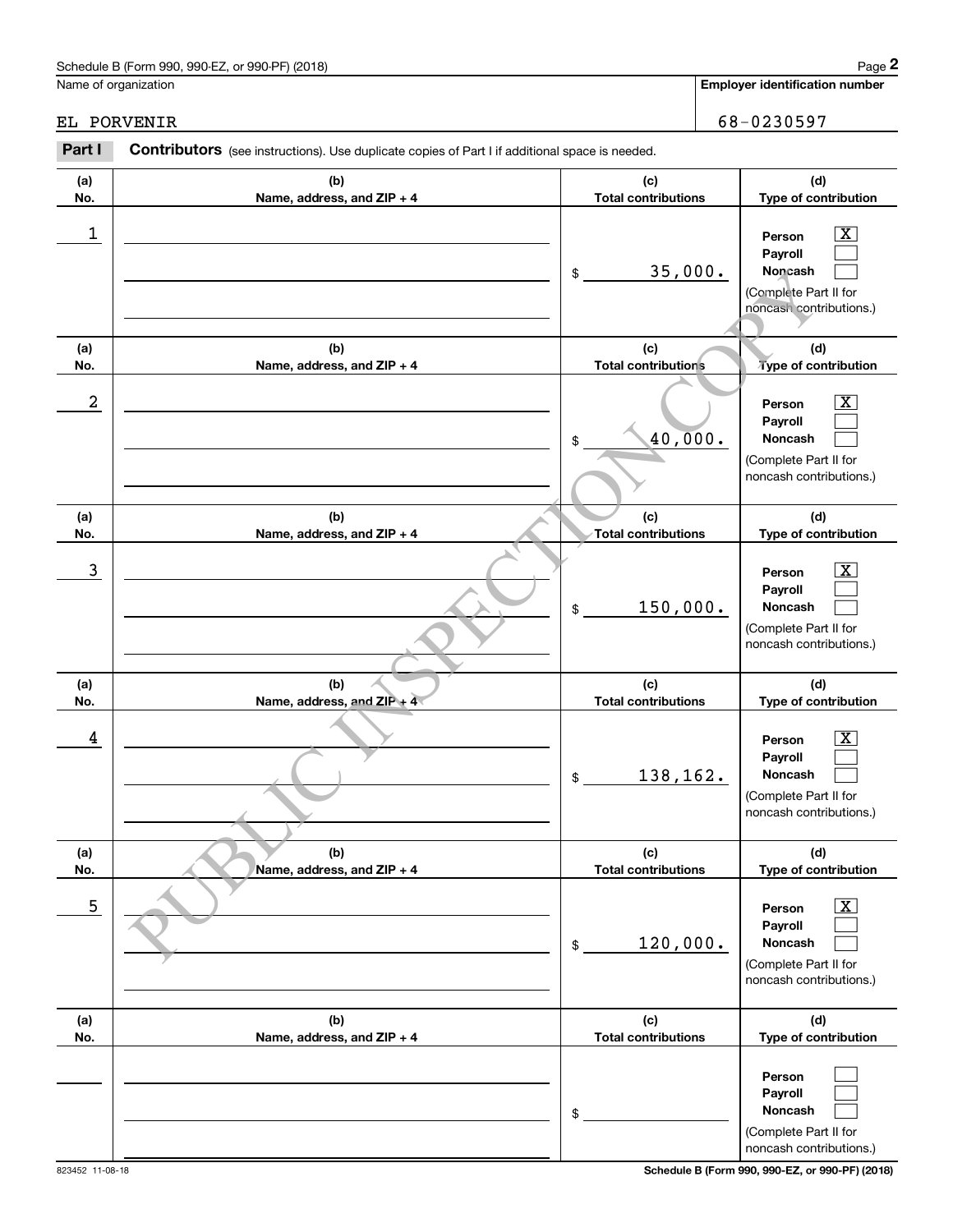|                              | Schedule B (Form 990, 990-EZ, or 990-PF) (2018)                                                     |                                                        | Page 3                                |
|------------------------------|-----------------------------------------------------------------------------------------------------|--------------------------------------------------------|---------------------------------------|
|                              | Name of organization                                                                                |                                                        | <b>Employer identification number</b> |
|                              | EL PORVENIR                                                                                         |                                                        | 68-0230597                            |
| Part II                      | Noncash Property (see instructions). Use duplicate copies of Part II if additional space is needed. |                                                        |                                       |
| (a)<br>No.<br>from<br>Part I | (b)<br>Description of noncash property given                                                        | (c)<br>FMV (or estimate)<br>(See instructions.)        | (d)<br>Date received                  |
|                              |                                                                                                     | \$                                                     |                                       |
| (a)<br>No.<br>from<br>Part I | (b)<br>Description of noncash property given                                                        | (c)<br><b>FMV</b> (or estimate)<br>(See instructions.) | (d)<br>Date received                  |
|                              |                                                                                                     |                                                        |                                       |
| (a)<br>No.<br>from<br>Part I | (b)<br>Description of noncash property given                                                        | (c)<br>FMV (or estimate)<br>(See instructions.)        | (d)<br>Date received                  |
|                              |                                                                                                     | \$                                                     |                                       |
| (a)<br>No.<br>from<br>Part I | (b)<br>Description of noncash property given                                                        | (c)<br>FMV (or estimate)<br>(See instructions.)        | (d)<br>Date received                  |
|                              |                                                                                                     | \$                                                     |                                       |
| (a)<br>No.<br>from<br>Part I | (b)<br>Description of noncash property given                                                        | (c)<br>FMV (or estimate)<br>(See instructions.)        | (d)<br>Date received                  |
|                              |                                                                                                     | \$                                                     |                                       |
| (a)<br>No.<br>from<br>Part I | (b)<br>Description of noncash property given                                                        | (c)<br>FMV (or estimate)<br>(See instructions.)        | (d)<br>Date received                  |
|                              |                                                                                                     | \$                                                     |                                       |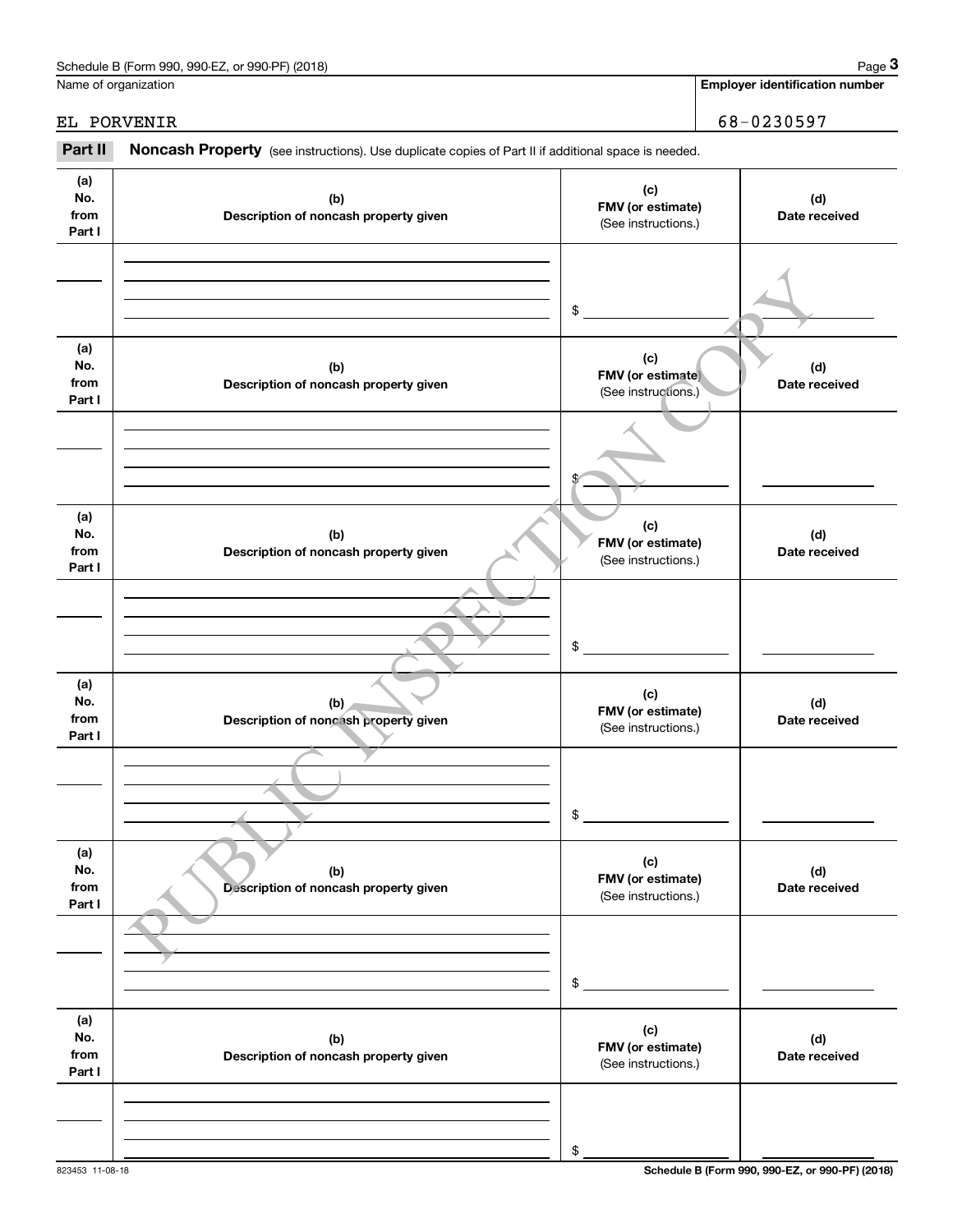|                 | Schedule B (Form 990, 990-EZ, or 990-PF) (2018)                                                                                                              |                      | Page 4                                                                                                                                                         |  |  |
|-----------------|--------------------------------------------------------------------------------------------------------------------------------------------------------------|----------------------|----------------------------------------------------------------------------------------------------------------------------------------------------------------|--|--|
|                 | Name of organization                                                                                                                                         |                      | <b>Employer identification number</b>                                                                                                                          |  |  |
|                 | EL PORVENIR                                                                                                                                                  |                      | 68-0230597                                                                                                                                                     |  |  |
| Part III        | from any one contributor. Complete columns (a) through (e) and the following line entry. For organizations                                                   |                      | Exclusively religious, charitable, etc., contributions to organizations described in section 501(c)(7), (8), or (10) that total more than \$1,000 for the year |  |  |
|                 | completing Part III, enter the total of exclusively religious, charitable, etc., contributions of \$1,000 or less for the year. (Enter this info. once.) \\$ |                      |                                                                                                                                                                |  |  |
| (a) No.         | Use duplicate copies of Part III if additional space is needed.                                                                                              |                      |                                                                                                                                                                |  |  |
| from<br>Part I  | (b) Purpose of gift                                                                                                                                          | (c) Use of gift      | (d) Description of how gift is held                                                                                                                            |  |  |
|                 |                                                                                                                                                              |                      |                                                                                                                                                                |  |  |
|                 |                                                                                                                                                              |                      |                                                                                                                                                                |  |  |
|                 |                                                                                                                                                              |                      |                                                                                                                                                                |  |  |
|                 |                                                                                                                                                              | (e) Transfer of gift |                                                                                                                                                                |  |  |
|                 |                                                                                                                                                              |                      |                                                                                                                                                                |  |  |
|                 | Transferee's name, address, and ZIP + 4                                                                                                                      |                      | Relationship of transferor to transferee                                                                                                                       |  |  |
|                 |                                                                                                                                                              |                      |                                                                                                                                                                |  |  |
|                 |                                                                                                                                                              |                      |                                                                                                                                                                |  |  |
| (a) No.<br>from |                                                                                                                                                              |                      |                                                                                                                                                                |  |  |
| Part I          | (b) Purpose of gift                                                                                                                                          | (c) Use of gift      | (d) Description of how gift is held                                                                                                                            |  |  |
|                 |                                                                                                                                                              |                      |                                                                                                                                                                |  |  |
|                 |                                                                                                                                                              |                      |                                                                                                                                                                |  |  |
|                 |                                                                                                                                                              |                      |                                                                                                                                                                |  |  |
|                 |                                                                                                                                                              | (e) Transfer of gift |                                                                                                                                                                |  |  |
|                 | Transferee's name, address, and ZIP + 4                                                                                                                      |                      | Relationship of transferor to transferee                                                                                                                       |  |  |
|                 |                                                                                                                                                              |                      |                                                                                                                                                                |  |  |
|                 |                                                                                                                                                              |                      |                                                                                                                                                                |  |  |
|                 |                                                                                                                                                              |                      |                                                                                                                                                                |  |  |
| (a) No.<br>from | (b) Purpose of gift                                                                                                                                          | (c) Use of gift      | (d) Description of how gift is held                                                                                                                            |  |  |
| Part I          |                                                                                                                                                              |                      |                                                                                                                                                                |  |  |
|                 |                                                                                                                                                              |                      |                                                                                                                                                                |  |  |
|                 |                                                                                                                                                              |                      |                                                                                                                                                                |  |  |
|                 |                                                                                                                                                              | (e) Transfer of gift |                                                                                                                                                                |  |  |
|                 |                                                                                                                                                              |                      |                                                                                                                                                                |  |  |
|                 | Transferee's name, address, and ZIP + 4                                                                                                                      |                      | Relationship of transferor to transferee                                                                                                                       |  |  |
|                 |                                                                                                                                                              |                      |                                                                                                                                                                |  |  |
|                 |                                                                                                                                                              |                      |                                                                                                                                                                |  |  |
| (a) No.<br>from |                                                                                                                                                              |                      |                                                                                                                                                                |  |  |
| Part I          | (b) Purpose of gift                                                                                                                                          | (c) Use of gift      | (d) Description of how gift is held                                                                                                                            |  |  |
|                 |                                                                                                                                                              |                      |                                                                                                                                                                |  |  |
|                 |                                                                                                                                                              |                      |                                                                                                                                                                |  |  |
|                 |                                                                                                                                                              |                      |                                                                                                                                                                |  |  |
|                 | (e) Transfer of gift                                                                                                                                         |                      |                                                                                                                                                                |  |  |
|                 | Transferee's name, address, and $ZIP + 4$                                                                                                                    |                      | Relationship of transferor to transferee                                                                                                                       |  |  |
|                 |                                                                                                                                                              |                      |                                                                                                                                                                |  |  |
|                 |                                                                                                                                                              |                      |                                                                                                                                                                |  |  |
|                 |                                                                                                                                                              |                      |                                                                                                                                                                |  |  |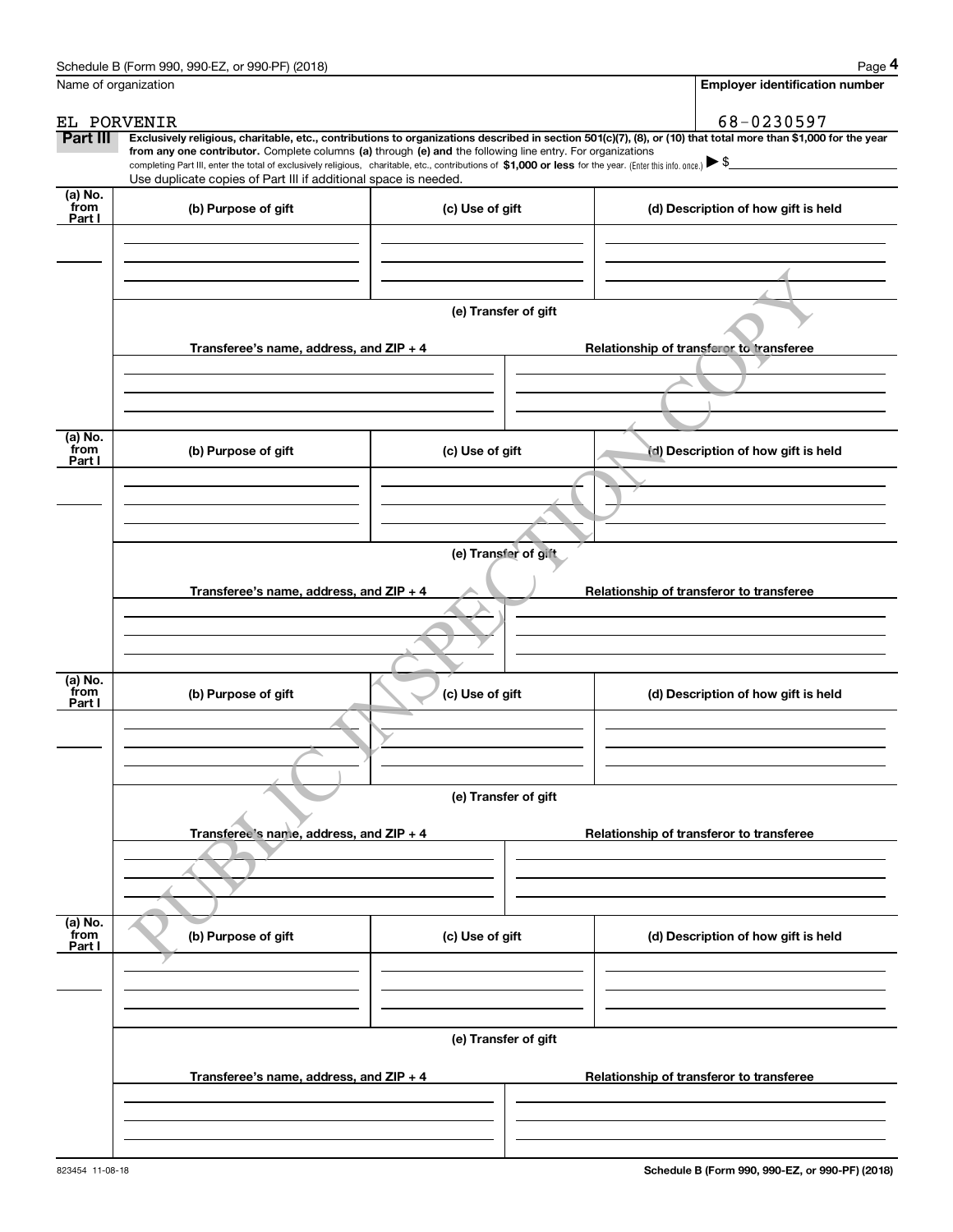Department of the Treasury Internal Revenue Service

# **SCHEDULE D Supplemental Financial Statements**

(Form 990)<br>
Pepartment of the Treasury<br>
Department of the Treasury<br>
Department of the Treasury<br>
Department of the Treasury<br> **Co to www.irs.gov/Form990 for instructions and the latest information.**<br> **Co to www.irs.gov/Form9** 



| lame of the organization |  |
|--------------------------|--|
|--------------------------|--|

EL PORVENIR 68-0230597

| Name of the organization | <b>Emplover identification number</b> |
|--------------------------|---------------------------------------|
| _ _ _ _ _ _ _ _ _ _      | --------                              |

|                | Part I<br>Organizations Maintaining Donor Advised Funds or Other Similar Funds or Accounts. Complete if the                                                              |                         |                                                    |  |  |  |
|----------------|--------------------------------------------------------------------------------------------------------------------------------------------------------------------------|-------------------------|----------------------------------------------------|--|--|--|
|                | organization answered "Yes" on Form 990, Part IV, line 6.                                                                                                                |                         |                                                    |  |  |  |
|                |                                                                                                                                                                          | (a) Donor advised funds | (b) Funds and other accounts                       |  |  |  |
| 1.             |                                                                                                                                                                          |                         |                                                    |  |  |  |
| 2              | Aggregate value of contributions to (during year)                                                                                                                        |                         |                                                    |  |  |  |
| з              | Aggregate value of grants from (during year)<br>.                                                                                                                        |                         |                                                    |  |  |  |
| 4              | Aggregate value at end of year                                                                                                                                           |                         |                                                    |  |  |  |
| 5              | Did the organization inform all donors and donor advisors in writing that the assets held in donor advised funds                                                         |                         |                                                    |  |  |  |
|                |                                                                                                                                                                          |                         | Yes<br>No                                          |  |  |  |
| 6              | Did the organization inform all grantees, donors, and donor advisors in writing that grant funds can be used only                                                        |                         |                                                    |  |  |  |
|                | for charitable purposes and not for the benefit of the donor or donor advisor, or for any other purpose conferring                                                       |                         |                                                    |  |  |  |
|                | impermissible private benefit?                                                                                                                                           |                         | Yes<br>No                                          |  |  |  |
| <b>Part II</b> | Conservation Easements. Complete if the organization answered "Yes" on Form 990, Part IV, line 7.                                                                        |                         |                                                    |  |  |  |
| 1              | Purpose(s) of conservation easements held by the organization (check all that apply).                                                                                    |                         |                                                    |  |  |  |
|                | Preservation of land for public use (e.g., recreation or education)                                                                                                      |                         | Preservation of a historically important land area |  |  |  |
|                | Protection of natural habitat                                                                                                                                            |                         | Preservation of a certified historic structure     |  |  |  |
|                | Preservation of open space                                                                                                                                               |                         |                                                    |  |  |  |
| 2              | Complete lines 2a through 2d if the organization held a qualified conservation contribution in the form of a conservation easement on the last                           |                         |                                                    |  |  |  |
|                | day of the tax year.                                                                                                                                                     |                         | Held at the End of the Tax Year                    |  |  |  |
|                |                                                                                                                                                                          |                         | 2a                                                 |  |  |  |
| b              | Total acreage restricted by conservation easements                                                                                                                       |                         | 2b                                                 |  |  |  |
| c              | Number of conservation easements on a certified historic structure included in (a) __________________________                                                            |                         | 2c                                                 |  |  |  |
| d              | Number of conservation easements included in (c) acquired after 7/25/06, and not on a historic structure                                                                 |                         |                                                    |  |  |  |
|                | listed in the National Register <b>contract and the National Register Contract and the National Register</b>                                                             |                         | 2d                                                 |  |  |  |
| З              | Number of conservation easements modified, transferred, released, extinguished, or terminated by the organization during the tax                                         |                         |                                                    |  |  |  |
|                | $year \triangleright$                                                                                                                                                    |                         |                                                    |  |  |  |
| 4              | Number of states where property subject to conservation easement is located >                                                                                            |                         |                                                    |  |  |  |
| 5              | Does the organization have a written policy regarding the periodic monitoring, inspection, handling of                                                                   |                         |                                                    |  |  |  |
|                | violations, and enforcement of the conservation easements it holds?                                                                                                      |                         | Yes<br>No                                          |  |  |  |
| 6              | Staff and volunteer hours devoted to monitoring, inspecting, handling of violations, and enforcing conservation easements during the year                                |                         |                                                    |  |  |  |
|                |                                                                                                                                                                          |                         |                                                    |  |  |  |
| 7              | Amount of expenses incurred in monitoring, inspecting, handling of violations, and enforcing conservation easements during the year                                      |                         |                                                    |  |  |  |
|                | ▶ \$                                                                                                                                                                     |                         |                                                    |  |  |  |
| 8              | Does each conservation easement reported on line 2(d) above satisfy the requirements of section 170(h)(4)(B)(i)                                                          |                         |                                                    |  |  |  |
|                | and section 170(h)(4)(B)(ii)?<br>In Part XIII, describe how the organization reports conservation easements in its revenue and expense statement, and balance sheet, and |                         | <b>No</b><br>Yes                                   |  |  |  |
| 9              | include, if applicable, the lext of the footnote to the organization's financial statements that describes the organization's accounting for                             |                         |                                                    |  |  |  |
|                | conservation easements                                                                                                                                                   |                         |                                                    |  |  |  |
| Part III       | Organizations Maintaining Collections of Art, Historical Treasures, or Other Similar Assets.                                                                             |                         |                                                    |  |  |  |
|                | Complete if the organization answered "Yes" on Form 990, Part IV, line 8.                                                                                                |                         |                                                    |  |  |  |
|                | 1a If the organization elected, as permitted under SFAS 116 (ASC 958), not to report in its revenue statement and balance sheet works of art,                            |                         |                                                    |  |  |  |
|                | historical treasures, or other similar assets held for public exhibition, education, or research in furtherance of public service, provide, in Part XIII,                |                         |                                                    |  |  |  |
|                | the text of the footnote to its financial statements that describes these items.                                                                                         |                         |                                                    |  |  |  |
| b              | If the organization elected, as permitted under SFAS 116 (ASC 958), to report in its revenue statement and balance sheet works of art, historical                        |                         |                                                    |  |  |  |
|                | treasures, or other similar assets held for public exhibition, education, or research in furtherance of public service, provide the following amounts                    |                         |                                                    |  |  |  |
|                | relating to these items:                                                                                                                                                 |                         |                                                    |  |  |  |
|                | $\left( 1\right)$                                                                                                                                                        |                         | $\sim$                                             |  |  |  |
|                | (ii) Assets included in Form 990, Part X                                                                                                                                 |                         |                                                    |  |  |  |
| 2              | If the organization received or held works of art, historical treasures, or other similar assets for financial gain, provide                                             |                         |                                                    |  |  |  |
|                | the following amounts required to be reported under SFAS 116 (ASC 958) relating to these items:                                                                          |                         |                                                    |  |  |  |
|                |                                                                                                                                                                          |                         | $\triangleright$ \$                                |  |  |  |
|                |                                                                                                                                                                          |                         | $\blacktriangleright$ s                            |  |  |  |
|                | rucer Reduction Act Notice, see the Instructions for Form 000                                                                                                            |                         | Cohodulo D (Form 000) 2010                         |  |  |  |

## **For Paperwork Reduction Act Notice, see the Instructions for Form 990. Schedule D (Form 990) 2018** LHA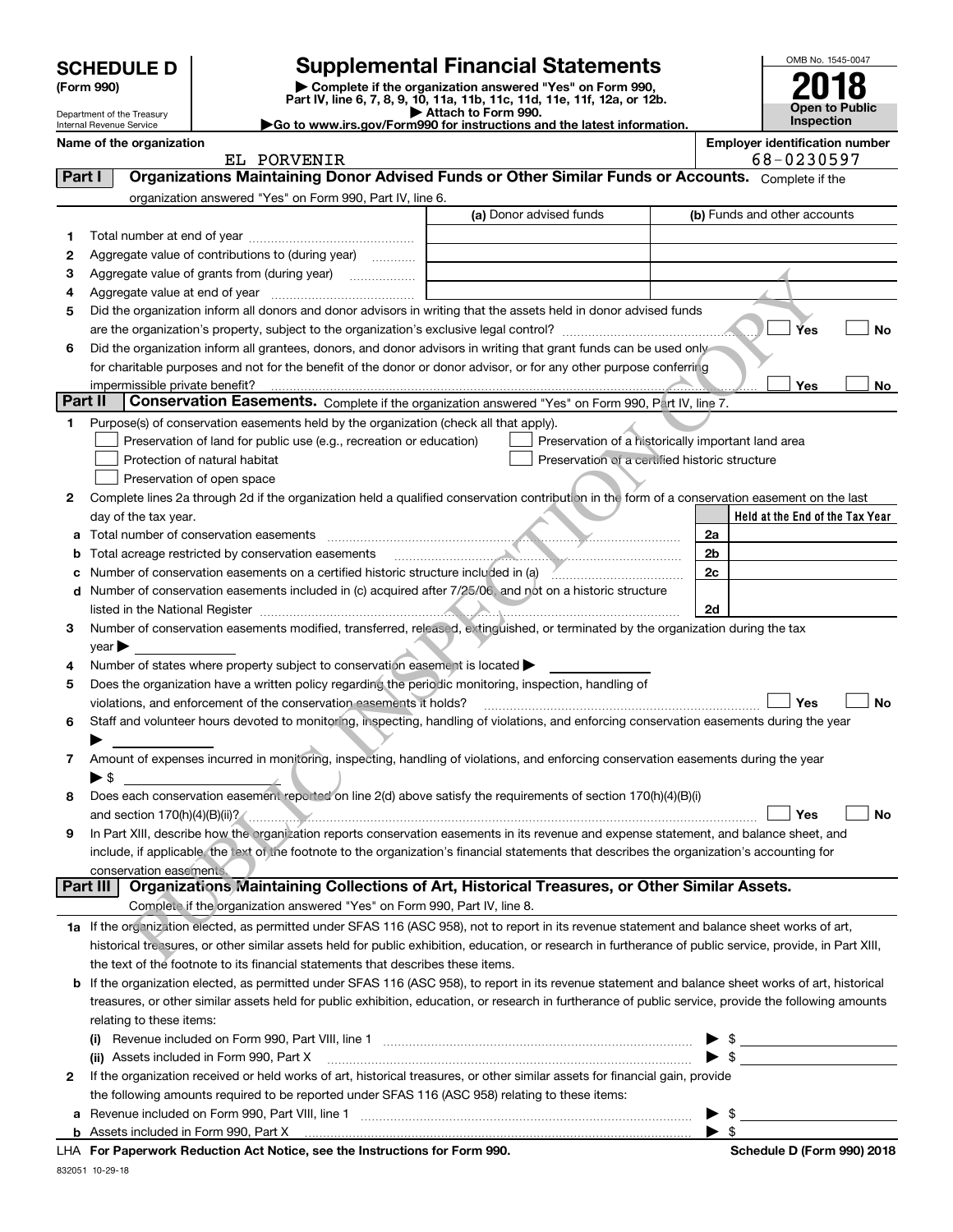|               | EL PORVENIR<br>Schedule D (Form 990) 2018                                                                                                                                                                                            |                    |                |                                                                                                                                                                                                                                      |                                                          | 68-0230597     | Page $2$  |
|---------------|--------------------------------------------------------------------------------------------------------------------------------------------------------------------------------------------------------------------------------------|--------------------|----------------|--------------------------------------------------------------------------------------------------------------------------------------------------------------------------------------------------------------------------------------|----------------------------------------------------------|----------------|-----------|
|               | Part III<br>Organizations Maintaining Collections of Art, Historical Treasures, or Other Similar Assets (continued)                                                                                                                  |                    |                |                                                                                                                                                                                                                                      |                                                          |                |           |
| 3             | Using the organization's acquisition, accession, and other records, check any of the following that are a significant use of its collection items                                                                                    |                    |                |                                                                                                                                                                                                                                      |                                                          |                |           |
|               | (check all that apply):                                                                                                                                                                                                              |                    |                |                                                                                                                                                                                                                                      |                                                          |                |           |
| а             | Public exhibition                                                                                                                                                                                                                    | d                  |                | Loan or exchange programs                                                                                                                                                                                                            |                                                          |                |           |
| b             | Scholarly research                                                                                                                                                                                                                   | e                  |                | Other <b>Communist Communist Communist Communist Communist Communist Communist Communist Communist Communist Communist Communist Communist Communist Communist Communist Communist Communist Communist Communist Communist Commu</b> |                                                          |                |           |
| c             | Preservation for future generations                                                                                                                                                                                                  |                    |                |                                                                                                                                                                                                                                      |                                                          |                |           |
| 4             | Provide a description of the organization's collections and explain how they further the organization's exempt purpose in Part XIII.                                                                                                 |                    |                |                                                                                                                                                                                                                                      |                                                          |                |           |
| 5             | During the year, did the organization solicit or receive donations of art, historical treasures, or other similar assets                                                                                                             |                    |                |                                                                                                                                                                                                                                      |                                                          |                |           |
|               |                                                                                                                                                                                                                                      |                    |                |                                                                                                                                                                                                                                      |                                                          | Yes            | No        |
|               | Part IV<br>Escrow and Custodial Arrangements. Complete if the organization answered "Yes" on Form 990, Part IV, line 9, or<br>reported an amount on Form 990, Part X, line 21.                                                       |                    |                |                                                                                                                                                                                                                                      |                                                          |                |           |
|               | 1a Is the organization an agent, trustee, custodian or other intermediary for contributions or other assets not included                                                                                                             |                    |                |                                                                                                                                                                                                                                      |                                                          |                |           |
|               |                                                                                                                                                                                                                                      |                    |                |                                                                                                                                                                                                                                      |                                                          | Yes            | No        |
| b             | If "Yes," explain the arrangement in Part XIII and complete the following table:                                                                                                                                                     |                    |                |                                                                                                                                                                                                                                      |                                                          |                |           |
|               |                                                                                                                                                                                                                                      |                    |                |                                                                                                                                                                                                                                      |                                                          | Amount         |           |
| c             | Beginning balance <b>contract to the contract of the contract of the contract of the contract of the contract of the contract of the contract of the contract of the contract of the contract of the contract of the contract of</b> |                    |                |                                                                                                                                                                                                                                      | 1c                                                       |                |           |
|               | Additions during the year manufacture contract the year manufacture contract the year manufacture contract the                                                                                                                       |                    |                |                                                                                                                                                                                                                                      | $\mathbf{d}$                                             |                |           |
|               | Distributions during the year manufactured and an architecture of the year manufacture of the year manufacture                                                                                                                       |                    |                |                                                                                                                                                                                                                                      | 1е                                                       |                |           |
| Ť.            |                                                                                                                                                                                                                                      |                    |                |                                                                                                                                                                                                                                      | ʻ1f                                                      |                |           |
|               | 2a Did the organization include an amount on Form 990, Part X, line 21, for escrow or custodial account liability?                                                                                                                   |                    |                |                                                                                                                                                                                                                                      |                                                          | Yes            | No        |
|               | <b>b</b> If "Yes," explain the arrangement in Part XIII. Check here if the explanation has been provided on Part XIII                                                                                                                |                    |                |                                                                                                                                                                                                                                      |                                                          |                |           |
| <b>Part V</b> | Endowment Funds. Complete if the organization answered "Yes" on Form 990, Part IV, line 10.                                                                                                                                          |                    |                |                                                                                                                                                                                                                                      |                                                          |                |           |
|               |                                                                                                                                                                                                                                      | (a) Current year   | (b) Prior year | (c) Two years back                                                                                                                                                                                                                   | $\vert$ (d) Three years back $\vert$ (e) Four years back |                |           |
| 1a            | Beginning of year balance                                                                                                                                                                                                            |                    |                |                                                                                                                                                                                                                                      |                                                          |                |           |
| b             |                                                                                                                                                                                                                                      |                    |                |                                                                                                                                                                                                                                      |                                                          |                |           |
|               | Net investment earnings, gains, and losses                                                                                                                                                                                           |                    |                |                                                                                                                                                                                                                                      |                                                          |                |           |
| d             |                                                                                                                                                                                                                                      |                    |                |                                                                                                                                                                                                                                      |                                                          |                |           |
|               | <b>e</b> Other expenditures for facilities                                                                                                                                                                                           |                    |                |                                                                                                                                                                                                                                      |                                                          |                |           |
|               | and programs                                                                                                                                                                                                                         |                    |                |                                                                                                                                                                                                                                      |                                                          |                |           |
| Ť.            |                                                                                                                                                                                                                                      |                    |                |                                                                                                                                                                                                                                      |                                                          |                |           |
| g             | End of year balance                                                                                                                                                                                                                  |                    |                |                                                                                                                                                                                                                                      |                                                          |                |           |
| 2             | Provide the estimated percentage of the current year end balance (line 1g, column (a)) held as:                                                                                                                                      |                    |                |                                                                                                                                                                                                                                      |                                                          |                |           |
| а             | Board designated or quasi-endowment                                                                                                                                                                                                  |                    | ℅              |                                                                                                                                                                                                                                      |                                                          |                |           |
| b             | Permanent endowment >                                                                                                                                                                                                                | $\frac{0}{6}$      |                |                                                                                                                                                                                                                                      |                                                          |                |           |
| c             | Temporarily restricted endowment                                                                                                                                                                                                     | %                  |                |                                                                                                                                                                                                                                      |                                                          |                |           |
|               | The percentages on lines 2a, 2b, and 2c should equal 100%.                                                                                                                                                                           |                    |                |                                                                                                                                                                                                                                      |                                                          |                |           |
|               | 3a Are there endowment funds not in the possession of the organization that are held and administered for the organization                                                                                                           |                    |                |                                                                                                                                                                                                                                      |                                                          |                |           |
|               | by:                                                                                                                                                                                                                                  |                    |                |                                                                                                                                                                                                                                      |                                                          |                | Yes<br>No |
|               | unrelated organizations<br>(i)                                                                                                                                                                                                       |                    |                |                                                                                                                                                                                                                                      |                                                          | 3a(i)          |           |
|               | (ii) related organizations                                                                                                                                                                                                           |                    |                |                                                                                                                                                                                                                                      |                                                          | 3a(ii)         |           |
|               |                                                                                                                                                                                                                                      |                    |                |                                                                                                                                                                                                                                      |                                                          | 3b             |           |
|               | Describe in Part XIII the intended uses of the organization's endowment funds.                                                                                                                                                       |                    |                |                                                                                                                                                                                                                                      |                                                          |                |           |
|               | Land, Buildings, and Equipment.<br><b>Part VI</b>                                                                                                                                                                                    |                    |                |                                                                                                                                                                                                                                      |                                                          |                |           |
|               | Complete if the organization answered "Yes" on Form 990, Part IV, line 11a. See Form 990, Part X, line 10.                                                                                                                           |                    |                |                                                                                                                                                                                                                                      |                                                          |                |           |
|               | Description of property                                                                                                                                                                                                              | (a) Cost or other  |                | (b) Cost or other                                                                                                                                                                                                                    | (c) Accumulated                                          | (d) Book value |           |
|               |                                                                                                                                                                                                                                      | basis (investment) |                | basis (other)                                                                                                                                                                                                                        | depreciation                                             |                |           |
|               |                                                                                                                                                                                                                                      |                    |                | $\overline{22}$ , 470.                                                                                                                                                                                                               |                                                          |                | 22,470.   |
|               |                                                                                                                                                                                                                                      |                    |                | 120,711.                                                                                                                                                                                                                             | 26, 545.                                                 |                | 94,166.   |
|               |                                                                                                                                                                                                                                      |                    |                |                                                                                                                                                                                                                                      |                                                          |                | 0.        |
|               |                                                                                                                                                                                                                                      |                    |                | 179,700.                                                                                                                                                                                                                             | 123, 967.                                                |                | 55,733.   |
|               |                                                                                                                                                                                                                                      |                    |                |                                                                                                                                                                                                                                      |                                                          |                | О.        |
|               |                                                                                                                                                                                                                                      |                    |                |                                                                                                                                                                                                                                      | ▶                                                        |                | 172, 369. |

**Schedule D (Form 990) 2018**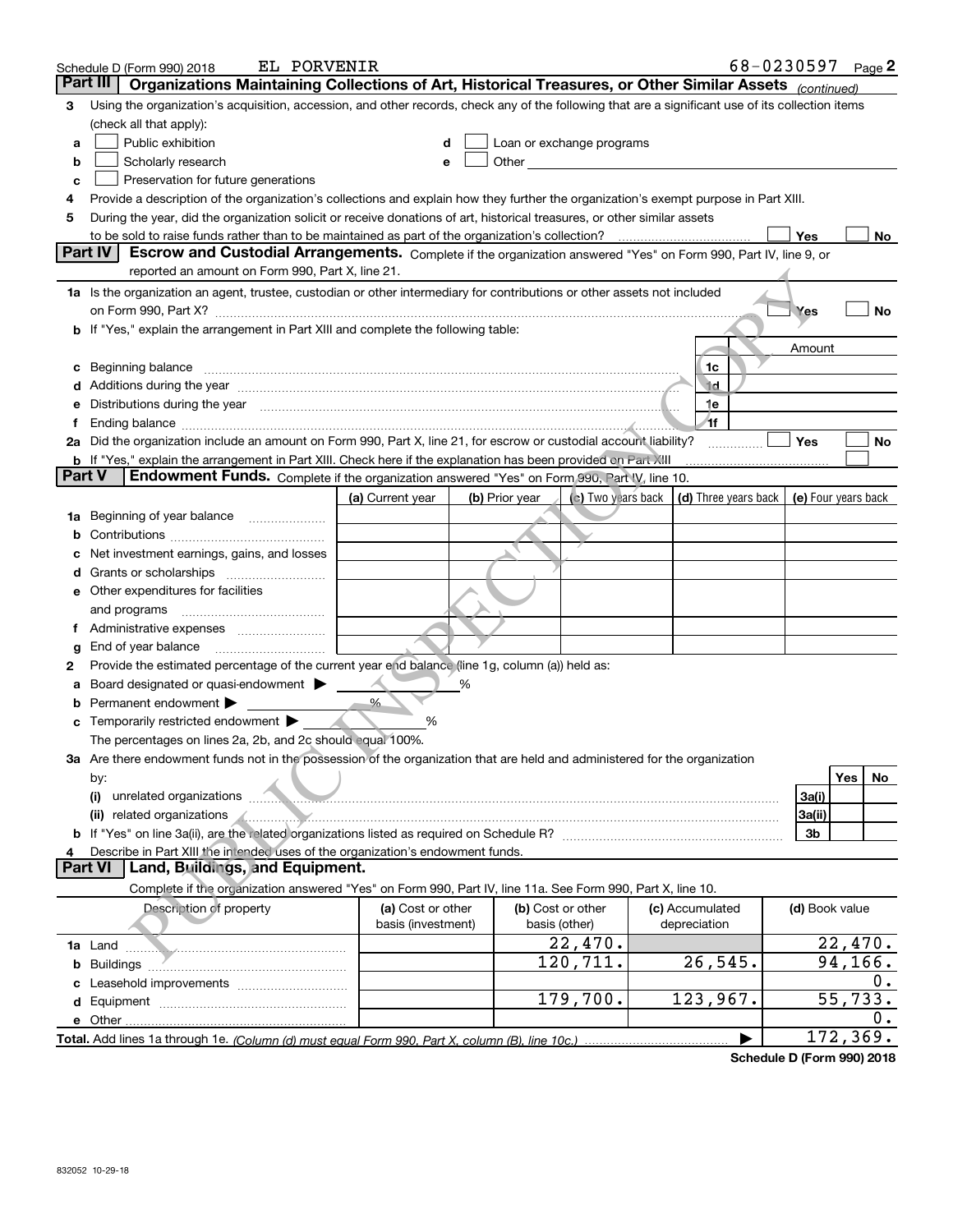| EL PORVENIR<br>Schedule D (Form 990) 2018                                                                                                            |                 |                                                           | 68-0230597<br>Page $3$ |
|------------------------------------------------------------------------------------------------------------------------------------------------------|-----------------|-----------------------------------------------------------|------------------------|
| <b>Part VII</b> Investments - Other Securities.                                                                                                      |                 |                                                           |                        |
| Complete if the organization answered "Yes" on Form 990, Part IV, line 11b. See Form 990, Part X, line 12.                                           |                 |                                                           |                        |
| (a) Description of security or category (including name of security)                                                                                 | (b) Book value  | (c) Method of valuation: Cost or end-of-year market value |                        |
|                                                                                                                                                      |                 |                                                           |                        |
|                                                                                                                                                      |                 |                                                           |                        |
| (3) Other                                                                                                                                            |                 |                                                           |                        |
| (A)                                                                                                                                                  |                 |                                                           |                        |
| (B)                                                                                                                                                  |                 |                                                           |                        |
| (C)                                                                                                                                                  |                 |                                                           |                        |
| (D)                                                                                                                                                  |                 |                                                           |                        |
| (E)                                                                                                                                                  |                 |                                                           |                        |
| (F)                                                                                                                                                  |                 |                                                           |                        |
| (G)                                                                                                                                                  |                 |                                                           |                        |
| (H)                                                                                                                                                  |                 |                                                           |                        |
| Total. (Col. (b) must equal Form 990, Part X, col. (B) line 12.)                                                                                     |                 |                                                           |                        |
| Part VIII Investments - Program Related.                                                                                                             |                 |                                                           |                        |
| Complete if the organization answered "Yes" on Form 990, Part IV, line 11c. See Form 990, Part X, line 13.                                           |                 |                                                           |                        |
| (a) Description of investment                                                                                                                        | (b) Book value  | (c) Method of valuation: Cost or end-of-year market value |                        |
| (1)                                                                                                                                                  |                 |                                                           |                        |
| (2)                                                                                                                                                  |                 |                                                           |                        |
| (3)                                                                                                                                                  |                 |                                                           |                        |
| (4)                                                                                                                                                  |                 |                                                           |                        |
| (5)                                                                                                                                                  |                 |                                                           |                        |
| (6)                                                                                                                                                  |                 |                                                           |                        |
| (7)                                                                                                                                                  |                 |                                                           |                        |
| (8)                                                                                                                                                  |                 |                                                           |                        |
| (9)                                                                                                                                                  |                 |                                                           |                        |
| Total. (Col. (b) must equal Form 990, Part X, col. (B) line 13.)                                                                                     |                 |                                                           |                        |
| <b>Part IX</b><br><b>Other Assets.</b>                                                                                                               |                 |                                                           |                        |
| Complete if the organization answered "Yes" on Form 990, Part IV, line 11d. See Form 990, Part X, line 15.                                           |                 |                                                           |                        |
|                                                                                                                                                      | (a) Description |                                                           | (b) Book value         |
| (1)                                                                                                                                                  |                 |                                                           |                        |
| (2)                                                                                                                                                  |                 |                                                           |                        |
| (3)                                                                                                                                                  |                 |                                                           |                        |
| (4)                                                                                                                                                  |                 |                                                           |                        |
| (5)                                                                                                                                                  |                 |                                                           |                        |
| (6)                                                                                                                                                  |                 |                                                           |                        |
| (7)                                                                                                                                                  |                 |                                                           |                        |
|                                                                                                                                                      |                 |                                                           |                        |
| (8)                                                                                                                                                  |                 |                                                           |                        |
| (9)                                                                                                                                                  |                 |                                                           |                        |
| Total. (Column (b) must equal Form 990, Part X, col. (B) line 15.)<br><b>Other Liabilities.</b><br>  Part X                                          |                 |                                                           |                        |
| Complete if the organization answered "Yes" on Form 990, Part IV, line 11e or 11f. See Form 990, Part X, line 25.                                    |                 |                                                           |                        |
| (a) Description of liability                                                                                                                         |                 | (b) Book value                                            |                        |
| 1.                                                                                                                                                   |                 |                                                           |                        |
| (1)<br>Federal income taxes                                                                                                                          |                 |                                                           |                        |
| (2)                                                                                                                                                  |                 |                                                           |                        |
| (3)                                                                                                                                                  |                 |                                                           |                        |
| (4)                                                                                                                                                  |                 |                                                           |                        |
| (5)                                                                                                                                                  |                 |                                                           |                        |
| (6)                                                                                                                                                  |                 |                                                           |                        |
| (7)                                                                                                                                                  |                 |                                                           |                        |
| (8)                                                                                                                                                  |                 |                                                           |                        |
| (9)                                                                                                                                                  |                 |                                                           |                        |
| Total. (Column (b) must equal Form 990, Part X, col. (B) line 25.)                                                                                   |                 |                                                           |                        |
| 2. Liability for uncertain tax positions. In Part XIII, provide the text of the footnote to the organization's financial statements that reports the |                 |                                                           |                        |

organization's liability for uncertain tax positions under FIN 48 (ASC 740). Check here if the text of the footnote has been provided in Part XIII

 $\mathcal{L}^{\text{max}}$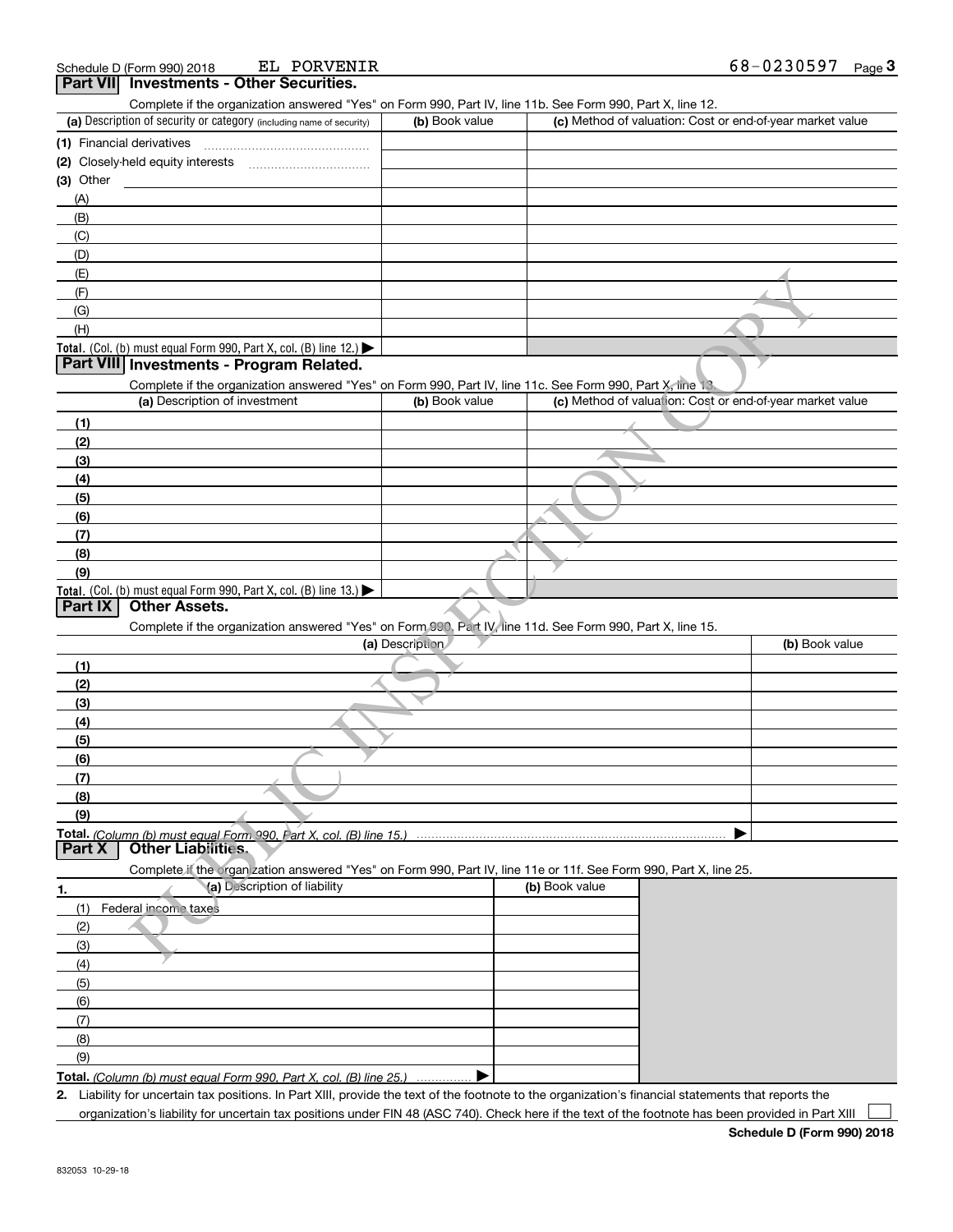|         | EL PORVENIR<br>Schedule D (Form 990) 2018                                                                                                                                                                                      |                |         |                         | 68-0230597<br>Page 4         |
|---------|--------------------------------------------------------------------------------------------------------------------------------------------------------------------------------------------------------------------------------|----------------|---------|-------------------------|------------------------------|
| Part XI | Reconciliation of Revenue per Audited Financial Statements With Revenue per Return.                                                                                                                                            |                |         |                         |                              |
|         | Complete if the organization answered "Yes" on Form 990, Part IV, line 12a.                                                                                                                                                    |                |         |                         |                              |
| 1       | Total revenue, gains, and other support per audited financial statements                                                                                                                                                       |                |         | $\mathbf{1}$            | 1,609,154.                   |
| 2       | Amounts included on line 1 but not on Form 990, Part VIII, line 12:                                                                                                                                                            |                |         |                         |                              |
|         | Net unrealized gains (losses) on investments [11] matter contracts and all of the unrealized gains (losses) on investments [11] matter contracts and all of the unrealized gains (losses) on investments and all of the unreal | 2a             |         |                         |                              |
| b       |                                                                                                                                                                                                                                | 2 <sub>b</sub> | 7,035.  |                         |                              |
|         |                                                                                                                                                                                                                                | 2c             |         |                         |                              |
| d       | Other (Describe in Part XIII.)                                                                                                                                                                                                 | 2d             | 27,090. |                         |                              |
|         | Add lines 2a through 2d                                                                                                                                                                                                        |                |         | 2e                      |                              |
| з       |                                                                                                                                                                                                                                |                |         | $\overline{\mathbf{3}}$ | $\frac{34,125}{1,575,029}$ . |
|         | Amounts included on Form 990, Part VIII, line 12, but not on line 1:                                                                                                                                                           |                |         |                         |                              |
|         | Investment expenses not included on Form 990, Part VIII, line 7b                                                                                                                                                               | 4a             |         |                         |                              |
| b       | Other (Describe in Part XIII.)                                                                                                                                                                                                 | 4b             |         |                         |                              |
|         | Add lines 4a and 4b                                                                                                                                                                                                            |                |         | 4c                      |                              |
|         |                                                                                                                                                                                                                                |                |         |                         | 1,575,029.                   |
|         | Part XII   Reconciliation of Expenses per Audited Financial Statements With Expenses per Return.                                                                                                                               |                |         |                         |                              |
|         | Complete if the organization answered "Yes" on Form 990, Part IV, line 12a.                                                                                                                                                    |                |         |                         |                              |
| 1       | Total expenses and losses per audited financial statements                                                                                                                                                                     |                |         | 1                       | 1,594,627.                   |
| 2       | Amounts included on line 1 but not on Form 990, Part IX, line 25:                                                                                                                                                              |                |         |                         |                              |
|         |                                                                                                                                                                                                                                | 2a             |         |                         |                              |
|         |                                                                                                                                                                                                                                | 2 <sub>b</sub> |         |                         |                              |
|         | Other losses                                                                                                                                                                                                                   | 2c             |         |                         |                              |
|         |                                                                                                                                                                                                                                | 2d             | 31,064. |                         |                              |
|         | Add lines 2a through 2d                                                                                                                                                                                                        |                |         | 2e                      | $\frac{31,064}{1,563,563.}$  |
| з       |                                                                                                                                                                                                                                |                |         | $\overline{\mathbf{3}}$ |                              |
|         | Amounts included on Form 990, Part IX, line 25, but not on line 1:                                                                                                                                                             |                |         |                         |                              |
|         | Investment expenses not included on Form 990, Part VIII, line 7b                                                                                                                                                               | 4a             |         |                         |                              |
| b       | Other (Describe in Part XIII.)                                                                                                                                                                                                 | 4b             |         |                         |                              |
|         | c Add lines 4a and 4b                                                                                                                                                                                                          |                |         | 4c                      |                              |
| 5       |                                                                                                                                                                                                                                |                |         | 5                       | 1, 563, 563.                 |
|         | Part XIII Supplemental Information.                                                                                                                                                                                            |                |         |                         |                              |
|         | Provide the descriptions required for Part II, lines 3, 5, and 9; Part III, lines 1a and 4; Part IV, lines 1b and 2b; Part V, line 4; Part X, line 2; Part XI,                                                                 |                |         |                         |                              |
|         | lines 2d and 4b; and Part XII, lines 2d and 4b. Also complete this part to provide any additional information.                                                                                                                 |                |         |                         |                              |
|         |                                                                                                                                                                                                                                |                |         |                         |                              |
|         |                                                                                                                                                                                                                                |                |         |                         |                              |
|         |                                                                                                                                                                                                                                |                |         |                         |                              |
|         | PART XI, LINE 2D - OTHER ADJUSTMENTS:                                                                                                                                                                                          |                |         |                         |                              |
|         |                                                                                                                                                                                                                                |                |         |                         |                              |
|         | GAIN ON FOREIGN EXCHANGE                                                                                                                                                                                                       |                |         |                         |                              |
|         |                                                                                                                                                                                                                                |                |         |                         |                              |
|         | PART XII, LINE 2D - OTHER ADJUSTMENTS:                                                                                                                                                                                         |                |         |                         |                              |
|         | UNREALIZED LOSS ON HISTORICAL ASSETS                                                                                                                                                                                           |                |         |                         |                              |
|         | INDEALIZED LOCC ON INUECTMENTS                                                                                                                                                                                                 |                |         |                         |                              |

## GAIN ON FOREIGN EXCHANGE

|--|

## UNREALIZED LOSS ON HISTORICAL ASSETS

# UNREALIZED LOSS ON INVESTMENTS

# FEES AND CHARGES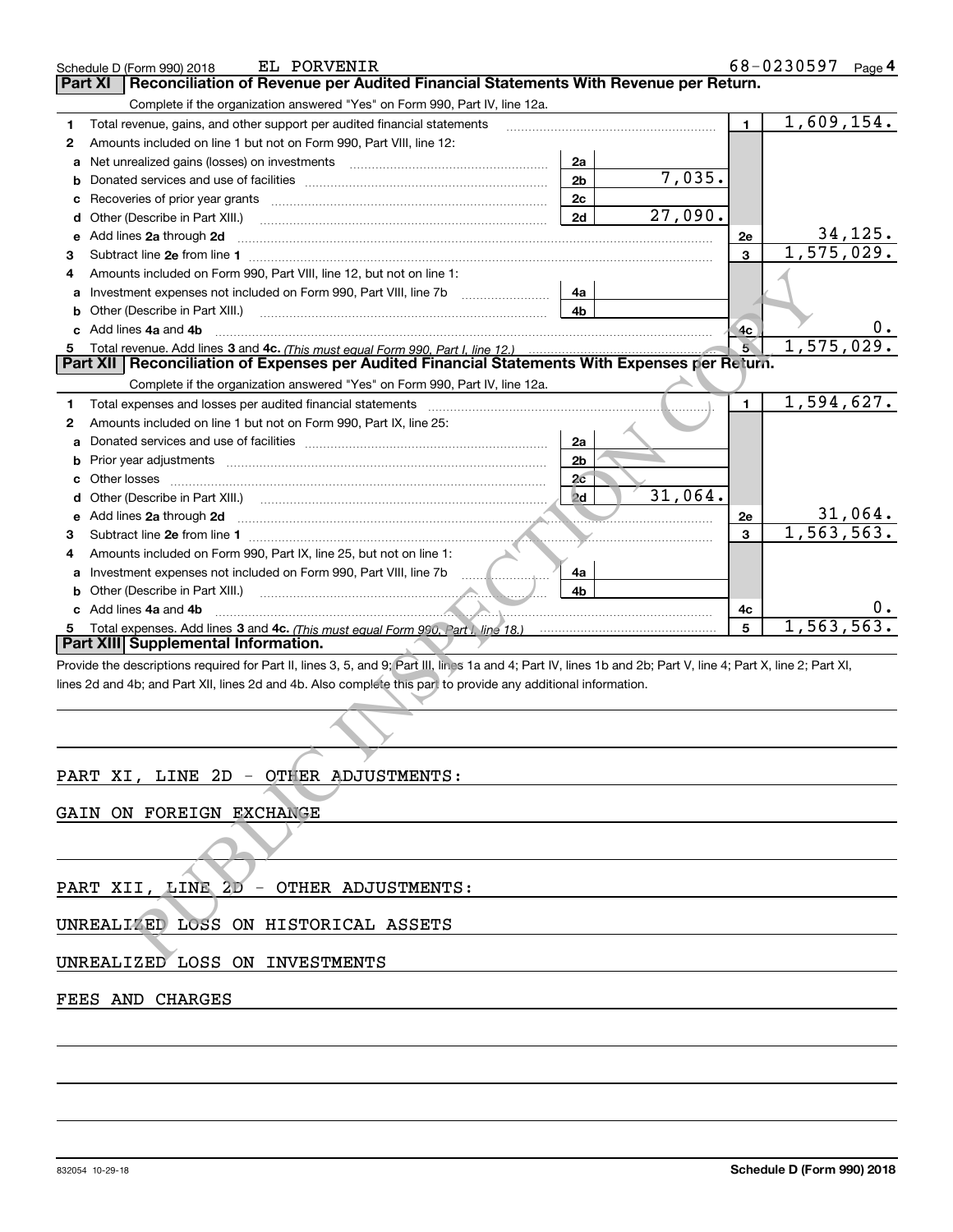| (Form 990)                                           |                              |               |                                           | > Complete if the organization answered "Yes" on Form 990, Part IV, line 14b, 15, or 16.                                                               |                      |                               |                                                     |
|------------------------------------------------------|------------------------------|---------------|-------------------------------------------|--------------------------------------------------------------------------------------------------------------------------------------------------------|----------------------|-------------------------------|-----------------------------------------------------|
| Department of the Treasury                           |                              |               |                                           | Attach to Form 990.                                                                                                                                    |                      |                               | <b>Open to Public</b>                               |
| Internal Revenue Service<br>Name of the organization |                              |               |                                           | Go to www.irs.gov/Form990 for instructions and the latest information.                                                                                 |                      |                               | Inspection<br><b>Employer identification number</b> |
|                                                      |                              |               |                                           |                                                                                                                                                        |                      |                               |                                                     |
| EL PORVENIR                                          |                              |               |                                           |                                                                                                                                                        |                      | 68-0230597                    |                                                     |
| Part I                                               |                              |               |                                           | General Information on Activities Outside the United States. Complete if the organization answered "Yes" on                                            |                      |                               |                                                     |
| 1                                                    | Form 990, Part IV, line 14b. |               |                                           | For grantmakers. Does the organization maintain records to substantiate the amount of its grants and other assistance,                                 |                      |                               |                                                     |
|                                                      |                              |               |                                           | the grantees' eligibility for the grants or assistance, and the selection criteria used to award the grants or assistance?                             |                      |                               | $\boxed{\text{X}}$ No<br>Yes                        |
|                                                      |                              |               |                                           |                                                                                                                                                        |                      |                               |                                                     |
| 2                                                    |                              |               |                                           | For grantmakers. Describe in Part V the organization's procedures for monitoring the use of its grants and other assistance outside the                |                      |                               |                                                     |
| United States.                                       |                              |               |                                           |                                                                                                                                                        |                      |                               |                                                     |
| З<br>(a) Region                                      |                              | (b) Number of | (c) Number of                             | Activities per Region. (The following Part I, line 3 table can be duplicated if additional space is needed.)<br>(d) Activities conducted in the region |                      | (e) If activity listed in (d) | (f) Total                                           |
|                                                      |                              | offices       | employees,                                | (by type) (such as, fundraising, pro-                                                                                                                  |                      | is a program service,         | expenditures                                        |
|                                                      |                              | in the region | agents, and<br>independent<br>contractors | gram services, investments, grants to                                                                                                                  |                      | describe specific type        | for and<br>investments                              |
|                                                      |                              |               | in the region                             | recipients located in the region)                                                                                                                      |                      | of service(s) in the region   | in the region                                       |
|                                                      |                              |               |                                           |                                                                                                                                                        |                      |                               |                                                     |
| CENTRAL AMERICA AND                                  |                              |               |                                           |                                                                                                                                                        |                      |                               |                                                     |
| THE CARRIBBEAN                                       |                              | 7             | 35                                        | PROGRAM SERVICES                                                                                                                                       | WATER AND SANITATION |                               | 1,329,209.                                          |
|                                                      |                              |               |                                           |                                                                                                                                                        |                      |                               |                                                     |
|                                                      |                              |               |                                           |                                                                                                                                                        |                      |                               |                                                     |
|                                                      |                              |               |                                           |                                                                                                                                                        |                      |                               |                                                     |
|                                                      |                              |               |                                           |                                                                                                                                                        |                      |                               |                                                     |
|                                                      |                              |               |                                           |                                                                                                                                                        |                      |                               |                                                     |
|                                                      |                              |               |                                           |                                                                                                                                                        |                      |                               |                                                     |
|                                                      |                              |               |                                           |                                                                                                                                                        |                      |                               |                                                     |
|                                                      |                              |               |                                           |                                                                                                                                                        |                      |                               |                                                     |
|                                                      |                              |               |                                           |                                                                                                                                                        |                      |                               |                                                     |
|                                                      |                              |               |                                           |                                                                                                                                                        |                      |                               |                                                     |
|                                                      |                              |               |                                           |                                                                                                                                                        |                      |                               |                                                     |
|                                                      |                              |               |                                           |                                                                                                                                                        |                      |                               |                                                     |
|                                                      |                              |               |                                           |                                                                                                                                                        |                      |                               |                                                     |
|                                                      |                              |               |                                           |                                                                                                                                                        |                      |                               |                                                     |
|                                                      |                              |               |                                           |                                                                                                                                                        |                      |                               |                                                     |
|                                                      |                              |               |                                           |                                                                                                                                                        |                      |                               |                                                     |
|                                                      |                              |               |                                           |                                                                                                                                                        |                      |                               |                                                     |
|                                                      |                              |               |                                           |                                                                                                                                                        |                      |                               |                                                     |
|                                                      |                              |               |                                           |                                                                                                                                                        |                      |                               |                                                     |
|                                                      |                              |               |                                           |                                                                                                                                                        |                      |                               |                                                     |
|                                                      |                              |               |                                           |                                                                                                                                                        |                      |                               |                                                     |
|                                                      |                              |               |                                           |                                                                                                                                                        |                      |                               |                                                     |
|                                                      |                              |               |                                           |                                                                                                                                                        |                      |                               |                                                     |
| 3 a Subtotal                                         |                              | 7             | 35                                        |                                                                                                                                                        |                      |                               | 1,329,209.                                          |
| <b>b</b> Total from continuation                     |                              |               |                                           |                                                                                                                                                        |                      |                               |                                                     |
| sheets to Part I<br>c Totals (add lines 3a           |                              | 0             | 0                                         |                                                                                                                                                        |                      |                               | 0.                                                  |
| and 3b)                                              |                              | 7             | 35                                        |                                                                                                                                                        |                      |                               | 1,329,209.                                          |

**Statement of Activities Outside the United States** 

**For Paperwork Reduction Act Notice, see the Instructions for Form 990. Schedule F (Form 990) 2018** and 3b) LHA

OMB No. 1545-0047

**SCHEDULE F**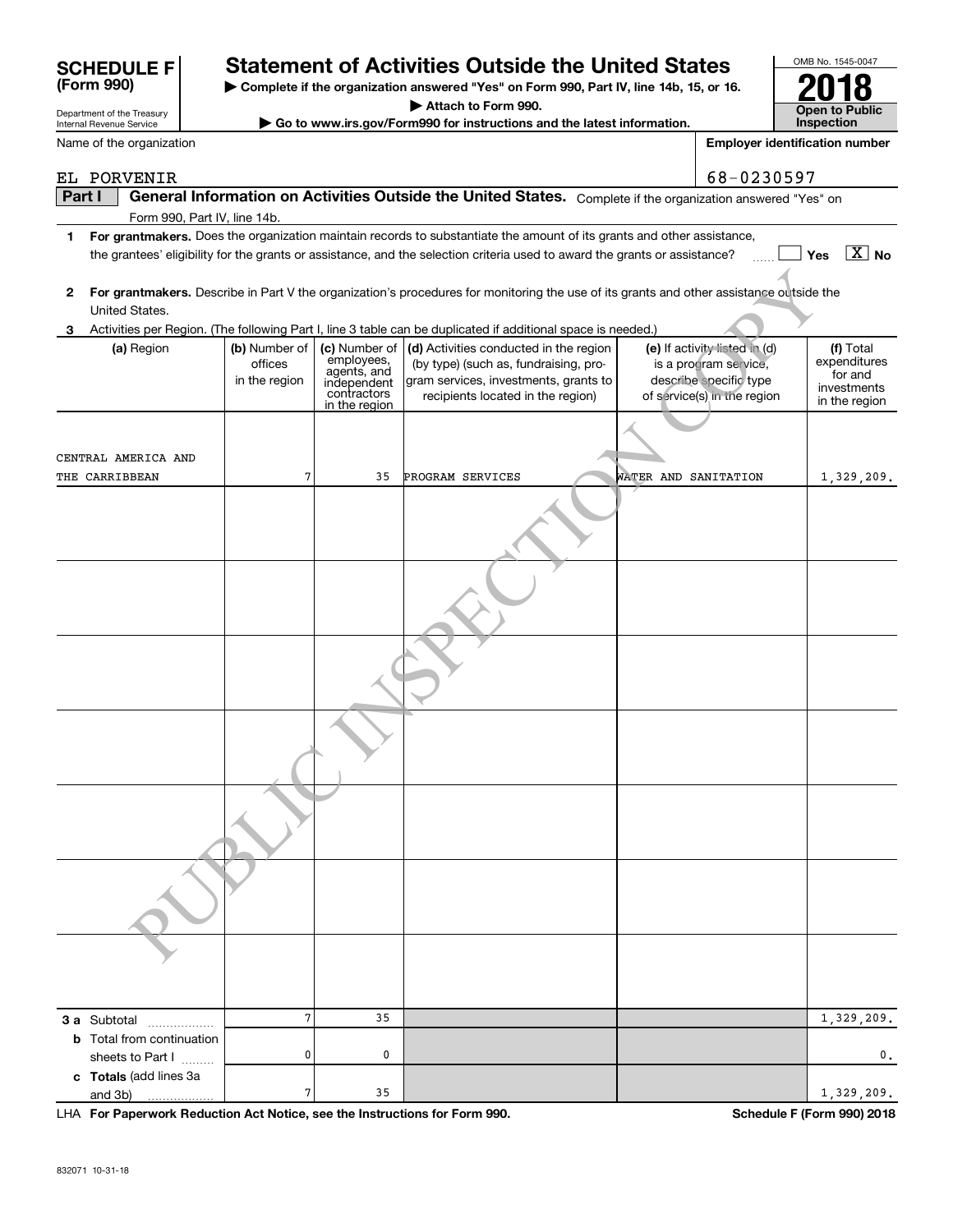| <b>Part II</b> Grants and Other Assistance to Organizations or Entities Outside the United States. Complete if the organization answered "Yes" on Form 990, Part IV, line 15, for any |  |  |
|---------------------------------------------------------------------------------------------------------------------------------------------------------------------------------------|--|--|
| recipient who received more than \$5,000. Part II can be duplicated if additional space is needed.                                                                                    |  |  |

EL PORVENIR 68-0230597

| $\mathbf{1}$<br>(a) Name of organization                | (b) IRS code section<br>and EIN (if applicable) | (c) Region | (d) Purpose of<br>grant                                                                                                                        | (e) Amount | (f) Manner of<br>of cash grant cash disbursement | (g) Amount of<br>noncash<br>assistance | (h) Description<br>of noncash<br>assistance | (i) Method of<br>valuation (book, FMV,<br>appraisal, other) |
|---------------------------------------------------------|-------------------------------------------------|------------|------------------------------------------------------------------------------------------------------------------------------------------------|------------|--------------------------------------------------|----------------------------------------|---------------------------------------------|-------------------------------------------------------------|
|                                                         |                                                 |            |                                                                                                                                                |            |                                                  |                                        |                                             |                                                             |
|                                                         |                                                 |            |                                                                                                                                                |            |                                                  |                                        |                                             |                                                             |
|                                                         |                                                 |            |                                                                                                                                                |            |                                                  |                                        |                                             |                                                             |
|                                                         |                                                 |            |                                                                                                                                                |            |                                                  |                                        |                                             |                                                             |
|                                                         |                                                 |            |                                                                                                                                                |            |                                                  |                                        |                                             |                                                             |
|                                                         |                                                 |            |                                                                                                                                                |            |                                                  |                                        |                                             |                                                             |
|                                                         |                                                 |            |                                                                                                                                                |            |                                                  |                                        |                                             |                                                             |
|                                                         |                                                 |            |                                                                                                                                                |            |                                                  |                                        |                                             |                                                             |
|                                                         |                                                 |            | 2 Enter total number of recipient organizations listed above that are recognized as charities by the foreign country, recognized as tax-exempt |            |                                                  |                                        |                                             |                                                             |
| 3 Enter total number of other organizations or entities |                                                 |            | by the IRS, or for which the grantee or counsel has provided a section 501(c)(3) equivalency letter                                            |            |                                                  |                                        |                                             |                                                             |
|                                                         |                                                 |            |                                                                                                                                                |            |                                                  |                                        |                                             | Cabadule E (Faum 000) 00:                                   |

**Schedule F (Form 990) 2018**

**2**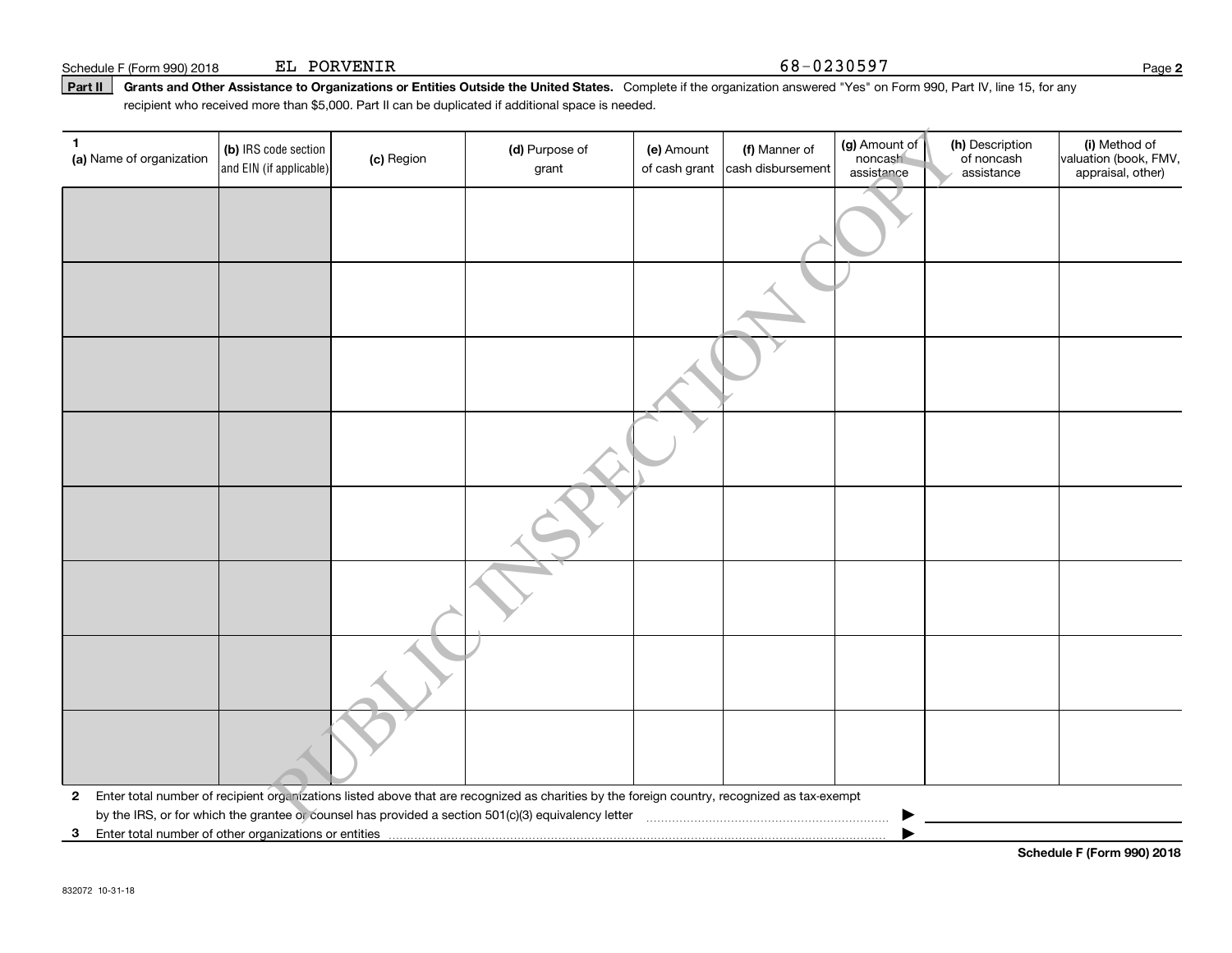EL PORVENIR 68-0230597

| Part III can be duplicated if additional space is needed. |                  | (c) Number of | (d) Amount of  | (e) Manner of     | (f) Amount of         | (g) Description of                          |                                                                |
|-----------------------------------------------------------|------------------|---------------|----------------|-------------------|-----------------------|---------------------------------------------|----------------------------------------------------------------|
| (a) Type of grant or assistance                           | (b) Region       | recipients    | cash grant     | cash disbursement | noncash<br>assistance | honcash assistance                          | (h) Method of<br>valuation<br>(book, FMV,<br>appraisal, other) |
|                                                           |                  |               |                |                   |                       | PORVENIR HELPED<br>BL.                      |                                                                |
|                                                           |                  |               |                |                   |                       | 19,658 RURAL                                |                                                                |
|                                                           | CENTRAL AMERICA, |               |                |                   |                       | NICARAGUANS BUILD 18                        |                                                                |
| WATER AND SANITATION                                      | CARRIBEAN        | 19,658        | $\mathbf{0}$ . |                   |                       | 707,672 WATER PROJECTS, 14<br>832 COMMUNITY |                                                                |
|                                                           |                  |               |                |                   |                       | TRAINING SESSIONS                           |                                                                |
|                                                           | CENTRAL AMERICA, |               |                |                   |                       | WERE CONDUCTED TO                           |                                                                |
| HEALTH HYGIENE EDUCATION                                  | CARRIBEAN        | 19,658        | $\mathbf{0}$   |                   |                       | 171, 213. EDUCATE RURAL                     |                                                                |
|                                                           |                  |               |                |                   |                       | EL PORVENIR ASSISTED                        |                                                                |
|                                                           |                  |               |                |                   |                       | COMMUNITY MEMBERS TO                        |                                                                |
|                                                           | CENTRAL AMERICA, |               |                |                   |                       | PLANT 84,380 TREES                          |                                                                |
| WATERSHED PROGRAM                                         | CARRIBEAN        | 19,658        | $\mathbf{0}$   |                   |                       | 156,061. THROUGH ITS WATERSHED              |                                                                |
|                                                           |                  |               |                |                   |                       |                                             |                                                                |
|                                                           |                  |               |                |                   |                       |                                             |                                                                |
|                                                           |                  |               |                |                   |                       |                                             |                                                                |
|                                                           |                  |               |                |                   |                       |                                             |                                                                |
|                                                           |                  |               |                |                   |                       |                                             |                                                                |
|                                                           |                  |               |                |                   |                       |                                             |                                                                |

**3**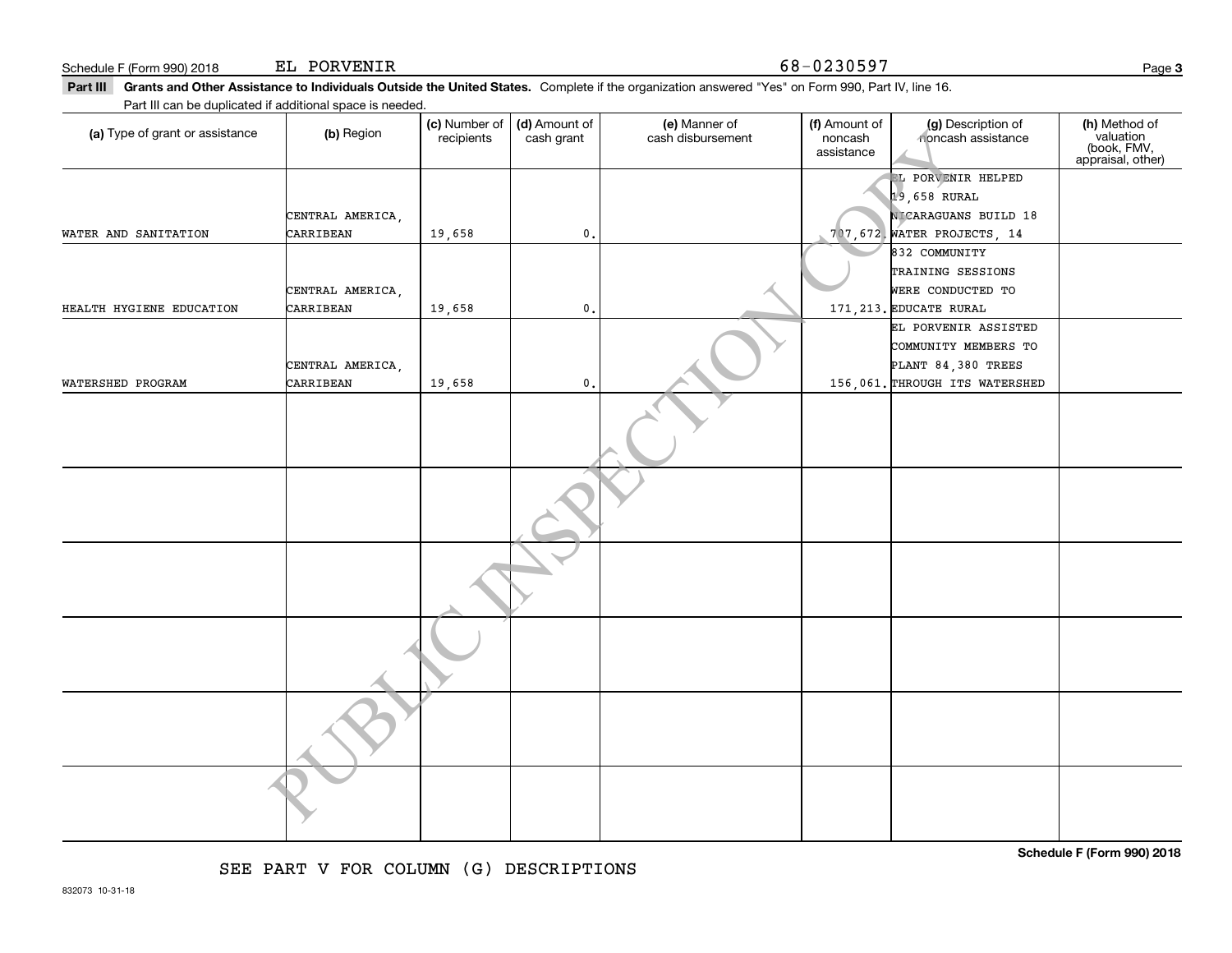| 1 | Was the organization a U.S. transferor of property to a foreign corporation during the tax year? If "Yes." the<br>organization may be required to file Form 926, Return by a U.S. Transferor of Property to a Foreign                                                                                                                                         | Yes                        | $ X $ No              |
|---|---------------------------------------------------------------------------------------------------------------------------------------------------------------------------------------------------------------------------------------------------------------------------------------------------------------------------------------------------------------|----------------------------|-----------------------|
| 2 | Did the organization have an interest in a foreign trust during the tax year? If "Yes," the organization<br>may be required to separately file Form 3520, Annual Return To Report Transactions With Foreign<br>Trusts and Receipt of Certain Foreign Gifts, and/or Form 3520-A, Annual Information Return of Foreign                                          | <b>Yes</b>                 | $\boxed{\text{X}}$ No |
| 3 | Did the organization have an ownership interest in a foreign corporation during the tax year? If "Yes,"<br>the organization may be required to file Form 5471, Information Return of U.S. Persons With Respect To                                                                                                                                             | Yes                        | $ \overline{X} $ No   |
| 4 | Was the organization a direct or indirect shareholder of a passive foreign investment company or a<br>qualified electing fund during the tax year? If "Yes," the organization may be required to file Form 8621<br>Information Return by a Shareholder of a Passive Foreign Investment Company or Qualified Electing Fund<br>(see Instructions for Form 8621) | Yes                        | $ X $ No              |
| 5 | Did the organization have an ownership interest in a foreign partnership during the tax year? If "Yes."<br>the organization may be required to file Form 8865, Return of U.S. Persons With Respect to Certain                                                                                                                                                 | Yes                        | $ X $ No              |
| 6 | Did the organization have any operations in or related to any boycotting countries during the tax year? If<br>"Yes," the organization may be required to separately file Form 5713, Interhational Boycott Report (see                                                                                                                                         | Yes                        | $ \overline{X} $ No   |
|   | Bally R.                                                                                                                                                                                                                                                                                                                                                      | Schedule F (Form 990) 2018 |                       |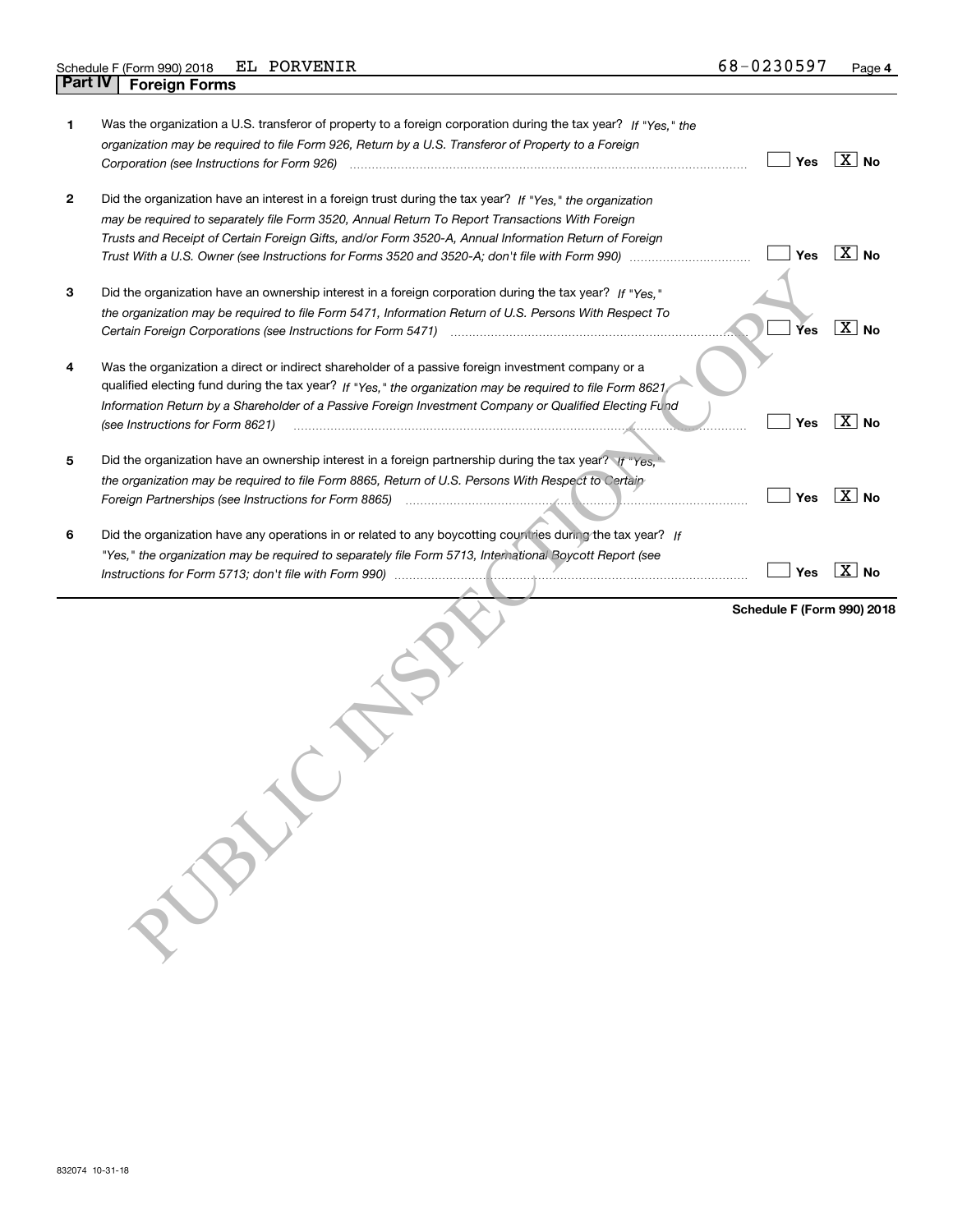| EL PORVENIR<br>Schedule F (Form 990) 2018                                                                                             | 68-0230597 | Page 5 |
|---------------------------------------------------------------------------------------------------------------------------------------|------------|--------|
| <b>Part V</b><br><b>Supplemental Information</b>                                                                                      |            |        |
| Provide the information required by Part I, line 2 (monitoring of funds); Part I, line 3, column (f) (accounting method; amounts of   |            |        |
| investments vs. expenditures per region); Part II, line 1 (accounting method); Part III (accounting method); and Part III, column (c) |            |        |
| (estimated number of recipients), as applicable. Also complete this part to provide any additional information. See instructions.     |            |        |
|                                                                                                                                       |            |        |
| (G):<br>III, COLUMN<br>PART                                                                                                           |            |        |
| CENTRAL AMERICA, CARRIBEAN<br>REGION:                                                                                                 |            |        |
| DESCRIPTION OF NON-CASH ASSISTANCE: EL PORVENIR HELPED 19,658 RURAL<br>(G)                                                            |            |        |
| 18 WATER PROJECTS, 14 SCHOOL HAND-WASHING FACILITIES,<br>NICARAGUANS BUILD                                                            |            |        |
| LATRINES AND<br>86 FUEL EFFICIENT STOVES.<br>679                                                                                      |            |        |
|                                                                                                                                       |            |        |
| REGION:<br>CENTRAL AMERICA, CARRIBEAN                                                                                                 |            |        |
| COMMUNITY TRAINING SESSIONS<br>NON-CASH ASSISTANCE: 832<br>(G)<br>DESCRIPTION OF                                                      |            |        |
| EDUCATE RURAL NICARAGUANS ABOUT THE CONNECTION BETWEEN<br>WERE<br>CONDUCTED<br>TО                                                     |            |        |
| SANITATION AND DISEASE.<br>HYGIENE,<br>WATER,                                                                                         |            |        |
|                                                                                                                                       |            |        |
| CENTRAL AMERICA,<br>REGION:<br>CARRIBEAN                                                                                              |            |        |
| DESCRIPTION OF NON-CASH ASSISTANCE: EL PORVENIR ASSISTED<br>(G)                                                                       | COMMUNITY  |        |
| MEMBERS TO PLANT 84,380 TREES THROUGH ITS WATERSHED PROTECTION PROGRAM.                                                               |            |        |
|                                                                                                                                       |            |        |
|                                                                                                                                       |            |        |
|                                                                                                                                       |            |        |
|                                                                                                                                       |            |        |
|                                                                                                                                       |            |        |
|                                                                                                                                       |            |        |
|                                                                                                                                       |            |        |
|                                                                                                                                       |            |        |
|                                                                                                                                       |            |        |
|                                                                                                                                       |            |        |
|                                                                                                                                       |            |        |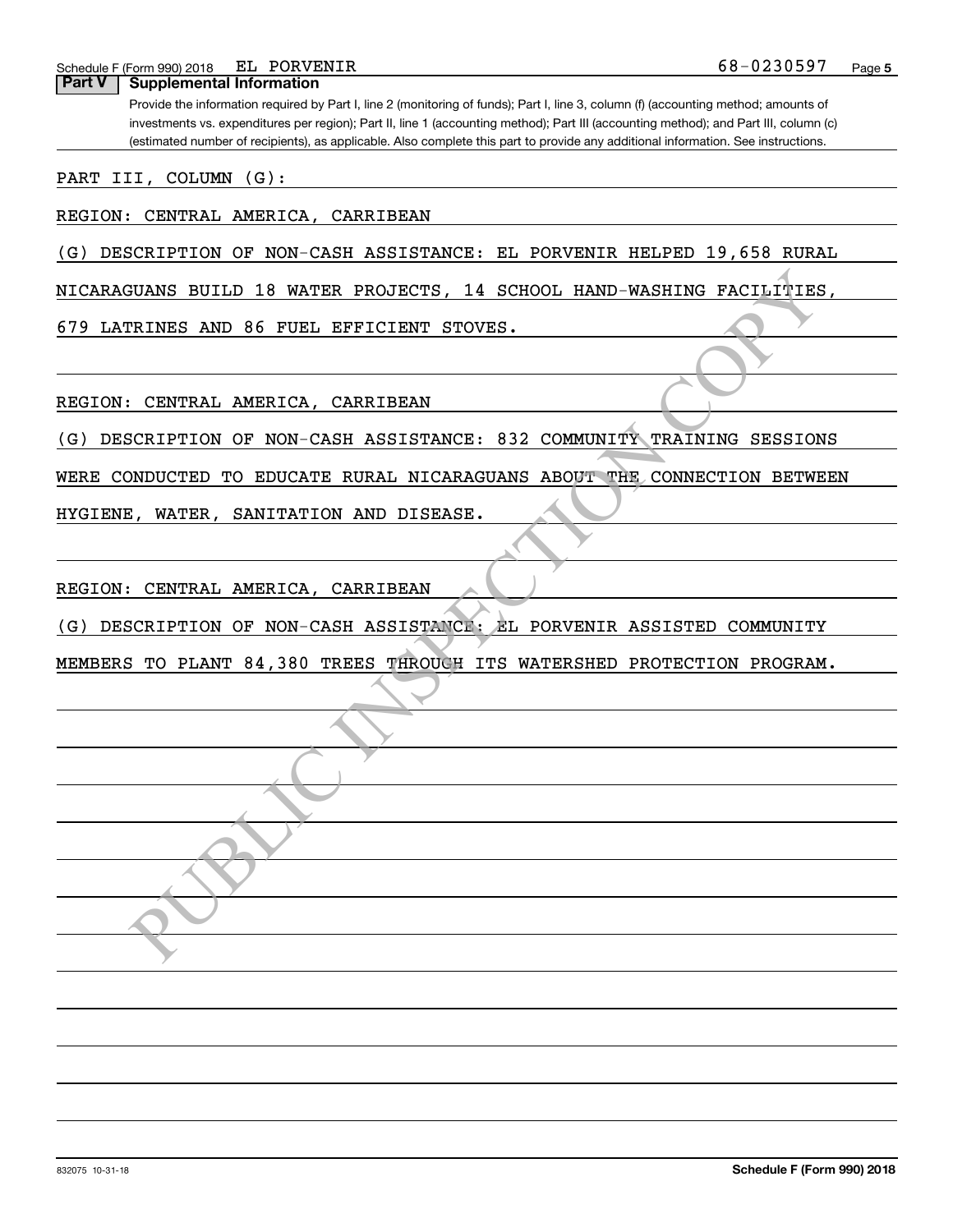| <b>SCHEDULE G</b>                                                                        |                                  | <b>Supplemental Information Regarding Fundraising or Gaming Activities</b>                                                                         |                                                                            |    |                                                                            |                                                         | OMB No. 1545-0047                                       |  |
|------------------------------------------------------------------------------------------|----------------------------------|----------------------------------------------------------------------------------------------------------------------------------------------------|----------------------------------------------------------------------------|----|----------------------------------------------------------------------------|---------------------------------------------------------|---------------------------------------------------------|--|
| (Form 990 or 990-EZ)                                                                     |                                  | Complete if the organization answered "Yes" on Form 990, Part IV, line 17, 18, or 19, or if the                                                    |                                                                            |    |                                                                            |                                                         | 2018                                                    |  |
| Department of the Treasury                                                               |                                  | organization entered more than \$15,000 on Form 990-EZ, line 6a.<br>Attach to Form 990 or Form 990-EZ.                                             |                                                                            |    |                                                                            |                                                         | <b>Open to Public</b>                                   |  |
| Internal Revenue Service                                                                 |                                  | ► Go to www.irs.gov/Form990 for instructions and the latest information.                                                                           |                                                                            |    |                                                                            |                                                         | Inspection                                              |  |
| Name of the organization                                                                 | EL PORVENIR                      |                                                                                                                                                    |                                                                            |    |                                                                            | 68-0230597                                              | <b>Employer identification number</b>                   |  |
| Part I                                                                                   |                                  | Fundraising Activities. Complete if the organization answered "Yes" on Form 990, Part IV, line 17. Form 990-EZ filers are not                      |                                                                            |    |                                                                            |                                                         |                                                         |  |
|                                                                                          | required to complete this part.  |                                                                                                                                                    |                                                                            |    |                                                                            |                                                         |                                                         |  |
| Mail solicitations<br>a<br>b<br>Phone solicitations<br>c<br>In-person solicitations<br>d | Internet and email solicitations | 1 Indicate whether the organization raised funds through any of the following activities. Check all that apply.<br>е<br>f<br>g                     | Special fundraising events                                                 |    | Solicitation of non-government grants<br>Solicitation of government grants |                                                         |                                                         |  |
|                                                                                          |                                  | 2 a Did the organization have a written or oral agreement with any individual (including officers, directors, trustees, or                         |                                                                            |    |                                                                            |                                                         |                                                         |  |
|                                                                                          |                                  | key employees listed in Form 990, Part VII) or entity in connection with professional fundraising services?                                        |                                                                            |    |                                                                            | Yes                                                     | No                                                      |  |
| compensated at least \$5,000 by the organization.                                        |                                  | b If "Yes," list the 10 highest paid individuals or entities (fundraisers) pursuant to agreements under which the fundraiser is to be              |                                                                            |    |                                                                            |                                                         |                                                         |  |
|                                                                                          |                                  |                                                                                                                                                    |                                                                            |    |                                                                            | (v) Amount paid                                         |                                                         |  |
| (i) Name and address of individual<br>or entity (fundraiser)                             |                                  | (ii) Activity                                                                                                                                      | (iii) Did<br>fundraiser<br>have custody<br>or control of<br>contributions? |    | (iv) Gross receipts<br>from activity                                       | to (or retained by)<br>fundraiser<br>listed in col. (i) | (vi) Amount paid<br>to (or retained by)<br>organization |  |
|                                                                                          |                                  |                                                                                                                                                    | Yes                                                                        | No |                                                                            |                                                         |                                                         |  |
|                                                                                          |                                  |                                                                                                                                                    |                                                                            |    |                                                                            |                                                         |                                                         |  |
|                                                                                          |                                  |                                                                                                                                                    |                                                                            |    |                                                                            |                                                         |                                                         |  |
|                                                                                          |                                  |                                                                                                                                                    |                                                                            |    |                                                                            |                                                         |                                                         |  |
|                                                                                          |                                  |                                                                                                                                                    |                                                                            |    |                                                                            |                                                         |                                                         |  |
|                                                                                          |                                  |                                                                                                                                                    |                                                                            |    |                                                                            |                                                         |                                                         |  |
|                                                                                          |                                  |                                                                                                                                                    |                                                                            |    |                                                                            |                                                         |                                                         |  |
|                                                                                          |                                  |                                                                                                                                                    |                                                                            |    |                                                                            |                                                         |                                                         |  |
|                                                                                          |                                  |                                                                                                                                                    |                                                                            |    |                                                                            |                                                         |                                                         |  |
|                                                                                          |                                  |                                                                                                                                                    |                                                                            |    |                                                                            |                                                         |                                                         |  |
| Total                                                                                    |                                  |                                                                                                                                                    |                                                                            |    |                                                                            |                                                         |                                                         |  |
|                                                                                          |                                  | 3 List all states in which the organization is registered or licensed to solicit contributions or has been notified it is exempt from registration |                                                                            |    |                                                                            |                                                         |                                                         |  |
| or licensing.                                                                            |                                  |                                                                                                                                                    |                                                                            |    |                                                                            |                                                         |                                                         |  |
|                                                                                          |                                  |                                                                                                                                                    |                                                                            |    |                                                                            |                                                         |                                                         |  |
|                                                                                          |                                  |                                                                                                                                                    |                                                                            |    |                                                                            |                                                         |                                                         |  |
|                                                                                          |                                  |                                                                                                                                                    |                                                                            |    |                                                                            |                                                         |                                                         |  |
|                                                                                          |                                  |                                                                                                                                                    |                                                                            |    |                                                                            |                                                         |                                                         |  |
|                                                                                          |                                  |                                                                                                                                                    |                                                                            |    |                                                                            |                                                         |                                                         |  |
|                                                                                          |                                  |                                                                                                                                                    |                                                                            |    |                                                                            |                                                         |                                                         |  |
|                                                                                          |                                  |                                                                                                                                                    |                                                                            |    |                                                                            |                                                         |                                                         |  |

LHA For Paperwork Reduction Act Notice, see the Instructions for Form 990 or 990-EZ. Schedule G (Form 990 or 990-EZ) 2018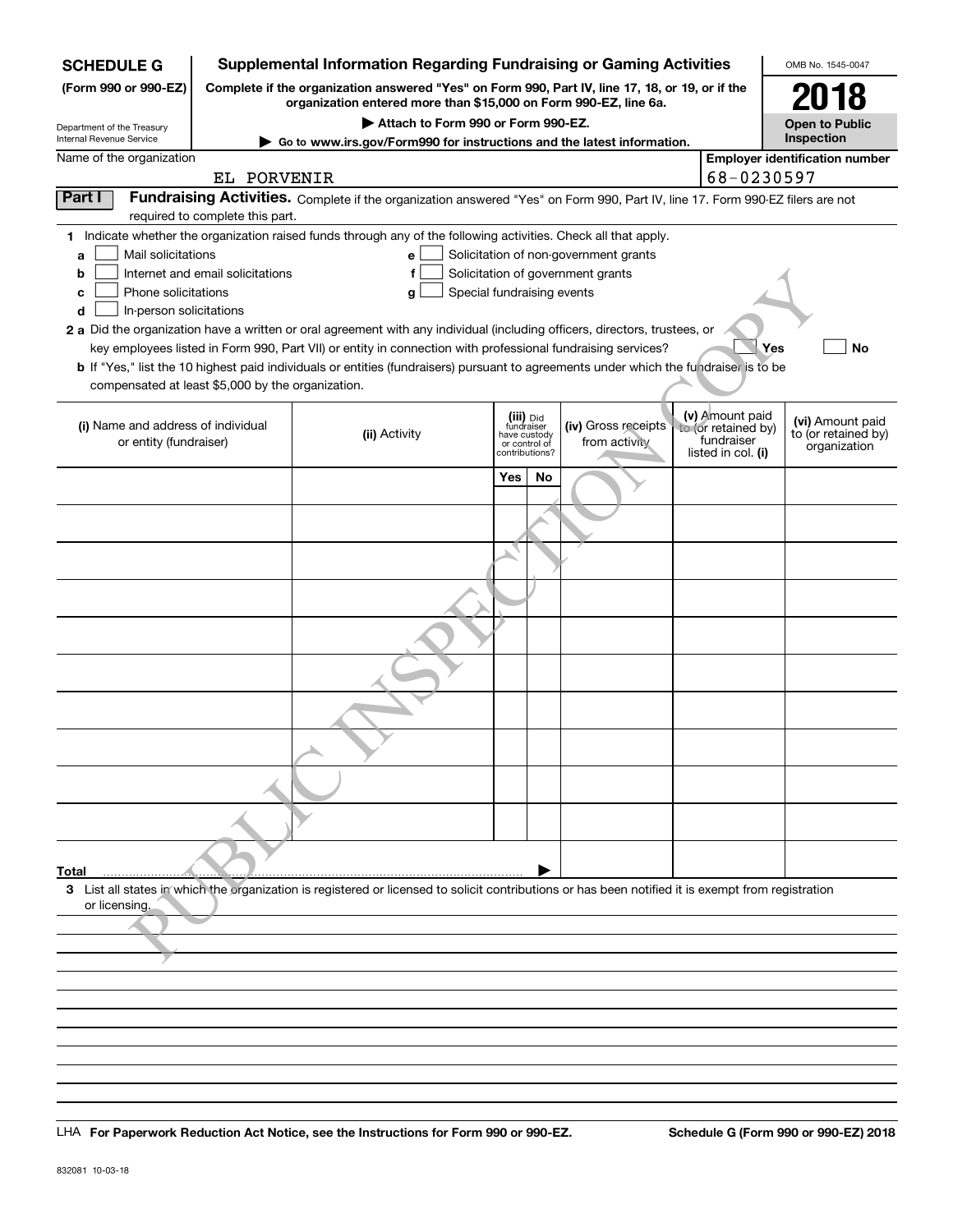### Schedule G (Form 990 or 990-EZ) 2018 Page PCRVENIR هاتا المستخدمة المستخدمة المستخدمة المستخدمة المستخدمة المستخدمة EL PORVENIR 68-0230597

**Part II Fundraising Events.** Complete if the organization answered "Yes" on Form 990, Part IV, line 18, or reported more than \$15,000<br>15.000 of fundraising event contributions and gross income on Form 990-EZ. lines 1 an

|                 |    | of fundraising event contributions and gross income on Form 990-EZ, lines 1 and 6b. List events with gross receipts greater than \$5,000.                                |              |                         |                                 |                            |
|-----------------|----|--------------------------------------------------------------------------------------------------------------------------------------------------------------------------|--------------|-------------------------|---------------------------------|----------------------------|
|                 |    |                                                                                                                                                                          | (a) Event #1 | (b) Event #2            | (c) Other events<br><b>NONE</b> | (d) Total events           |
|                 |    |                                                                                                                                                                          | DINNER       |                         |                                 | (add col. (a) through      |
|                 |    |                                                                                                                                                                          | (event type) | (event type)            | (total number)                  | col. (c)                   |
|                 |    |                                                                                                                                                                          |              |                         |                                 |                            |
| Revenue         | 1  |                                                                                                                                                                          | 21,880.      |                         |                                 | 21,880.                    |
|                 |    |                                                                                                                                                                          |              |                         |                                 |                            |
|                 |    |                                                                                                                                                                          |              |                         |                                 |                            |
|                 |    |                                                                                                                                                                          |              |                         |                                 |                            |
|                 | 3  | Gross income (line 1 minus line 2)                                                                                                                                       | 21,880.      |                         |                                 | 21,880.                    |
|                 |    |                                                                                                                                                                          |              |                         |                                 |                            |
|                 | 4  |                                                                                                                                                                          |              |                         |                                 |                            |
|                 |    |                                                                                                                                                                          |              |                         |                                 |                            |
|                 | 5  |                                                                                                                                                                          |              |                         |                                 |                            |
|                 |    |                                                                                                                                                                          |              |                         |                                 |                            |
| Direct Expenses | 6  |                                                                                                                                                                          |              |                         |                                 |                            |
|                 |    |                                                                                                                                                                          |              |                         |                                 |                            |
|                 | 7  | Food and beverages                                                                                                                                                       |              |                         |                                 |                            |
|                 |    |                                                                                                                                                                          |              |                         |                                 |                            |
|                 |    |                                                                                                                                                                          |              |                         |                                 |                            |
|                 | 8  |                                                                                                                                                                          | 188.         |                         |                                 | 188.                       |
|                 | 9  |                                                                                                                                                                          |              |                         |                                 | 188.                       |
|                 | 10 | Direct expense summary. Add lines 4 through 9 in column (d)                                                                                                              |              |                         |                                 | 21,692.                    |
| Part III        | 11 | Net income summary. Subtract line 10 from line 3, column (d)<br>Gaming. Complete if the organization answered "Yes" on Form 990, Parl IV, line 19, or reported more than |              |                         |                                 |                            |
|                 |    | \$15,000 on Form 990-EZ, line 6a.                                                                                                                                        |              |                         |                                 |                            |
|                 |    |                                                                                                                                                                          |              | (b) Pull tabs/instant   |                                 | (d) Total gaming (add      |
|                 |    |                                                                                                                                                                          | (a) Bingo    | bingo/progressive bingo | (c) Other gaming                | col. (a) through col. (c)) |
| Revenue         |    |                                                                                                                                                                          |              |                         |                                 |                            |
|                 |    |                                                                                                                                                                          |              |                         |                                 |                            |
|                 | 1  |                                                                                                                                                                          |              |                         |                                 |                            |
|                 |    |                                                                                                                                                                          |              |                         |                                 |                            |
|                 | 2  |                                                                                                                                                                          |              |                         |                                 |                            |
| Direct Expenses |    |                                                                                                                                                                          |              |                         |                                 |                            |
|                 | 3  |                                                                                                                                                                          |              |                         |                                 |                            |
|                 |    |                                                                                                                                                                          |              |                         |                                 |                            |
|                 | 4  | Rent/facility costs                                                                                                                                                      |              |                         |                                 |                            |
|                 |    |                                                                                                                                                                          |              |                         |                                 |                            |
|                 |    | 5 Other direct expenses                                                                                                                                                  |              |                         |                                 |                            |
|                 |    |                                                                                                                                                                          | %<br>Yes     | %<br>Yes                | Yes<br>%                        |                            |
|                 | 6. | Volunteer labor<br>.                                                                                                                                                     | No           | No                      | No                              |                            |
|                 |    |                                                                                                                                                                          |              |                         |                                 |                            |
|                 | 7  | Direct expense summary. Add lines 2 through 5 in column (d)                                                                                                              |              |                         |                                 |                            |
|                 |    |                                                                                                                                                                          |              |                         |                                 |                            |
|                 |    |                                                                                                                                                                          |              |                         |                                 |                            |
|                 |    |                                                                                                                                                                          |              |                         |                                 |                            |
|                 |    | <b>9</b> Enter the state(s) in which the organization conducts gaming activities:                                                                                        |              |                         |                                 |                            |
|                 |    |                                                                                                                                                                          |              |                         |                                 | Yes<br>No                  |
|                 |    |                                                                                                                                                                          |              |                         |                                 |                            |
|                 |    |                                                                                                                                                                          |              |                         |                                 |                            |
|                 |    |                                                                                                                                                                          |              |                         |                                 |                            |
|                 |    |                                                                                                                                                                          |              |                         |                                 | Yes<br>No                  |
|                 |    |                                                                                                                                                                          |              |                         |                                 |                            |
|                 |    |                                                                                                                                                                          |              |                         |                                 |                            |
|                 |    |                                                                                                                                                                          |              |                         |                                 |                            |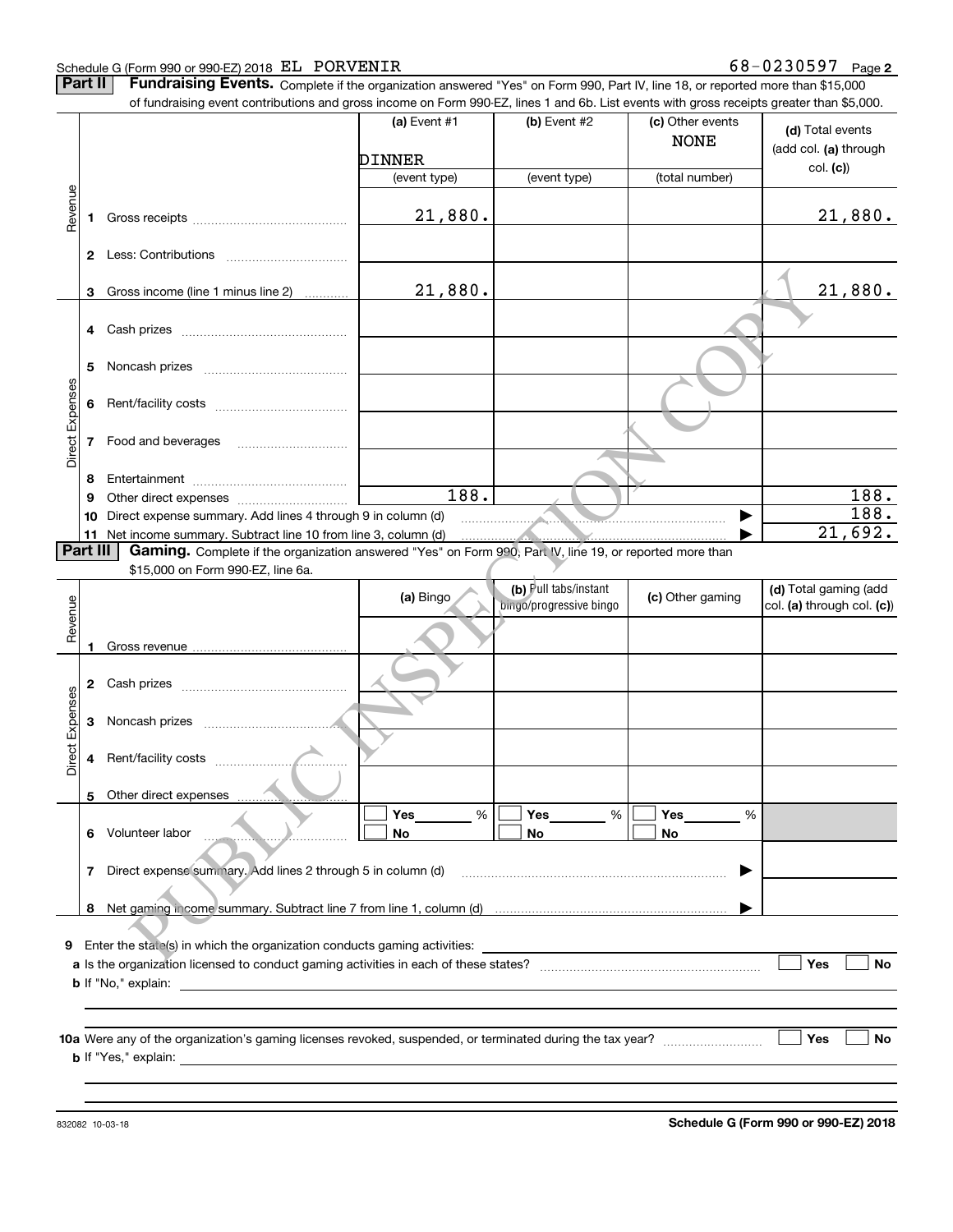|    | Schedule G (Form 990 or 990-EZ) 2018 EL PORVENIR                                                                                                                                                                                           | 68-0230597      |       | Page 3 |
|----|--------------------------------------------------------------------------------------------------------------------------------------------------------------------------------------------------------------------------------------------|-----------------|-------|--------|
| 11 |                                                                                                                                                                                                                                            |                 | Yes   | No     |
|    | 12 Is the organization a grantor, beneficiary or trustee of a trust, or a member of a partnership or other entity formed                                                                                                                   |                 |       |        |
|    |                                                                                                                                                                                                                                            |                 | Yes   | No     |
|    | 13 Indicate the percentage of gaming activity conducted in:                                                                                                                                                                                |                 |       |        |
|    |                                                                                                                                                                                                                                            | 13а             |       | %      |
|    | <b>b</b> An outside facility <i>www.communicality www.communicality.communicality www.communicality www.communicality.communicality www.communicality.com</i>                                                                              | 13 <sub>b</sub> |       | %      |
|    | 14 Enter the name and address of the person who prepares the organization's gaming/special events books and records:                                                                                                                       |                 |       |        |
|    | Name $\blacktriangleright$<br><u> 1980 - Jan Salaman, mangang mga kalawang mga kalawang mga kalawang mga kalawang mga kalawang mga kalawang mga</u>                                                                                        |                 |       |        |
|    | Address $\blacktriangleright$<br>and the control of the control of the control of the control of the control of the control of the control of the                                                                                          |                 |       |        |
|    |                                                                                                                                                                                                                                            |                 | Yes   | No     |
|    | <b>b</b> If "Yes," enter the amount of gaming revenue received by the organization $\triangleright$ \$                                                                                                                                     |                 |       |        |
|    |                                                                                                                                                                                                                                            |                 |       |        |
|    | c If "Yes," enter name and address of the third party:                                                                                                                                                                                     |                 |       |        |
|    | Name $\blacktriangleright$<br><u> 1989 - Johann Stoff, deutscher Stoffen und der Stoffen und der Stoffen und der Stoffen und der Stoffen und der</u>                                                                                       |                 |       |        |
|    |                                                                                                                                                                                                                                            |                 |       |        |
|    | Address $\blacktriangleright$                                                                                                                                                                                                              |                 |       |        |
| 16 | Gaming manager information:                                                                                                                                                                                                                |                 |       |        |
|    | Name $\blacktriangleright$                                                                                                                                                                                                                 |                 |       |        |
|    | Gaming manager compensation > \$                                                                                                                                                                                                           |                 |       |        |
|    | Description of services provided >                                                                                                                                                                                                         |                 |       |        |
|    |                                                                                                                                                                                                                                            |                 |       |        |
|    | Director/officer<br>Employee<br>Independent contractor                                                                                                                                                                                     |                 |       |        |
|    | 17 Mandatory distributions:                                                                                                                                                                                                                |                 |       |        |
|    | a Is the organization required under state law to make charitable distributions from the gaming proceeds to                                                                                                                                |                 |       |        |
|    | retain the state gaming license?                                                                                                                                                                                                           |                 | ∣ Yes | 」No    |
|    | <b>b</b> Enter the amount of distributions required under state law to be distributed to other exempt organizations or spent in the                                                                                                        |                 |       |        |
|    | organization's own exempt activities during the tax year > \$<br><b>Part IV</b>                                                                                                                                                            |                 |       |        |
|    | Supplemental Information. Provide the explanations required by Part I, line 2b, columns (iii) and (v); and Part III, lines 9, 9b, 10b,<br>15b, 15c, 16, and 17b, as applicable. Also provide any additional information. See instructions. |                 |       |        |
|    |                                                                                                                                                                                                                                            |                 |       |        |
|    |                                                                                                                                                                                                                                            |                 |       |        |
|    |                                                                                                                                                                                                                                            |                 |       |        |
|    |                                                                                                                                                                                                                                            |                 |       |        |
|    |                                                                                                                                                                                                                                            |                 |       |        |
|    |                                                                                                                                                                                                                                            |                 |       |        |
|    |                                                                                                                                                                                                                                            |                 |       |        |
|    |                                                                                                                                                                                                                                            |                 |       |        |
|    |                                                                                                                                                                                                                                            |                 |       |        |
|    |                                                                                                                                                                                                                                            |                 |       |        |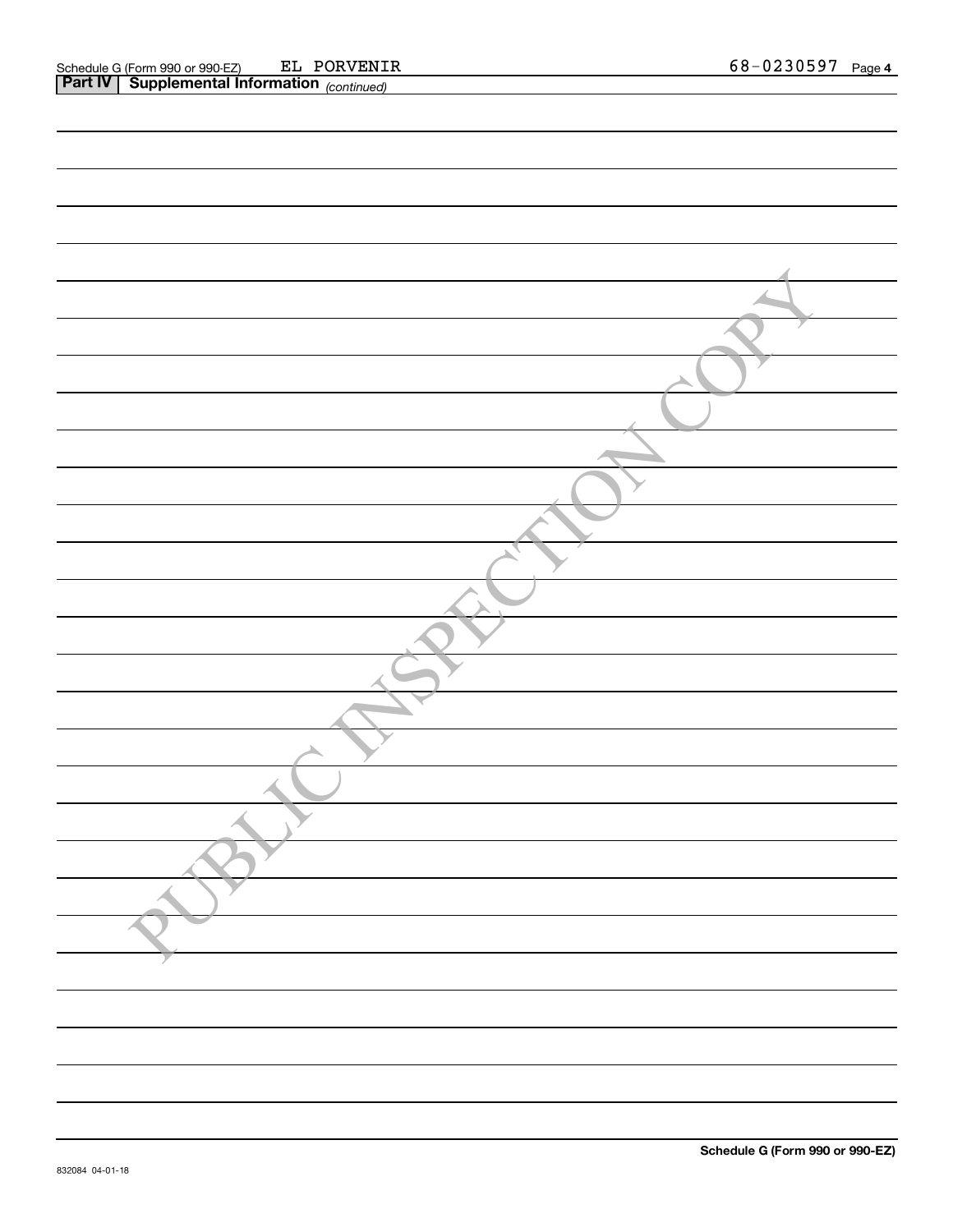**(Form 990 or 990-EZ)**

Name of the organization

**Complete to provide information for responses to specific questions on SCHEDULE O Supplemental Information to Form 990 or 990-EZ**

Department of the Treasury Internal Revenue Service **Form 990 or 990-EZ or to provide any additional information. | Attach to Form 990 or 990-EZ. | Go to www.irs.gov/Form990 for the latest information.**

OMB No. 1545-0047 **Open to Public InspectionEmployer identification number 2018**

EL PORVENIR 68-0230597

FORM 990, PART I, LINE 1, DESCRIPTION OF ORGANIZATION MISSION:

WATERSHED MANAGEMENT PROJECTS.

FORM 990, PART VI, SECTION B, LINE 11B:

THE PREPARED FORM 990 IS REVIEWED BY THE FINANCE COMMITTEE AND THE

EXECUTIVE DIRECTOR BEFORE THE RETURN IS FILED WITH THE IRS.

PART V LINE 2A

THE NUMBER OF EMPLOYEES LISTED ON LINE 2A ARE THOSE WHO HAVE RECEIVED

W-2S AND ARE EMPLOYED IN THE US. THERE ARE 35 EMPLOYEES WHO WORK IN

NICARAGUA FOR A TOTAL OF 39 EMPLOYEES FOR THE YEAR ENDING DECEMBER 31, FRARED FORM 990 IS REVIEWED BY THE FINANCE COMMITTEE AND THE<br>FRARED FORM 990 IS REVIEWED BY THE FINANCE COMMITTEE AND THE<br>UNE OF EMPLOYEES LISTED ON LINE 2A ARE THOSE WHO HAVE RECEIVED<br>D ARE EMPLOYEES LISTED ON LINE 2A ARE

2018.

FORM 990, PART VI, SECTION B, LINE 12C:

EL PORVENIR DISCUSSES THE POLICY ANNUALLY AT THE RETREAT AND HAS EVERY

BOARD MEMBER SIGN A NEW CONFLICTS OF INTEREST DISCLOSURE FORM.

FORM 990, PART VI, SECTION B, LINE 15A:

COMPENSATION SURVEY PROVIDED BY AN INDEPENDENT SOURCE IS USED BY THE

MEMBERS OF THE GOVERNING BODY TO DETERMINE THE COMPENSATION OF THE

EXECUTIVE DIRECTOR. A SALARY SURVEY FOR THE EMPLOYEES OF NICARAGUA OCCURRED

IN 2014 AND FOR THE EMPLOYEES OF THE UNITED STATES IN 2018.

FORM 990, PART VI, SECTION C, LINE 19:

THE ORGANIZATION MAKES ITS GOVERNING DOCUMENTS, CONFLICT OF INTEREST POLICY

AND FINANCIAL STATEMENTS AVAILABLE TO THE PUBLIC UPON REQUEST.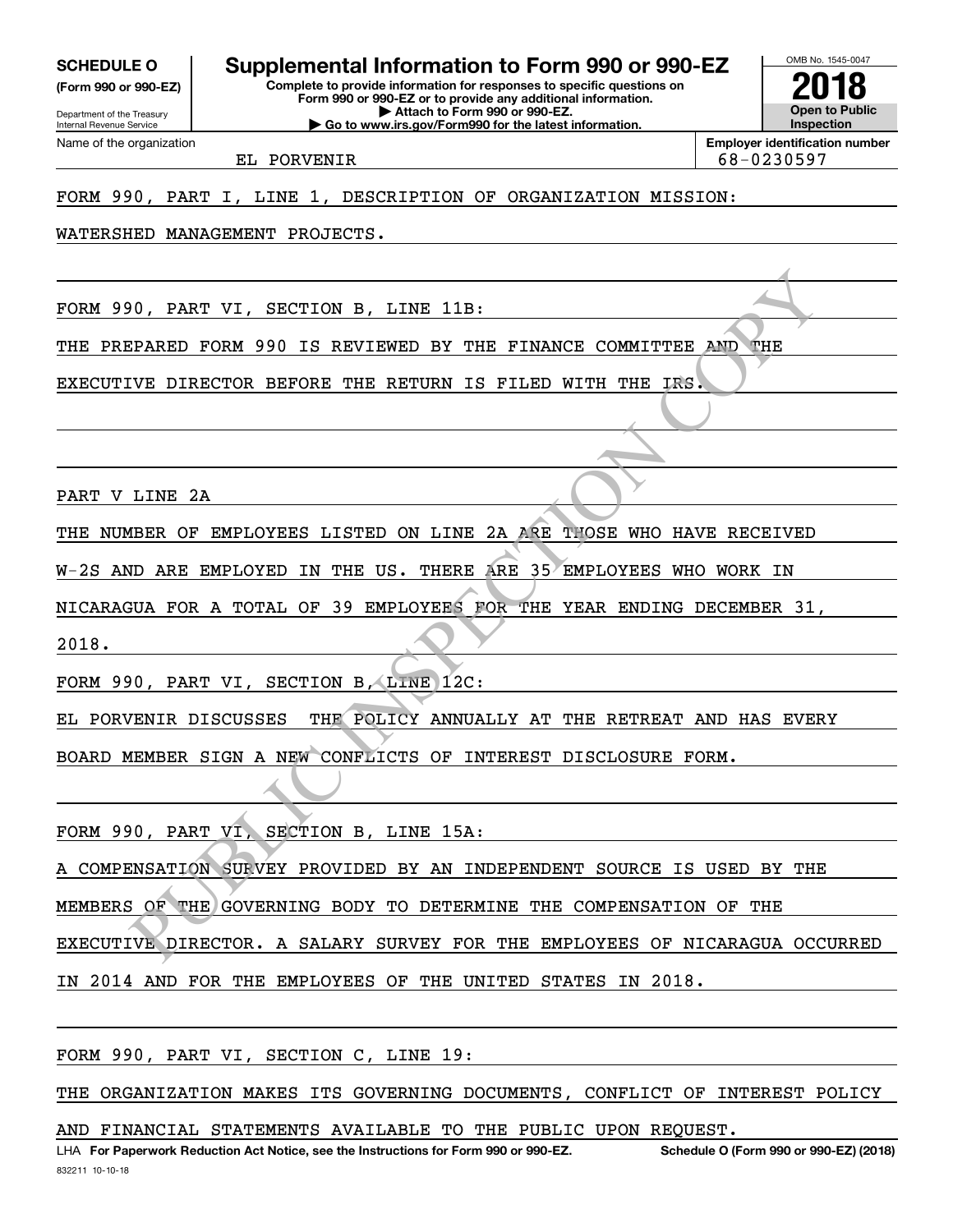| Schedule O (Form 990 or 990-EZ) (2018)<br>Name of the organization | Page 2<br><b>Employer identification number</b> |
|--------------------------------------------------------------------|-------------------------------------------------|
| EL PORVENIR                                                        | 68-0230597                                      |
| FORM 990, PART XI, LINE 9, CHANGES IN NET ASSETS:                  |                                                 |
| GAIN ON FOREIGN EXCHANGE                                           | 27,090.                                         |
| LOSS ON HISTORICAL ASSETS                                          | $-25,842.$                                      |
| TOTAL TO FORM 990, PART XI, LINE 9                                 | 1,248.                                          |
|                                                                    |                                                 |
|                                                                    |                                                 |
|                                                                    |                                                 |
|                                                                    |                                                 |
|                                                                    |                                                 |
|                                                                    |                                                 |
|                                                                    |                                                 |
|                                                                    |                                                 |
|                                                                    |                                                 |
|                                                                    |                                                 |
|                                                                    |                                                 |
|                                                                    |                                                 |
|                                                                    |                                                 |
|                                                                    |                                                 |
|                                                                    |                                                 |
|                                                                    |                                                 |
|                                                                    |                                                 |
|                                                                    |                                                 |
|                                                                    |                                                 |
|                                                                    |                                                 |
|                                                                    |                                                 |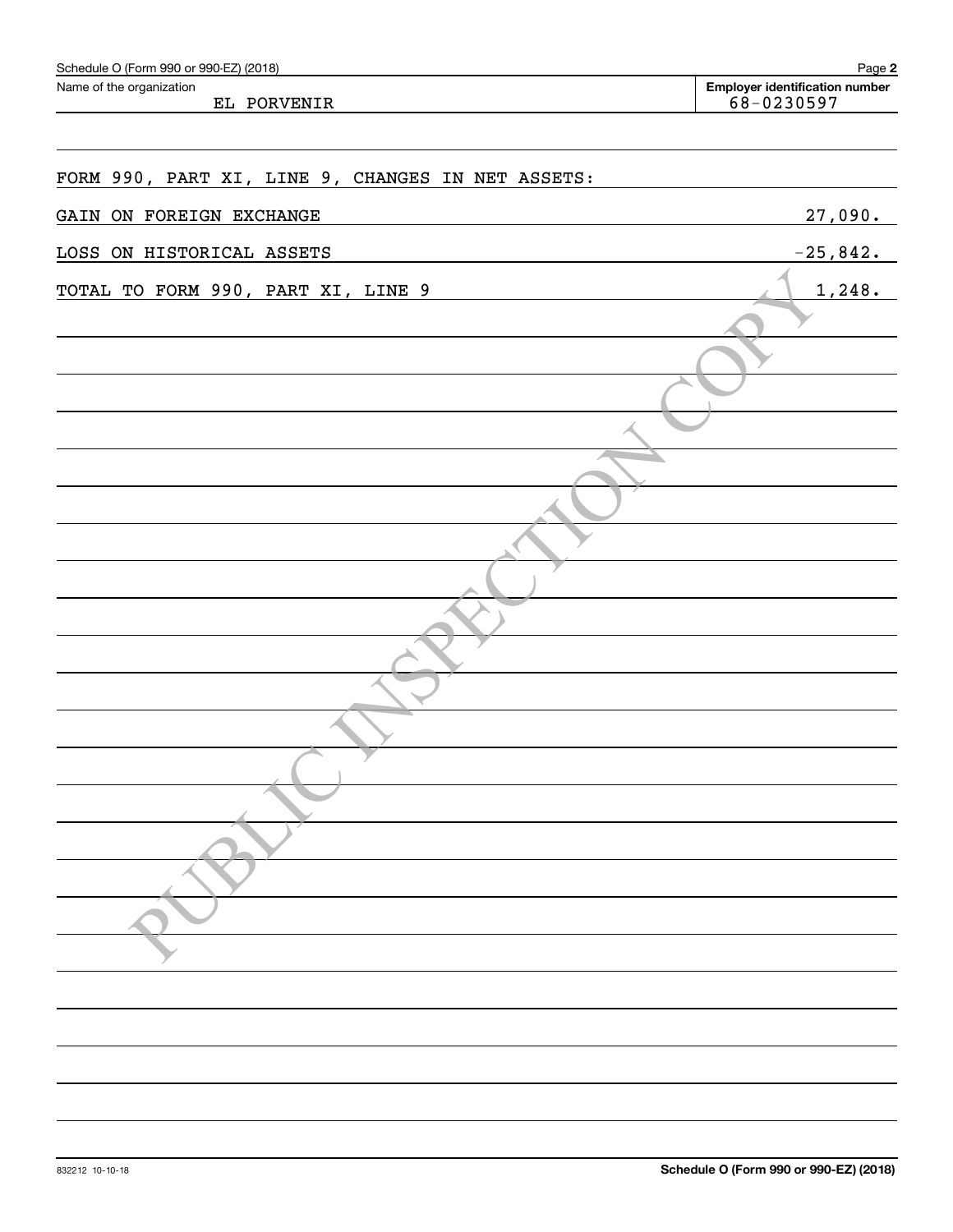|                 | FORM 990 PAGE 10                                                                  |                  |        |       |                                                           |             |                             | 990                 |                        |                       |                                  |                                          |                               |                                  |                                       |
|-----------------|-----------------------------------------------------------------------------------|------------------|--------|-------|-----------------------------------------------------------|-------------|-----------------------------|---------------------|------------------------|-----------------------|----------------------------------|------------------------------------------|-------------------------------|----------------------------------|---------------------------------------|
| Asset<br>No.    | Description                                                                       | Date<br>Acquired | Method | Life  | $\begin{matrix} 0 \\ 0 \\ n \end{matrix}$<br>$\mathsf{v}$ | ∟ine<br>No. | Unadjusted<br>Cost Or Basis | Bus<br>$\%$<br>Excl | Section 179<br>Expense | Reduction In<br>Basis | <b>Basis For</b><br>Depreciation | Beginning<br>Accumulated<br>Depreciation | Current<br>Sec 179<br>Expense | <b>Current Year</b><br>Deduction | Ending<br>Accumulated<br>Depreciation |
|                 | 2 MOTO PROGRAMA EDUC. DARIO                                                       | 09/04/12         | SL     | 5.00  |                                                           | 16          | 3,576.                      |                     |                        |                       | 3,576.                           | 3,576.                                   |                               | $\mathbf{0}$ .                   | 3,576.                                |
|                 | MOTO PROGRAMA REFOREST. EL<br>3 SAUCE                                             | $10/10/12$ SL    |        | 5,00  |                                                           | 16          | 3,576.                      |                     |                        |                       | 3,576.                           | 3,576.                                   |                               | $\mathbf{0}$ .                   | 3,576.                                |
|                 | 4 HP CPU                                                                          | 01/24/14         | SL     | 2,00  |                                                           | 16          | 737.                        |                     |                        |                       | 737.                             | 737.                                     |                               | 0.                               | 737.                                  |
|                 | 5 COMPUTADORA HP PRODESK 400G1                                                    | $11/28/14$ SL    |        | 2,00  |                                                           | 16          | 739.                        |                     |                        |                       | 739                              | 739.                                     |                               | $\mathbf{0}$ .                   | 739.                                  |
|                 | 6 COMPUTADORA DELL                                                                | 08/08/14         | SL     | 2,00  |                                                           | 16          | 746.                        |                     |                        |                       | 746.                             | 746.                                     |                               | 0                                | 746.                                  |
|                 | INVENTARIO DE ACTIVO FIJO-<br>7 MEJORAS AL EDIFICI<br>PLANTA BRIGGS 5500 WATTS 10 | $06/30/14$ SL    |        | 20.00 |                                                           | 16          | 6.484.                      |                     |                        |                       | 6.484.                           | 1.134.                                   |                               | 324                              | 1,458.                                |
|                 | $9$ HP                                                                            | 04/05/06 SL      |        | 5,00  |                                                           | 16          | 1,236.                      |                     |                        |                       | 1,236.                           | 1,236.                                   |                               | 0                                | 1,236.                                |
|                 | 10 YAMAHA MOTO (CAMOAPA)                                                          | $02/08/07$ SL    |        | 5.00  |                                                           | 16          | 2,650.                      |                     |                        |                       | 2,650.                           | 2,650.                                   |                               | $\mathbf{0}$ .                   | 2,650.                                |
| 12 <sup>1</sup> | PLANTA BRIGGS 2500 WATTS                                                          | 06/16/08 SL      |        | 5.00  |                                                           | 16          | 960                         |                     |                        |                       | 960                              | 960.                                     |                               | $\mathbf{0}$ .                   | 960.                                  |
|                 | 14 YAMAHA MOTO (WIWILI)                                                           | $07/04/08$ SL    |        | 5,00  |                                                           | 16          | 3,495.                      |                     |                        |                       | 3,495.                           | 3,495.                                   |                               | $\mathbf{0}$ .                   | 3,495.                                |
| 15              | SUZUKI (MANAGUA)                                                                  | 10/01/08         | SL     | 5.00  |                                                           | 16          | 13,000.                     |                     |                        |                       | 13,000.                          | 13,000.                                  |                               | $\mathbf{0}$ .                   | 13,000.                               |
| 16              | EDIFICIO EN MANAGUA                                                               | $01/08/08$ SL    |        | 20,00 |                                                           | 6           | 40,816.                     |                     |                        |                       | 40.816.                          | 20,409.                                  |                               | 2,041.                           | 22,450.                               |
| 17              | LAND                                                                              | $01/08/08$ L     |        | 5.00  |                                                           |             | 10,204.                     |                     |                        |                       | 10,204.                          |                                          |                               | 0.                               |                                       |
| 18              | YAMAHA MOTO (DARIO)                                                               | 03/17/09 SL      |        | 5.00  |                                                           | 16          | 2,650.                      |                     |                        |                       | 2,650.                           | 2,651.                                   |                               | 0.                               | 2,651.                                |
| 19              | YAMAHA MOTO (WIWILI)                                                              | 03/17/09 SL      |        | 5,00  |                                                           | 16          | 3,495.                      |                     |                        |                       | 3,495.                           | 3,495.                                   |                               | $\mathbf{0}$ .                   | 3,495.                                |
| 20 <sub>2</sub> | MOTOCICLETA COLOR GRIS                                                            | $10/07/11$ SL    |        | 5,00  |                                                           | 16          | 4.456.                      |                     |                        |                       | 4,456.                           | 4.456.                                   |                               | $\mathbf{0}$ .                   | 4,456.                                |
|                 | 21 TOYOTA TRUCK<br>MOTORCYCLE COLOR AZUL -                                        | $10/30/12$ SL    |        | 5,00  |                                                           | 16          | 30,861.                     |                     |                        |                       | 30,861                           | 30.861.                                  |                               | $\mathbf{0}$ .                   | 30,861.                               |
| 828111 04-01-18 | 22 PROGRAMA                                                                       | 04/27/12 SL      |        | 5.00  |                                                           | 16          | 3,576.                      |                     |                        |                       | 3,576.                           | 3,576.                                   |                               | $\mathbf{0}$ .                   | 3,576.                                |
|                 |                                                                                   |                  |        |       |                                                           |             |                             |                     |                        |                       |                                  |                                          |                               |                                  |                                       |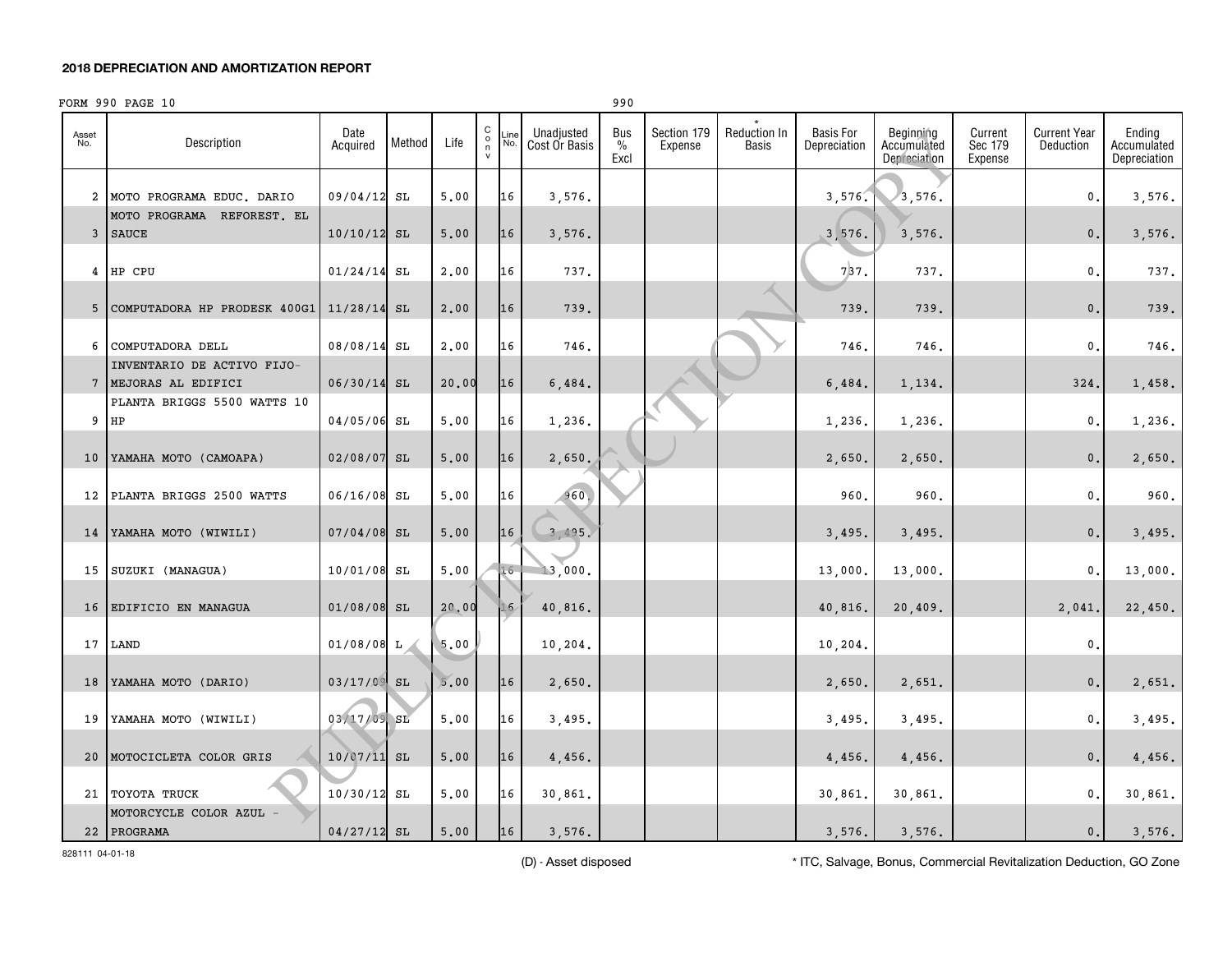| FORM 990 PAGE 10<br>990 |                                         |                  |        |       |                                                 |             |                             |                     |                        |                                     |                                  |                                                 |                               |                                  |                                       |
|-------------------------|-----------------------------------------|------------------|--------|-------|-------------------------------------------------|-------------|-----------------------------|---------------------|------------------------|-------------------------------------|----------------------------------|-------------------------------------------------|-------------------------------|----------------------------------|---------------------------------------|
| Asset<br>No.            | Description                             | Date<br>Acquired | Method | Life  | ${\rm C}$<br>$_{\rm n}^{\rm o}$<br>$\mathsf{v}$ | Line<br>No. | Unadjusted<br>Cost Or Basis | Bus<br>$\%$<br>Excl | Section 179<br>Expense | <b>Reduction In</b><br><b>Basis</b> | <b>Basis For</b><br>Depreciation | Beginning<br><b>Accumulated</b><br>Depreciation | Current<br>Sec 179<br>Expense | <b>Current Year</b><br>Deduction | Ending<br>Accumulated<br>Depreciation |
|                         | YAMAHA MOTO AG-200 - AZUL -             |                  |        |       |                                                 |             |                             |                     |                        |                                     |                                  |                                                 |                               |                                  |                                       |
|                         | 23 DARIO                                | 03/01/13         | SL     | 5,00  |                                                 | 16          | 3,356.                      |                     |                        |                                     | 3,356.                           | 3, 243.                                         |                               | 113,                             | 3,356.                                |
|                         | YAMAHA MOTO AG 200 AZUL -               |                  |        |       |                                                 |             |                             |                     |                        |                                     |                                  |                                                 |                               |                                  |                                       |
|                         | 24 CAMOAPA<br>YAMAHA MOTO AG 200 AZUL - | 03/01/13         | SL     | 5.00  |                                                 | 16          | 3,356.                      |                     |                        |                                     | 3,356.                           | 3, 243.                                         |                               | 113.                             | 3,356.                                |
|                         | 25 SAN LORENZO                          | 03/01/13         | SL     | 5,00  |                                                 | 16          | 3,356.                      |                     |                        |                                     | 3,356.                           | 3,243.                                          |                               | 113.                             | 3,356.                                |
|                         |                                         |                  |        |       |                                                 |             |                             |                     |                        |                                     |                                  |                                                 |                               |                                  |                                       |
|                         | 27 HP CPU                               | $07/25/15$ SL    |        | 2,00  |                                                 | 16          | 772.                        |                     |                        |                                     | 772.                             | 772.                                            |                               | 0.                               | 772.                                  |
|                         |                                         |                  |        |       |                                                 |             |                             |                     |                        |                                     |                                  |                                                 |                               |                                  |                                       |
| 28                      | DELL COMPUTER                           | 09/17/15         | SL     | 2,00  |                                                 | 16          | 840.                        |                     |                        |                                     | 840                              | 840.                                            |                               | $\mathbf{0}$ .                   | 840.                                  |
|                         |                                         |                  |        |       |                                                 |             |                             |                     |                        |                                     |                                  |                                                 |                               |                                  |                                       |
| 29                      | AUDITORIO                               | 03/31/15         | SL     | 20.00 |                                                 | 16          | 1,555.                      |                     |                        |                                     | 1,555.                           | 214.                                            |                               | 78                               | 292.                                  |
|                         | 30 MOTOCICLETA YAMAHA AG AZUL           | $04/23/15$ SL    |        | 5.00  |                                                 | 16          | 4,053.                      |                     |                        |                                     | 4,053.                           | 2,162.                                          |                               | 811.                             | 2,973.                                |
|                         |                                         |                  |        |       |                                                 |             |                             |                     |                        |                                     |                                  |                                                 |                               |                                  |                                       |
|                         | 31 LAPTOPS AND COMPUTERS                | $01/27/16$ SL    |        | 2.00  |                                                 | 16          | 3,474.                      |                     |                        |                                     | 3,474.                           | 3,329.                                          |                               | 145.                             | 3,474.                                |
|                         |                                         |                  |        |       |                                                 |             |                             |                     |                        |                                     |                                  |                                                 |                               |                                  |                                       |
| 32 <sub>1</sub>         | COMPUTER                                | 12/17/16         | SL     | 2,00  |                                                 | 16          | 887.                        |                     |                        |                                     | 887.                             | 444.                                            |                               | 443                              | 887.                                  |
|                         |                                         |                  |        |       |                                                 |             |                             |                     |                        |                                     |                                  |                                                 |                               |                                  |                                       |
|                         | 33 AIR CONDITIONER                      | $02/18/16$ SL    |        | 5.00  |                                                 | 16          | 986.                        |                     |                        |                                     | 986.                             | 361.                                            |                               | 197.                             | 558.                                  |
| 34                      | <b>TOYOTA TRUCK</b>                     | 07/20/16         | SL     | 5,00  |                                                 | 16          | 31,304.                     |                     |                        |                                     | 31,304.                          | 8,870.                                          |                               | 6,261.                           | 15, 131.                              |
|                         |                                         |                  |        |       |                                                 |             |                             |                     |                        |                                     |                                  |                                                 |                               |                                  |                                       |
|                         | 35 YAHAMA AZUL                          | $06/01/16$ SL    |        | 5.00  |                                                 | 6           | 4,555.                      |                     |                        |                                     | 4,555.                           | 1,442.                                          |                               | 911.                             | 2,353.                                |
|                         |                                         |                  |        |       |                                                 |             |                             |                     |                        |                                     |                                  |                                                 |                               |                                  |                                       |
|                         | 36 HONDA NEGRO                          | 09/30/16         | SL     | 5.00  |                                                 | 16          | 4,000.                      |                     |                        |                                     | 4,000.                           | 1,000.                                          |                               | 800.                             | 1,800.                                |
|                         |                                         |                  |        |       |                                                 |             |                             |                     |                        |                                     |                                  |                                                 |                               |                                  |                                       |
|                         | 37 DELL COMPUTER                        | $11/01/17$ SL    |        | 2.00  |                                                 | 16          | 850.                        |                     |                        |                                     | 850.                             | 71.                                             |                               | 425.                             | 496.                                  |
| 38                      | DELL COMPUTER                           | 05/09/17         | SL     | 2,00  |                                                 | 16          | 641.                        |                     |                        |                                     | 641.                             | 214.                                            |                               | 321.                             | 535.                                  |
|                         |                                         |                  |        |       |                                                 |             |                             |                     |                        |                                     |                                  |                                                 |                               |                                  |                                       |
| 39                      | DELL COMPUTER                           | $11/23/17$ SL    |        | 2,00  |                                                 | 16          | 596.                        |                     |                        |                                     | 596.                             | 25.                                             |                               | 298                              | 323.                                  |
|                         |                                         |                  |        |       |                                                 |             |                             |                     |                        |                                     |                                  |                                                 |                               |                                  |                                       |
| 40                      | PROJECTOR EPSON POWELITE                | 05/09/17         | SL     | 2,00  |                                                 | 16          | 558.                        |                     |                        |                                     | 558.                             | 186.                                            |                               | 279.                             | 465.                                  |
|                         |                                         |                  |        |       |                                                 |             |                             |                     |                        |                                     |                                  |                                                 |                               |                                  |                                       |
|                         | 41 2 DELL COMPUTER                      | $11/01/17$ SL    |        | 2,00  |                                                 | 16          | 1,139.                      |                     |                        |                                     | 1,139.                           | 95.                                             |                               | 570                              | 665.                                  |

828111 04-01-18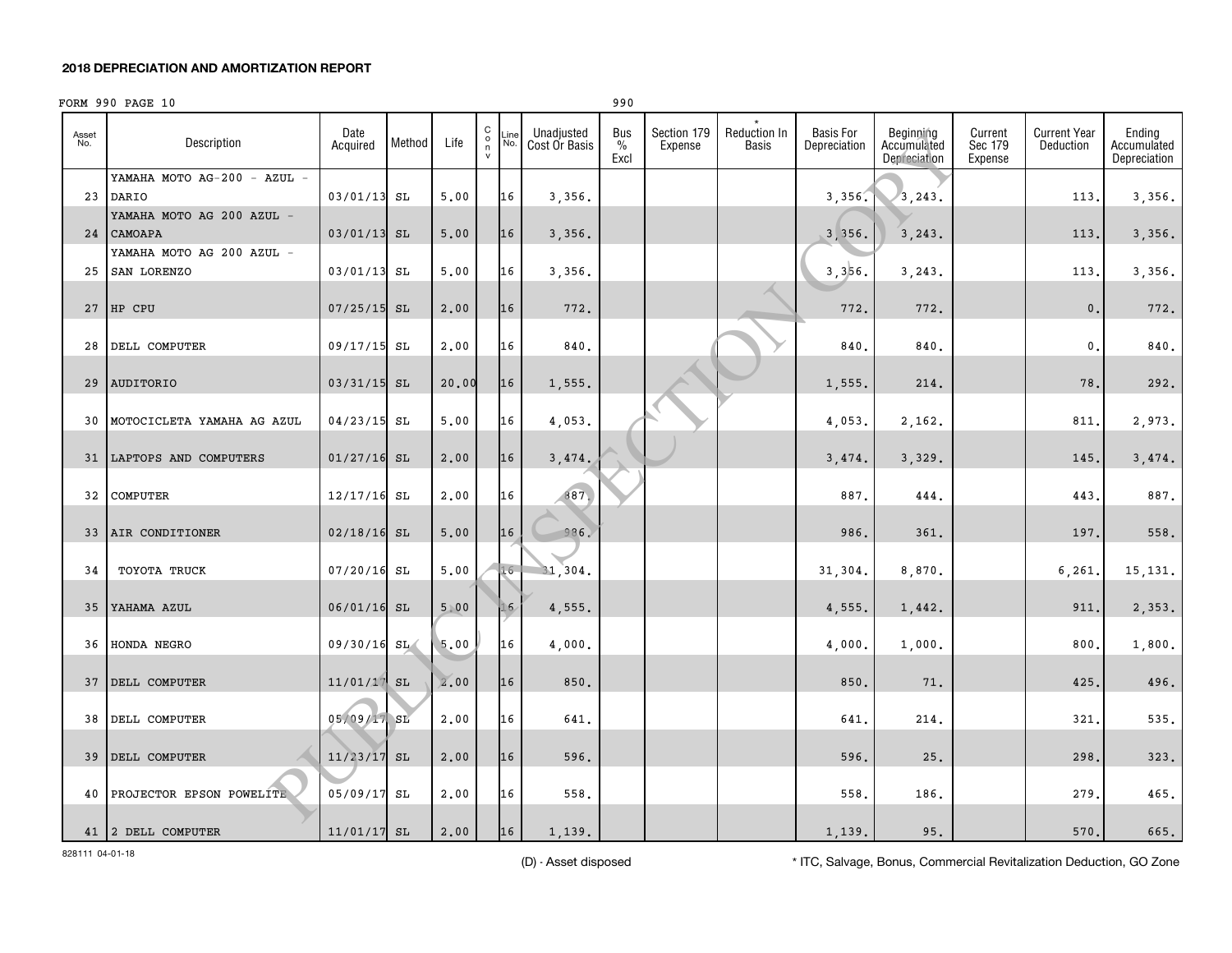|              | FORM 990 PAGE 10                         |                  |        |          |                                                   |             |                             | 990                 |                        |                              |                                  |                                          |                               |                                  |                                       |
|--------------|------------------------------------------|------------------|--------|----------|---------------------------------------------------|-------------|-----------------------------|---------------------|------------------------|------------------------------|----------------------------------|------------------------------------------|-------------------------------|----------------------------------|---------------------------------------|
| Asset<br>No. | Description                              | Date<br>Acquired | Method | Life     | $\begin{smallmatrix} 0 \\ 0 \\ \end{smallmatrix}$ | Line<br>No. | Unadjusted<br>Cost Or Basis | Bus<br>$\%$<br>Excl | Section 179<br>Expense | Reduction In<br><b>Basis</b> | <b>Basis For</b><br>Depreciation | Beginning<br>Accumulated<br>Depreciation | Current<br>Sec 179<br>Expense | <b>Current Year</b><br>Deduction | Ending<br>Accumulated<br>Depreciation |
| 42           | ELECTRIC GENERATOR                       | 06/12/17 SL      |        | 2,00     |                                                   | 16          | 778.                        |                     |                        |                              | 778.                             | 227.                                     |                               | 389                              | 616.                                  |
| 43           | <b>LAND FOR HOUSE</b>                    | $12/31/17$ L     |        |          |                                                   |             | 6,687.                      |                     |                        |                              | 6,687.                           |                                          |                               | $\mathbf{0}$ .                   |                                       |
|              | <b>44 DONATED HOUSE</b>                  | 12/31/17 SL      |        | 20.00    |                                                   | 16          | 46,908.                     |                     |                        |                              | 46,908.                          |                                          |                               | 2,345.                           | 2,345.                                |
|              | 45 2 HONDAS                              | $05/11/17$ SL    |        | 8.00     |                                                   | 16          | 8,000.                      |                     |                        |                              | 8,000.                           | 667.                                     |                               | 1,000.                           | 1,667.                                |
|              | 46 HONDA MOTO (SAUCE)                    | $01/26/17$ SL    |        | 8,00     |                                                   | 16          | 4,000.                      |                     |                        |                              | 4,000.                           | 458.                                     |                               | 500                              | 958.                                  |
|              | 47 2 YAMAHA AG 200                       | $11/10/17$ SL    |        | 8,00     |                                                   | 16          | 8,424.                      |                     |                        |                              | 8,424.                           | 176.                                     |                               | 1,053                            | 1,229.                                |
|              | LAPTOPS NOTDELL INPS<br>48 \$688.98 EACH | $05/29/18$ SL    |        | 2,00     |                                                   | 16          | 3,445.                      |                     |                        |                              | 3,445.                           |                                          |                               | 1,005                            | 1,005.                                |
| 49           | LAPTOP NOTDELL INPS                      | $05/29/18$ SL    |        | 2,00     |                                                   | 16          | 775.                        |                     |                        |                              | 775.                             |                                          |                               | 226                              | 226.                                  |
| 50           | LAPTOP NOT LENOVA                        | $04/16/18$ SL    |        | 2.00     |                                                   | 16          | 783.                        |                     |                        |                              | 783.                             |                                          |                               | 261                              | 261.                                  |
|              | 51 COMPUTADORA HP/MONITOR DELL           | $05/28/18$ SL    |        | 2.00     |                                                   | 16          | 1,029                       |                     |                        |                              | 1,029.                           |                                          |                               | 300                              | 300.                                  |
|              | COMPUTADORA DELL OPTIPLEX<br>52 3050     | 12/05/18 SL      |        | 2,00     |                                                   | 16          | 773.                        |                     |                        |                              | 773.                             |                                          |                               | 32                               | 32.                                   |
|              | 53 2019 YAMAHA AG-200 EL SAUCE           | $07/26/18$ SL    |        | 8.00     |                                                   | 16          | 4,218.                      |                     |                        |                              | 4,218.                           |                                          |                               | 220                              | 220.                                  |
|              | 54 2012 CAMIONETA LAND CRUISER           | 08/15/18 SL      |        | 8,00     |                                                   | 16          | 7,000.                      |                     |                        |                              | 7,000.                           |                                          |                               | 365                              | 365.                                  |
| 55           | DONATED HOUSE TO BE SOLD                 |                  | NC     | 20.00 HY |                                                   |             | 24,948.                     |                     |                        |                              | 24,948.                          |                                          |                               | $\mathbf{0}$ .                   |                                       |
|              | 56 DONATED LAND TO BE SOLD               |                  | NC     | .000     | HY                                                |             | 5,579.                      |                     |                        |                              | 5,579.                           |                                          |                               | $\mathbf{0}$ .                   |                                       |
|              | * TOTAL 990 PAGE 10 DEPR                 |                  |        |          |                                                   |             | 322,882.                    |                     |                        |                              | 322,882.                         | 128,579.                                 |                               | 21,939.                          | 150,518.                              |
|              | CURRENT YEAR ACTIVITY                    |                  |        |          |                                                   |             |                             |                     |                        |                              |                                  |                                          |                               |                                  |                                       |
|              | BEGINNING BALANCE                        |                  |        |          |                                                   |             | 274,332.                    |                     |                        | 0.                           |                                  | $274,332.$ 128,579.                      |                               |                                  | 148,109.                              |